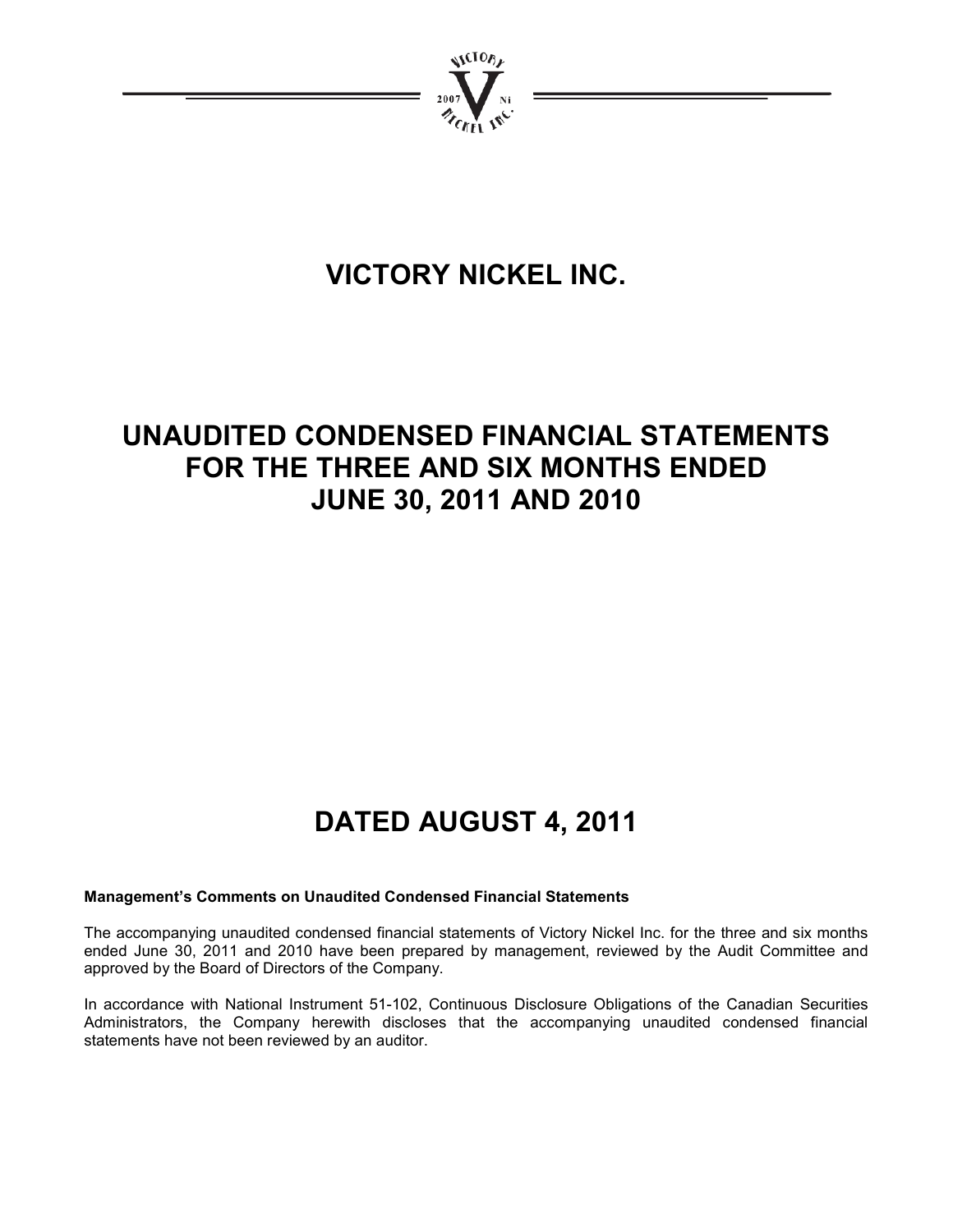# **Condensed Balance Sheets**

|                                                   | <b>June 30,</b><br>2011 |              |             |    |             |  |
|---------------------------------------------------|-------------------------|--------------|-------------|----|-------------|--|
| (in thousands of Canadian dollars)                |                         | <b>Notes</b> |             |    |             |  |
|                                                   |                         |              | (unaudited) |    | (unaudited) |  |
| <b>ASSETS</b>                                     |                         |              |             |    |             |  |
| <b>Current assets</b>                             |                         |              |             |    |             |  |
| Cash and cash equivalents                         | 6                       | \$           | 165         | \$ | 170         |  |
| Receivables                                       | 7                       |              | 179         |    | 96          |  |
| Marketable securities                             | 8                       |              | 4,814       |    | 10,556      |  |
| <b>Total current assets</b>                       |                         |              | 5,158       |    | 10,822      |  |
| <b>Non-current assets</b>                         |                         |              |             |    |             |  |
| Property and equipment                            | 10                      |              | 936         |    | 715         |  |
| Exploration and evaluation projects               | 11                      |              | 48,949      |    | 44,703      |  |
| <b>Total non-current assets</b>                   |                         |              | 49,885      |    | 45,418      |  |
| <b>Total Assets</b>                               |                         | \$           | 55,043 \$   |    | 56,240      |  |
| <b>LIABILITIES AND SHAREHOLDERS' EQUITY</b>       |                         |              |             |    |             |  |
| <b>Current liabilities</b>                        |                         |              |             |    |             |  |
| Trade and other payables                          | 12                      | \$           | 883 \$      |    | 592         |  |
| <b>Total current liabilities</b>                  |                         |              | 883         |    | 592         |  |
| <b>Non-current liability</b>                      |                         |              |             |    |             |  |
| Deferred tax liability                            |                         |              | 2,674       |    | 3,314       |  |
| <b>Total Liabilities</b>                          |                         |              | 3,557       |    | 3,906       |  |
| Shareholders' equity                              |                         |              |             |    |             |  |
| Share capital                                     | 13                      |              | 47,527      |    | 46,114      |  |
| Contributed surplus                               |                         |              | 3,949       |    | 3,721       |  |
| Accumulated other comprehensive income            |                         |              | 1,834       |    | 4,119       |  |
| <b>Deficit</b>                                    |                         |              | (1,824)     |    | (1,620)     |  |
| Total shareholders' equity                        |                         |              | 51,486      |    | 52,334      |  |
| <b>Total Liabilities and Shareholders' Equity</b> |                         | \$           | 55,043 \$   |    | 56,240      |  |

=  $\sum_{i=1}^{N^{(10)}h}$ 

 $\overline{\phantom{0}}$ 

### **NATURE OF OPERATIONS (Note 1)**

The accompanying notes are an integral part of these condensed financial statements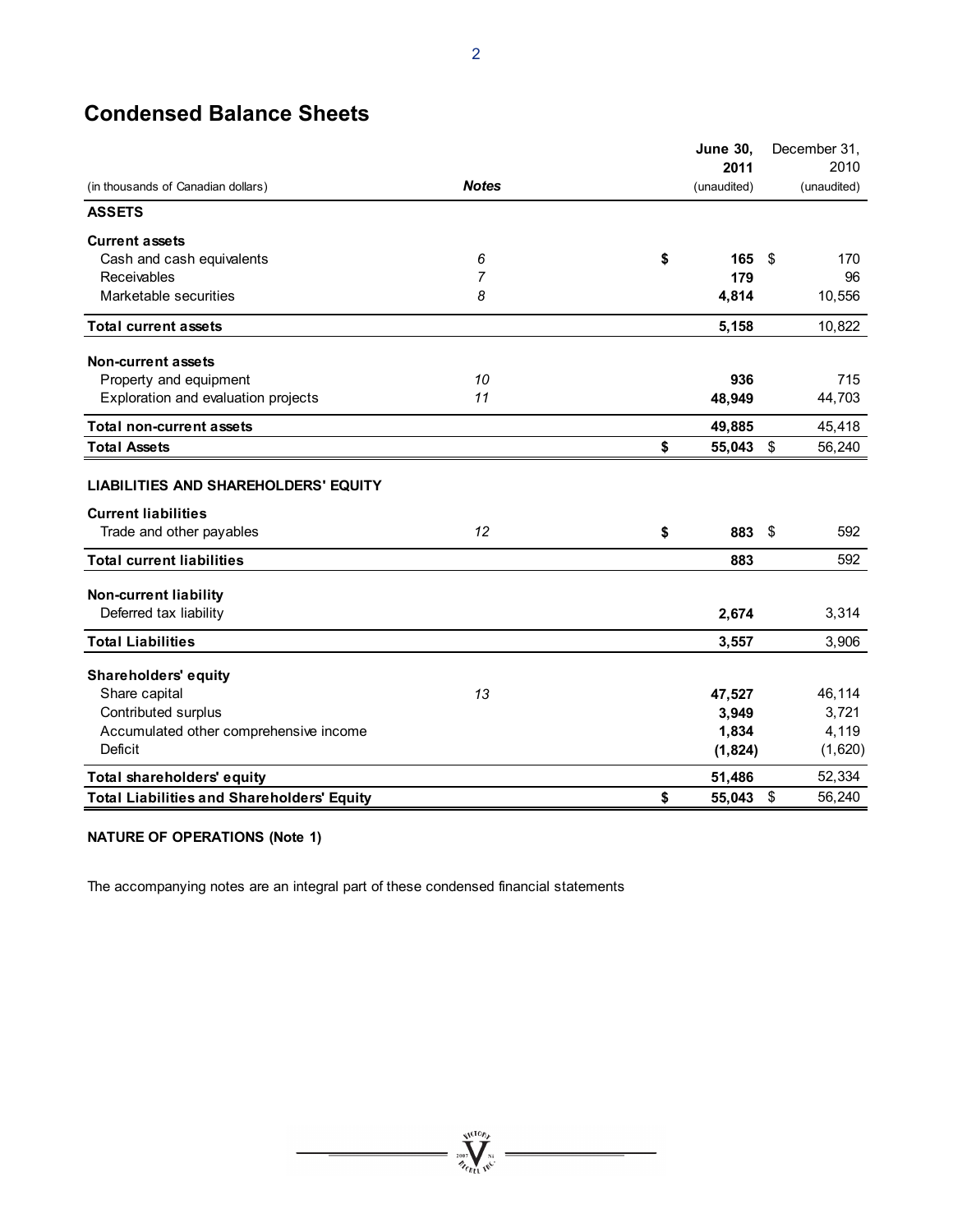|  |  | <b>Condensed Statements of Operations</b> |
|--|--|-------------------------------------------|
|--|--|-------------------------------------------|

|                                                              |              |                   | Three months ended June 30, |                   | Six months ended June 30, |  |  |
|--------------------------------------------------------------|--------------|-------------------|-----------------------------|-------------------|---------------------------|--|--|
|                                                              |              | 2011              | 2010                        | 2011              | 2010                      |  |  |
|                                                              |              |                   | (unaudited -                |                   | (unaudited -              |  |  |
| (in thousands of Canadian dollars, except per share amounts) | <b>Notes</b> | (unaudited)       | Note 21)                    | (unaudited)       | Note 21)                  |  |  |
| <b>Operating expenses</b>                                    |              |                   |                             |                   |                           |  |  |
| General and administrative costs                             |              | \$<br>$(394)$ \$  | $(377)$ \$                  | $(773)$ \$        | (754)                     |  |  |
| Share-based payments:                                        |              |                   |                             |                   |                           |  |  |
| Options                                                      | 15           | (140)             | (37)                        | (142)             | (581)                     |  |  |
| Share Bonus Plan                                             | 15           |                   | (173)                       |                   | (173)                     |  |  |
| Amortization of property and equipment                       | 10           | (3)               | (1)                         | (5)               | (2)                       |  |  |
| (Writedown) recovery of exploration and                      |              |                   |                             |                   |                           |  |  |
| evaluation projects                                          | 11           | (2)               | 685                         | 597               | 685                       |  |  |
| <b>Operating (loss) profit</b>                               |              | (539)             | 97                          | (323)             | (825)                     |  |  |
| Finance income                                               | 16           | 29                | 1,140                       | 31                | 1,599                     |  |  |
| Finance costs                                                | 16           | (91)              |                             | (188)             |                           |  |  |
| Net finance (costs) income                                   |              | (62)              | 1.140                       | (157)             | 1,599                     |  |  |
| (Loss) profit before income taxes                            |              | (601)             | 1,237                       | (480)             | 774                       |  |  |
| Income tax recovery (provision)                              |              | 96                | (378)                       | 276               | (248)                     |  |  |
| Net (Loss) Profit for the Period                             |              | $(505)$ \$<br>S   | 859                         | \$<br>$(204)$ \$  | 526                       |  |  |
| (Loss) Earnings per share                                    | 14           |                   |                             |                   |                           |  |  |
| Basic (loss) earnings per share                              |              | $(0.00)$ \$<br>\$ | 0.00                        | $(0.00)$ \$<br>S. | 0.00                      |  |  |
| Diluted (loss) earnings per share                            |              | $(0.00)$ \$<br>\$ | 0.00                        | $(0.00)$ \$<br>\$ | 0.00                      |  |  |
|                                                              |              |                   |                             |                   |                           |  |  |

The accompanying notes are an integral part of these condensed financial statements

# **Condensed Statements of Comprehensive Loss**

|                                                |              | Three months ended June 30, |  |               |    | Six months ended June 30, |  |              |  |
|------------------------------------------------|--------------|-----------------------------|--|---------------|----|---------------------------|--|--------------|--|
|                                                |              | 2011                        |  | 2010          |    | 2011                      |  | 2010         |  |
|                                                |              |                             |  | (unaudited -  |    |                           |  | (unaudited - |  |
| (in thousands of Canadian dollars)             | <b>Notes</b> | (unaudited)                 |  | Note $21$ )   |    | (unaudited)               |  | Note $21$ )  |  |
| Net (loss) profit for the period               |              | \$<br>$(505)$ \$            |  | 859           | \$ | $(204)$ \$                |  | 526          |  |
| Other comprehensive income ("OCI")             |              |                             |  |               |    |                           |  |              |  |
| Net change in fair value of financial assets   | 9            | (2,648)                     |  | (3,229)       |    | (2,642)                   |  | (1, 517)     |  |
| Income tax expense                             |              | 358                         |  | 190           |    | 357                       |  | (19)         |  |
| Other comprehensive loss for the period        |              | (2, 290)                    |  | (3,039)       |    | (2, 285)                  |  | (1, 536)     |  |
| <b>Total Comprehensive Loss for the Period</b> |              | (2,795)                     |  | $(2, 180)$ \$ |    | (2, 489)                  |  | (1,010)      |  |

=  $\sum_{i=1}^{N^{(10)}h}$   $\sum_{i=1}^{N^{(10)}h}$  =

The accompanying notes are an integral part of these condensed financial statements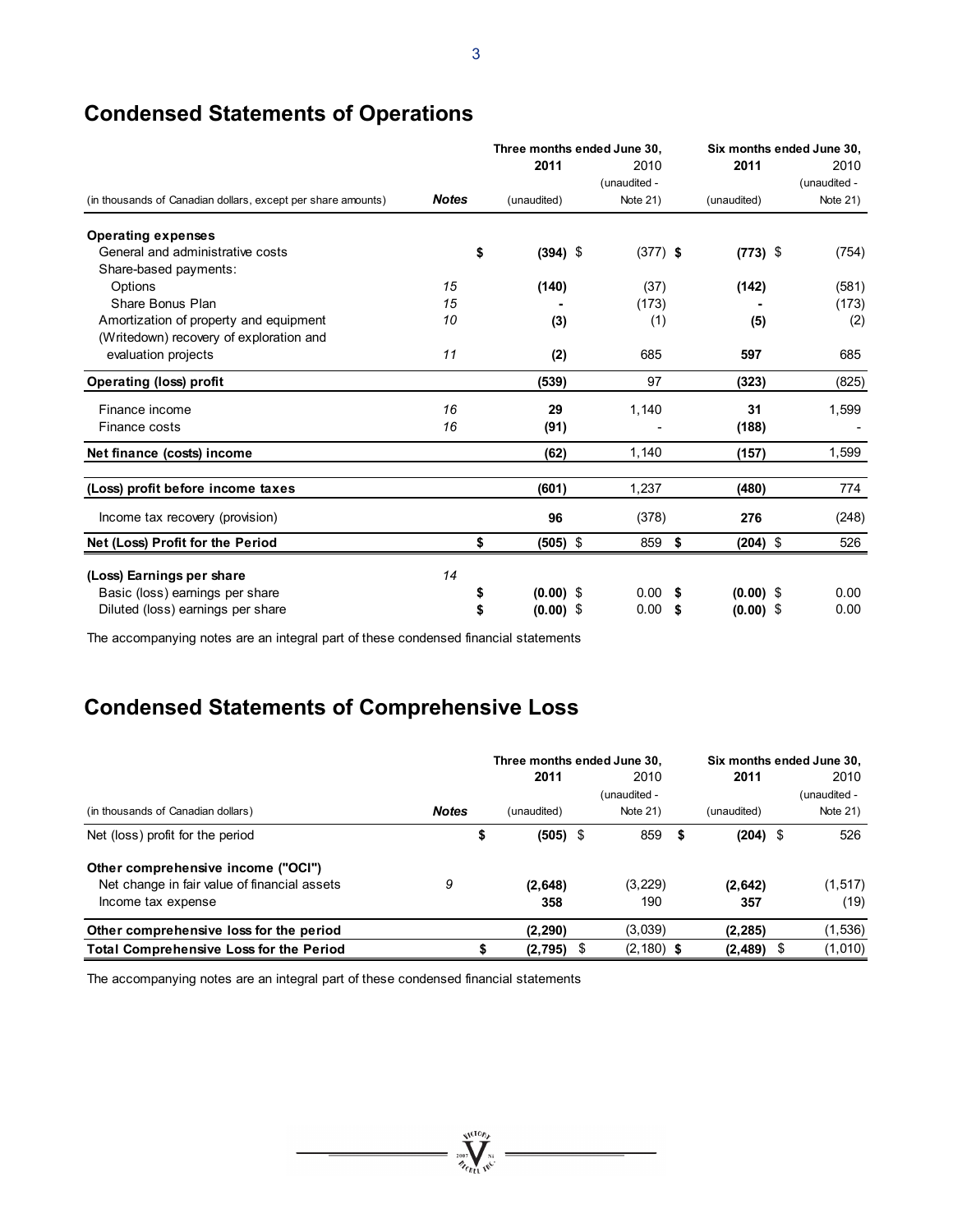# **Condensed Statements of Shareholders' Equity**

| (restated - Note 21)                                                     |          |                   |                               | Accumulated<br>Other             |                               |                               |
|--------------------------------------------------------------------------|----------|-------------------|-------------------------------|----------------------------------|-------------------------------|-------------------------------|
| (unaudited)                                                              |          | <b>Share</b>      |                               | <b>Contributed Comprehensive</b> |                               |                               |
| (in thousands of Canadian dollars)<br>Balances as at January 1, 2010     | Notes \$ | Capital<br>40,508 | \$<br><b>Surplus</b><br>2,980 | \$<br>Income / (Loss)<br>998     | \$<br>Deficit<br>$(1,874)$ \$ | <b>Total Equity</b><br>42,612 |
|                                                                          |          |                   |                               |                                  |                               |                               |
| Total comprehensive income (loss) for the period                         |          |                   |                               |                                  | 526                           | 526                           |
| Net profit for the period                                                |          |                   |                               |                                  |                               |                               |
| Other comprehensive loss<br>Net change in fair value of financial assets |          |                   |                               | (1, 517)                         |                               | (1, 517)                      |
| Income tax expense                                                       |          |                   |                               | (19)                             |                               | (19)                          |
| Total other comprehensive loss                                           |          |                   |                               |                                  |                               | (1,536)                       |
| Total comprehensive loss for the period                                  |          |                   |                               |                                  |                               | (1,010)                       |
| Transactions with owners, recorded directly in equity                    |          |                   |                               |                                  |                               |                               |
| Contributions by owners - in the period                                  |          |                   |                               |                                  |                               |                               |
| Issue of flow-through common shares and warrants                         |          |                   |                               |                                  |                               |                               |
| under private placement                                                  |          | 1,120             | 188                           |                                  |                               | 1,308                         |
| Issue of common shares pursuant to reciprocal                            |          |                   |                               |                                  |                               |                               |
| placement                                                                |          | 3,798             | $\overline{\phantom{a}}$      |                                  |                               | 3.798                         |
| Issue of common shares under Share Bonus Plan                            |          | 173               |                               |                                  |                               | 173                           |
| Options granted and vesting                                              |          |                   | 581                           |                                  |                               | 581                           |
| <b>Total contributions by owners</b>                                     |          | 5,091             | 769                           |                                  | $\overline{a}$                | 5,860                         |
| <b>Total transactions with owners</b>                                    |          | 5,091             | 769                           | $\overline{a}$                   | L.                            | 5,860                         |
| Balances as at June 30, 2010                                             |          | \$<br>45,599      | \$<br>3,749                   | \$<br>$(538)$ \$                 | $(1,348)$ \$                  | 47,462                        |
| Balances as at January 1, 2011                                           |          | \$<br>46,114      | \$<br>3,721                   | \$<br>4,119                      | \$<br>$(1,620)$ \$            | 52,334                        |
| Total comprehensive loss for the period                                  |          |                   |                               |                                  |                               |                               |
| Net loss for the period                                                  |          |                   |                               |                                  | (204)                         | (204)                         |
| Other comprehensive loss                                                 |          |                   |                               |                                  |                               |                               |
| Net change in fair value of financial assets                             | 9        |                   |                               | (2,642)                          |                               | (2,642)                       |
| Income tax expense                                                       |          |                   |                               | 357                              |                               | 357                           |
| Total other comprehensive loss                                           |          |                   |                               |                                  |                               | (2, 285)                      |
| Total comprehensive loss for the period                                  |          |                   |                               |                                  |                               | (2, 489)                      |
| Transactions with owners, recorded directly in equity                    |          |                   |                               |                                  |                               |                               |
| Contributions by owners - in the period                                  |          |                   |                               |                                  |                               |                               |
| Issue of common shares and warrants                                      |          |                   |                               |                                  |                               |                               |
| under private placement                                                  | 13       | 471               | 26                            |                                  |                               | 497                           |
| Issue of flow-through common shares and warrants                         |          |                   |                               |                                  |                               |                               |
| under private placement                                                  | 13       | 796               | 88                            |                                  |                               | 884                           |
| Options granted and vesting                                              | 15       |                   | 142                           |                                  |                               | 142                           |
| Warrants exercised                                                       | 13,15    | 146               | (28)                          |                                  |                               | 118                           |
| <b>Total contributions by owners</b>                                     |          | 1,413             | 228                           | $\overline{a}$                   |                               | 1,641                         |
| <b>Total transactions with owners</b>                                    |          | 1,413             | 228                           | $\blacksquare$                   | $\blacksquare$                | 1,641                         |
| Balances as at June 30, 2011                                             |          | \$<br>47,527 \$   | 3.949                         | \$<br>$1,834$ \$                 | $(1,824)$ \$                  | 51,486                        |

The accompanying notes are an integral part of these condensed financial statements

 $\sum_{\text{sum}\atop{\text{sum}}\text{val}}^{N_{\text{ULO}}}\sum_{\text{sum}\atop{\text{sum}}\text{val}}^{N_{\text{ULO}}}\text{tr}\sum_{\text{sum}\atop{\text{sum}}\text{val}}^{N_{\text{ULO}}}\sum_{\text{sum}\atop{\text{sum}}\text{val}}^{N_{\text{ULO}}}$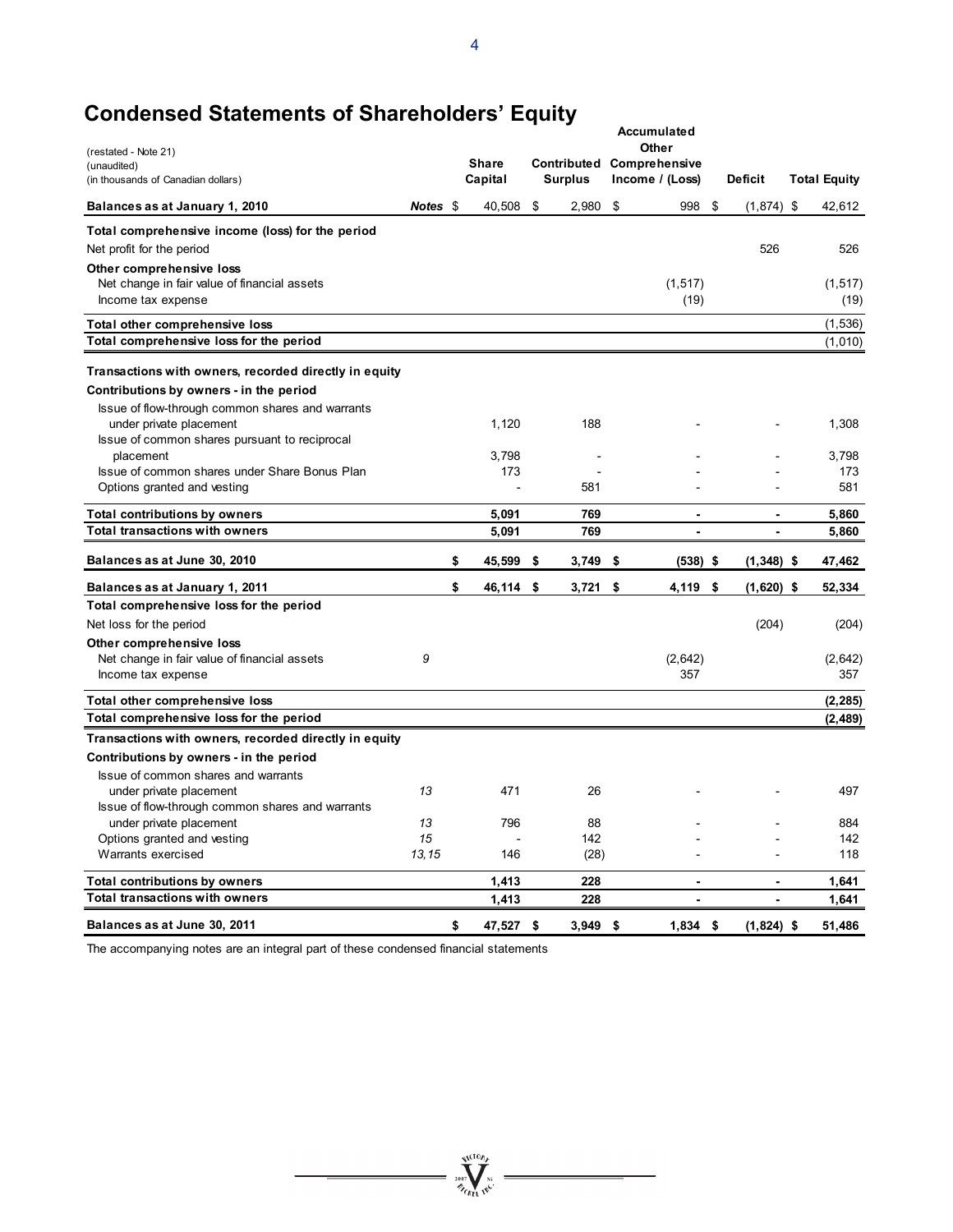# **Condensed Statements of Cash Flows**

|                                                    | Six months ended June 30, |             |            |             |  |  |  |
|----------------------------------------------------|---------------------------|-------------|------------|-------------|--|--|--|
|                                                    |                           | 2011        |            | 2010        |  |  |  |
|                                                    |                           |             |            |             |  |  |  |
| (in thousands of Canadian dollars)                 | <b>Notes</b>              | (unaudited) |            | (unaudited) |  |  |  |
| Cash flows from operating activities               |                           |             |            |             |  |  |  |
| Net (loss) profit for the period                   |                           | \$          | $(204)$ \$ | 526         |  |  |  |
| Adjustments for:                                   |                           |             |            |             |  |  |  |
| Share-based payments                               | 15                        | 142         |            | 754         |  |  |  |
| Amortization of property and equipment             | 10                        |             | 5          | 2           |  |  |  |
| Recovery of exploration and evaluation projects    | 11                        | (597)       |            | (685)       |  |  |  |
| Net finance costs (income)                         | 16                        | 162         |            | (1, 591)    |  |  |  |
| Income tax recovery (expense)                      |                           | (276)       |            | 248         |  |  |  |
| Net change in working capital:                     |                           |             |            |             |  |  |  |
| Change in receivables                              |                           |             | (83)       | 101         |  |  |  |
| Change in trade and other payables                 |                           |             | 30         | (240)       |  |  |  |
| Net cash used by operating activities              |                           | (821)       |            | (885)       |  |  |  |
| Cash flows from investing activities               |                           |             |            |             |  |  |  |
| Expenditures on exploration and evaluation         |                           |             |            |             |  |  |  |
| projects                                           | 11                        | (4,063)     |            | (4, 774)    |  |  |  |
| Purchase of marketable securities                  | 8                         | (114)       |            | (4, 526)    |  |  |  |
| Proceeds on sale of marketable securities          | 8                         | 3,025       |            | 175         |  |  |  |
| Proceeds from option of Lynn Lake                  | 11                        | 600         |            | 1,100       |  |  |  |
| Deposits on equipment                              | 10                        | (226)       |            | (307)       |  |  |  |
| Net cash used by investing activities              |                           | (778)       |            | (8, 332)    |  |  |  |
| Cash flows from financing activity                 |                           |             |            |             |  |  |  |
| Issue of common shares and warrants                | 13                        | 1,594       |            | 5,687       |  |  |  |
| Net cash from financing activity                   |                           | 1,594       |            | 5,687       |  |  |  |
| Net decrease in cash and cash equivalents          |                           |             | (5)        | (3, 530)    |  |  |  |
| Cash and Cash Equivalents, Beginning of the Period |                           | 170         |            | 4,078       |  |  |  |
| Cash and Cash Equivalents, End of the Period       |                           | \$          | $165$ \$   | 548         |  |  |  |

 $\sum_{\substack{\mathbf{2007}\\ \mathbf{207}}} \prod_{\mathbf{N} \in \mathcal{N}^{\mathcal{N}}} \mathbf{N}^{\mathcal{N}}$ 

 $\overline{\phantom{a}}$ 

The accompanying notes are an integral part of these condensed financial statements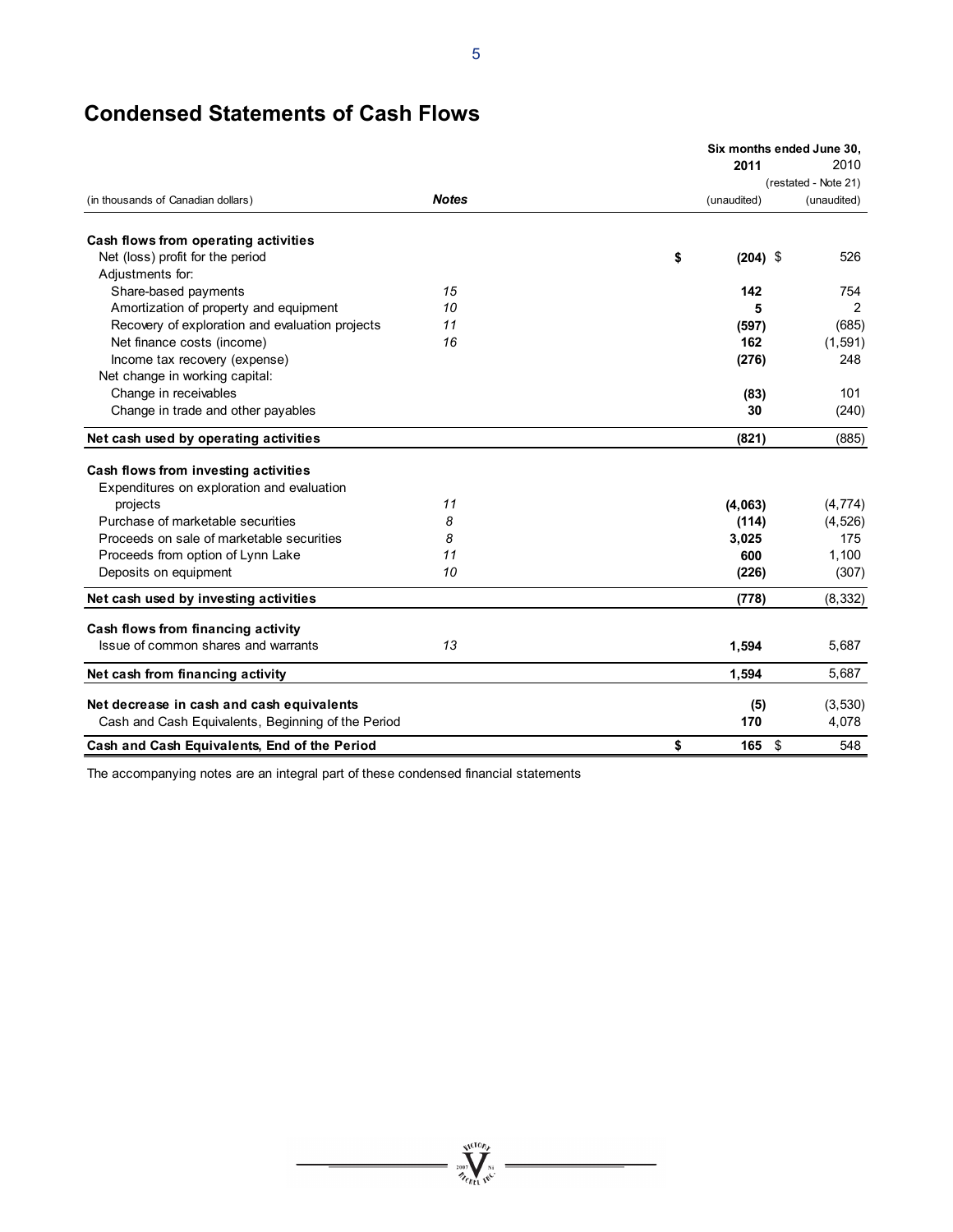*(all tabular amounts in thousands of Canadian dollars, except common share and per share information)* 

### **1. NATURE OF OPERATIONS**

### **Nature of Operations**

Victory Nickel Inc. ("Victory Nickel" or the "Company") is a company domiciled in Canada. The address of the Company's registered office is 80 Richmond St. West, Suite 1802, Toronto, Ontario, M5H 2A4. Victory Nickel is primarily engaged in the acquisition, exploration and development of nickel properties in Canada. The Company was formed on February 1, 2007 pursuant to a plan of arrangement.

The Company is listed on the Toronto Stock Exchange ("TSX") under the symbol "NI".

### **Going Concern**

These financial statements have been prepared using Generally Accepted Accounting Principles ("GAAP") applicable to a going concern, which contemplates the realization of assets and settlement of liabilities in the normal course of business as they come due. As at June 30, 2011, the Company had working capital of \$4,275,000 (as at December 31, 2010 – \$10,230,000).

The Company is subject to the risks and challenges experienced by other companies at a comparable stage. These risks include, but are not limited to, continuing losses, dependence on key individuals and the ability to secure adequate financing or to complete corporate transactions to meet the minimum capital required to successfully complete its projects and fund other operating expenses. Development of the Company's current projects to the production stage will require significant financing. Given the current economic climate, the ability to raise funds may prove difficult.

None of the Company's projects has commenced commercial production and, accordingly, the Company is dependent upon debt or equity financings and the optioning and/or sale of resource or resource-related assets for its funding. The recoverability of the carrying value of exploration and evaluation projects, and ultimately the Company's ability to continue as a going concern, is dependent upon exploration results which have the potential for the discovery of economically-recoverable reserves and resources, the Company's ability to finance exploitation of its projects through debt or equity financings and the optioning and/or sale of resource or resource-related assets for its funding.

Should the Company not be able to continue to achieve favourable exploration results, obtain the necessary financing or achieve future profitable production or sale of properties, the carrying value of the Company's assets could be subject to material adjustment and, in addition, other adjustments may be necessary to these financial statements should such adverse events impair the Company's ability to continue as a going concern as contemplated under GAAP.

### **2. BASIS OF PREPARATION**

### **(a) Statement of Compliance**

The condensed financial statements have been prepared in accordance with International Financial Reporting Standards ("IFRS") and its interpretations adopted by the International Accounting Standards Board ("IASB"). In particular, the Company followed the guidance under IAS 34, *Interim Financial Reporting* ("IAS 34").

Victory Nickel's first financial statements prepared in accordance with IFRS wherein IFRS 1, *First time adoption of International Financial Reporting Standards* ("IFRS 1"), was applied were the unaudited interim financial statements as at and for the three months ended March 31, 2011 and 2010 ("First Quarterly Financial Statements of 2011"). Note 23 to those statements included a detailed explanation of how the transition to IFRS has affected the reported financial position, financial performance and cash flows of Victory Nickel for the periods then presented.

These condensed financial statements reflect the accounting policies described in the Company's First Quarterly Financial Statements of 2011 (with the exception of any changes set out in Note 3 below) and accordingly, should be read in conjunction with those financial statements and the notes thereto.

The disclosures in the First Quarterly Financial Statements of 2011 exceeded the minimum requirements under IAS 34. In particular, the Company's accounting policies under IFRS were presented in full and certain notes included more detail than the conventional updates required under interim reporting standards in order to provide the reader

 $\sum_{2007}$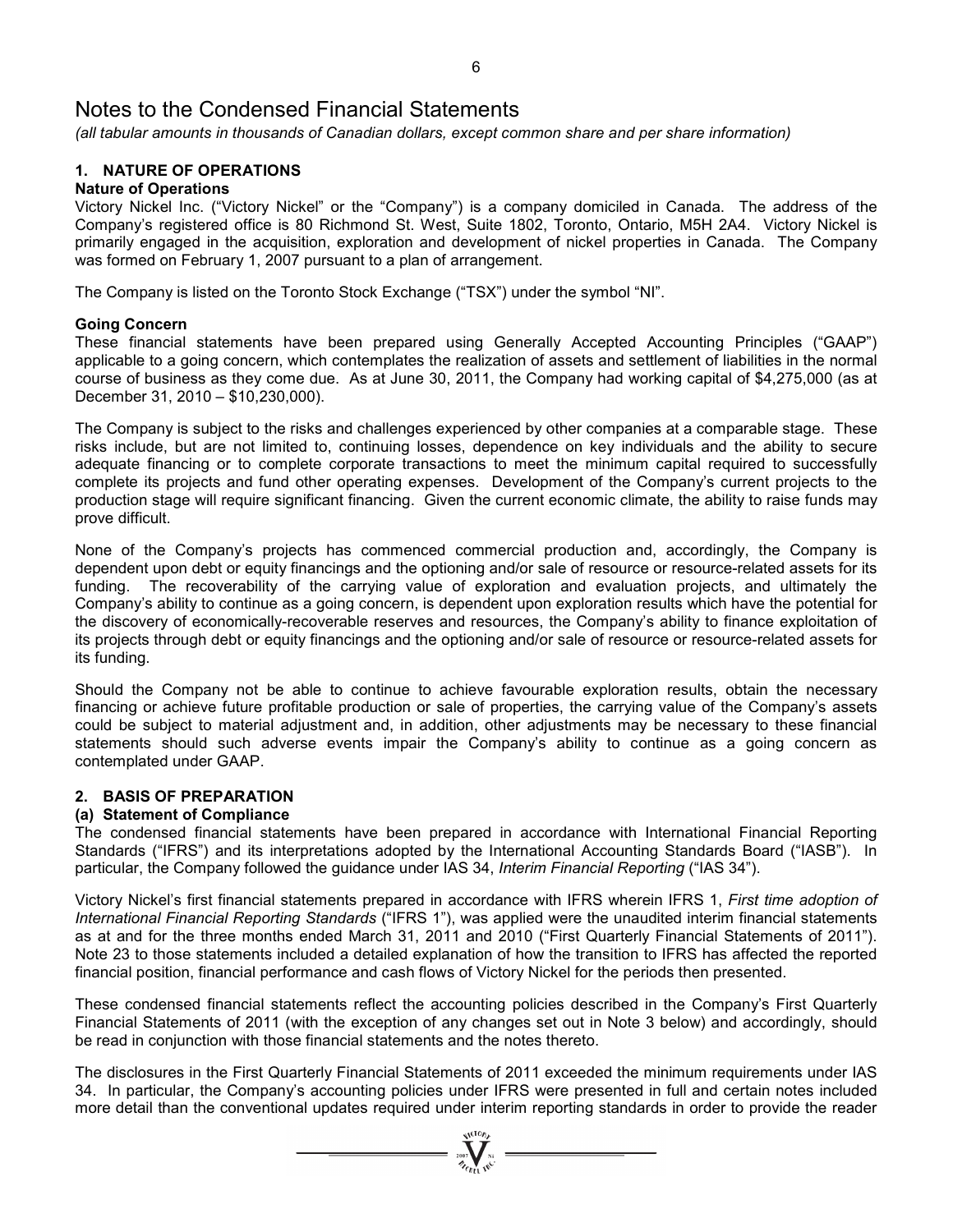*(all tabular amounts in thousands of Canadian dollars, except common share and per share information)* 

with additional contextual information. In this and successive interim reports, the Company has not and may not in future provide the same amount of disclosure as the reader will be able to refer to earlier reports prepared in accordance with IFRS. Note 21 to these unaudited condensed financial statements explains the adjustments which were necessary to the comparative information included in this report which was not reported in the First Quarterly Financial Statements of 2011.

The management of Victory Nickel prepare the unaudited condensed financial statements which are then reviewed by the Audit Committee and the Board of Directors. The unaudited condensed financial statements were authorized for issue by the Board of Directors on August 4, 2011. Shortly thereafter, the financial statements are made available to shareholders and others through filing on SEDAR.

### **(b) Basis of Measurement**

The financial statements have been prepared on the historic cost basis except for derivative financial instruments such as warrants which are measured at fair value through operations and financial assets such as marketable securities which are measured at fair value and recorded through other comprehensive income or loss ("OCI").

### **(c) Functional and Presentation Currency**

These financial statements are presented in Canadian dollars, which is the Company's functional currency. All financial information is expressed in Canadian dollars unless otherwise stated; tabular amounts are stated in thousands of dollars.

### **(d) Use of Estimates and Judgements**

The preparation of financial statements in conformity with IFRS requires management to make judgements, estimates and assumptions that affect the application of accounting policies and the reported amounts of assets, liabilities, income and expenses. Actual results may differ from these estimates.

It is reasonably possible that, on the basis of existing knowledge, outcomes in the next financial year that are different from the assumptions used could require a material adjustment to the carrying amount of the asset or liability affected.

Estimates and underlying assumptions are reviewed on an ongoing basis. Revisions to accounting estimates are recognized in the period in which the estimates are revised and in any future periods affected.

The accompanying unaudited condensed financial statements include all adjustments that are, in the opinion of management, necessary for fair presentation. The results of operations and cash flows for the current periods as presented are not necessarily indicative of the results to be expected for the full year.

Information regarding significant areas of estimation uncertainty and critical judgements made in applying accounting policies that have the most significant effect on the amounts recognized in the financial statements is included in the following notes:

- Note 9 valuation of financial assets at fair value through operations;
	- Note 9 valuation of financial assets at fair value through OCI;
- - Note 11 measurement of the recoverable amount of exploration and evaluation projects;
- Note 15 measurement of share-based payments.

### **3. SIGNIFICANT ACCOUNTING POLICIES**

The accounting policies of the Company are set out in detail in Note 3 to the First Quarterly Financial Statements of 2011, as updated under New Accounting Policies below. Such policies have been applied consistently to all periods presented in these financial statements.

 $\sum_{2007}^{3000} \sum_{\kappa}^{N}$ 

### **(a) New Accounting Policies**

There have been no new accounting policies adopted by the Company.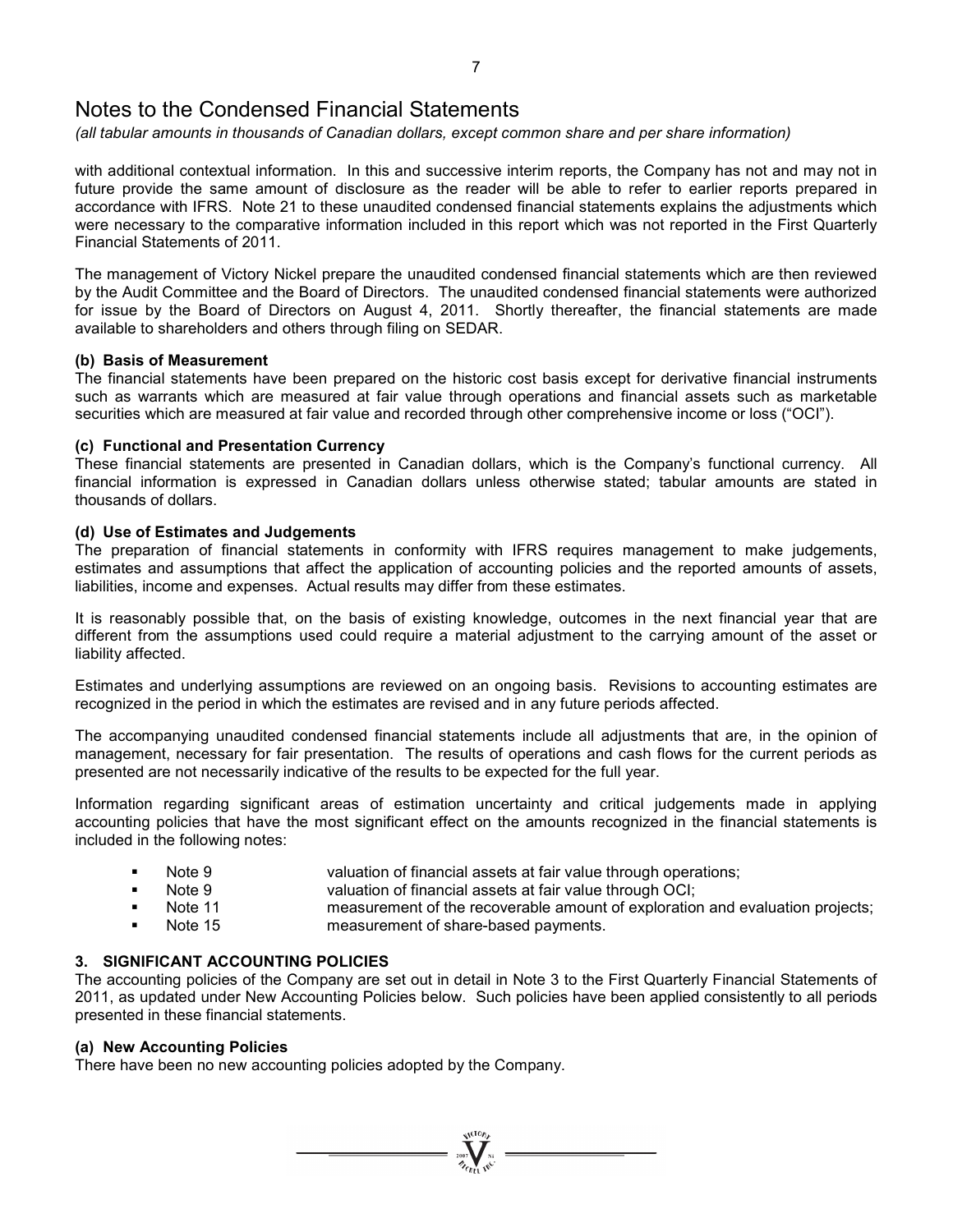*(all tabular amounts in thousands of Canadian dollars, except common share and per share information)* 

### **(b) New Standards and Interpretations Not Yet Adopted**

The IASB and International Financial Reporting Interpretations Committee ("IFRIC") have issued the following new and revised standard and interpretations which are applicable to the Company but which are not yet effective for the year ended December 31, 2011 and have not been applied in preparing these financial statements.

### *IFRS 13 – Fair Value Measurement*

Effective for annual periods beginning on or after January 1, 2013, with early adoption permitted, IFRS 13 provides a definition of fair value, a single framework for measuring fair value and disclosure requirements about fair value measurements.

This standard, amendments and interpretations has not been early adopted by the Company. Furthermore, the Company is currently assessing the impact that the application of this standard or amendments may have on the financial statements of the Company.

### **4. FINANCIAL RISK MANAGEMENT AND CAPITAL MANAGEMENT DISCLOSURES**

### **Overview**

The Company has exposure to the following risks from its use of financial instruments:

- credit risk;
- $\blacksquare$  liquidity risk:
- **n** market risk; and
- **•** operational risk.

A complete description of the Company's financial risk management and capital management is included in Note 4 to the First Quarterly Financial Statements of 2011. This note updates information about the Company's exposure to each of the above risks where there have been material or noteworthy changes. Further quantitative disclosures are included throughout these financial statements.

### **Capital Management Disclosures**

|                      | <b>June 30,</b> | December 31, |
|----------------------|-----------------|--------------|
|                      | 2011            | 2010         |
| Shareholders' equity | 51.486          | 52,334       |
|                      | 51.486          | 52,334       |

The Company is not subject to externally imposed capital requirements.

There were no changes in the Company's approach to financial risk management or capital management during the period.

### **5. DETERMINATION OF FAIR VALUES**

There have been no changes in how the Company determines fair value for both financial and non-financial assets and liabilities from the descriptions included in Note 5 to the Company's First Quarterly Financial Statements of 2011. When applicable, further information about the assumptions made in determining fair values is disclosed in the notes specific to that asset or liability.

### **6. CASH AND CASH EQUIVALENTS**

|                                                                    |   | <b>June 30,</b><br>2011 |      | December 31.<br>2010 |
|--------------------------------------------------------------------|---|-------------------------|------|----------------------|
| Bank balances<br>Short-term deposits                               | S | 165<br>۰                | - \$ | 12<br>158            |
| Cash and Cash Equivalents in the Statement of<br><b>Cash Flows</b> |   | 165                     |      | 170                  |
|                                                                    |   |                         |      |                      |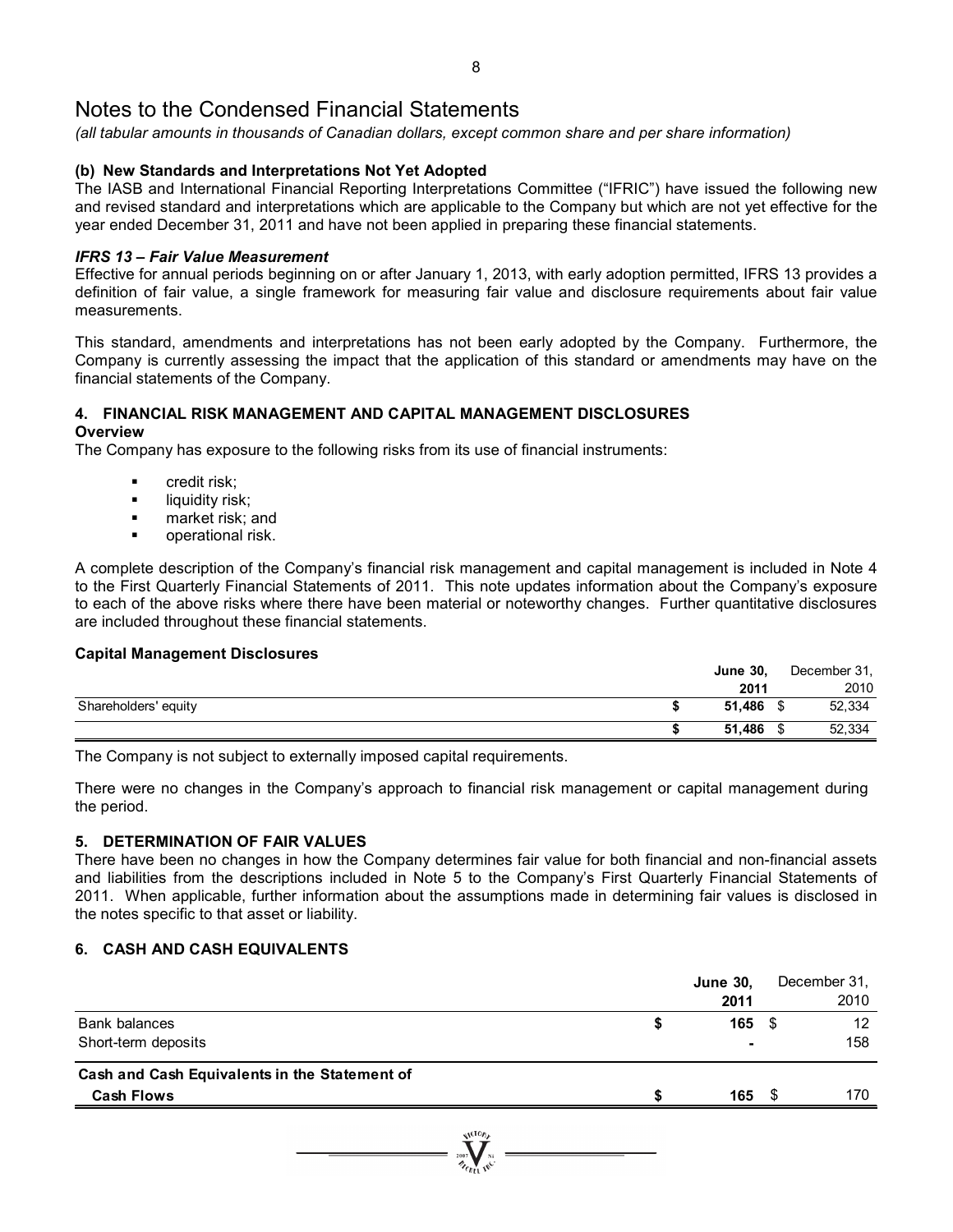*(all tabular amounts in thousands of Canadian dollars, except common share and per share information)* 

### **7. RECEIVABLES**

|                                    |             | <b>June 30,</b> | December 31, |
|------------------------------------|-------------|-----------------|--------------|
|                                    | <b>Note</b> | 2011            | 2010         |
| Receivables                        |             | 146             | 82           |
| Prepaid expenses and deposits      |             | 31              | 14           |
| Due from Nuinsco Resources Limited | 18          |                 |              |
|                                    |             | 179             | 96           |

### **8. MARKETABLE SECURITIES**

|                                                    |             |   | <b>June 30,</b> | December 31. |
|----------------------------------------------------|-------------|---|-----------------|--------------|
|                                                    | <b>Note</b> |   | 2011            | 2010         |
| Financial assets at fair value through OCI:        |             |   |                 |              |
| <b>Shares</b>                                      | 9           | S | 4,786 \$        | 10,167       |
| Financial assets at fair value through operations: |             |   |                 |              |
| Warrants                                           | 9           |   | 28              | 389          |
|                                                    |             |   |                 |              |
|                                                    |             |   | 4.814           | 10,556       |

The Company records its portfolio of shares at available market prices with any excess of fair value above acquisition cost being recorded as gain on financial assets at fair value through OCI.

The financial assets at fair value through operations consist of warrants which are not publicly-traded. However, they are susceptible to valuation using the Black-Scholes option-pricing model, the inputs for which are readily determinable. Any change in fair value after initial recognition, is recorded through the statement of operations as a gain or loss on financial assets at fair value in *Net finance costs or income*. The change in the fair value of the warrants of \$91,000 and \$188,000 in the three and six months ended June 30, 2011 is included in *Finance costs*  (2010 - \$807,000 and \$1,089,000 in *Finance income*).

### **Sensitivity Analysis – Equity Price Risk**

All of the Company's financial assets at fair value through OCI are listed on public stock exchanges such as the TSX and the TSX-V. For such investments, a 5% increase in the equity prices at the reporting date would have increased equity by \$207,000, after tax effects of \$32,000 (as at December 31, 2010 - an increase of \$440,000, after tax effects of \$69,000); an equal change in the opposite direction would have had the equal but opposite effect on the amounts shown above.

For financial assets at fair value through operations, the impact on operations of a 5% increase in the fair value at the reporting date would have been an increase of \$1,000 after tax effects of \$nil (as at December 31, 2010 - \$17,000, after tax effects of \$3,000).

The analyses were performed on the same basis for 2011 and 2010.

### **9. FINANCIAL INSTRUMENTS**

### **Credit Risk**

### *Exposure to credit risk*

The carrying amount of financial assets represents the maximum credit exposure. All amounts are held domestically in Canada.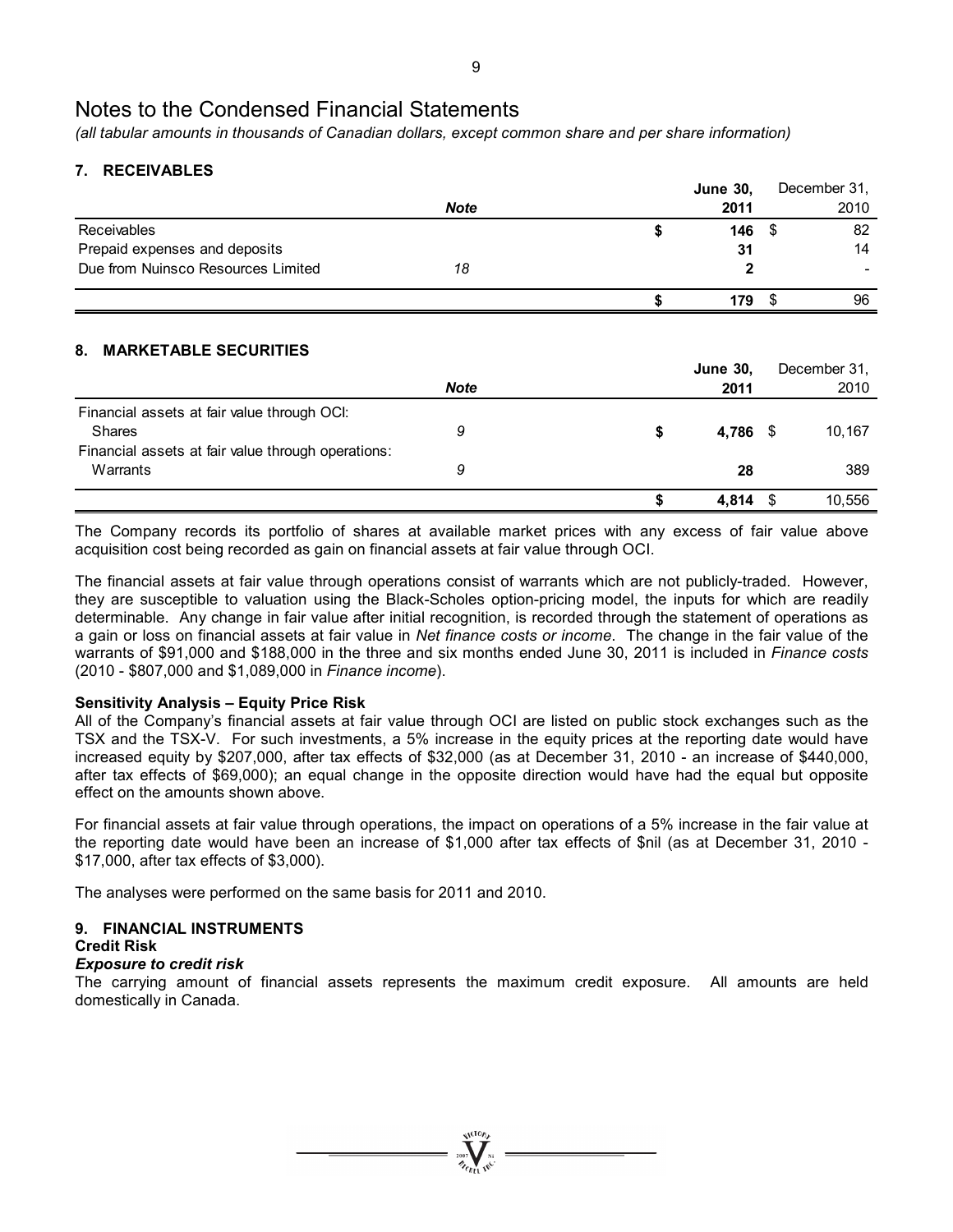*(all tabular amounts in thousands of Canadian dollars, except common share and per share information)* 

The maximum exposure to credit risk at the reporting date was:

|                                                   |              |   | <b>June 30,</b> |      | December 31, |
|---------------------------------------------------|--------------|---|-----------------|------|--------------|
|                                                   | <b>Notes</b> |   | 2011            |      | 2010         |
| Carrying amount                                   |              |   |                 |      |              |
| Cash and cash equivalents                         | 6            | æ | 165             | - \$ | 170          |
| <b>Receivables</b>                                |              |   | 179             |      | 96           |
| Financial assets at fair value through OCI        | 8            |   | 4,786           |      | 10,167       |
| Financial assets at fair value through operations | 8            |   | 28              |      | 389          |
|                                                   |              |   | 5,158           |      | 10,822       |

### **Liquidity Risk**

The contractual maturities of financial liabilities are equal to their carrying amounts which are all due within six months or less.

### **Currency Risk**

### *Exposure to currency risk*

The company's exposures to foreign currency risk is immaterial; periodically the Company may have trade payables in US\$. Refer also to Note 19 for commitments.

### *Sensitivity analysis*

A 10% strengthening or weakening of the Canadian dollar would have an immaterial effect on the Company's equity or profit or loss. The analysis assumes that all other variables, in particular interest rates, remain constant.

### **Fair Value**

### *Fair values versus carrying amounts*

The fair values of the Company's financial assets and liabilities equal their carrying amounts shown in the balance sheets. The Company has not made any reclassifications between assets recorded at cost or amortized cost and fair value.

The table below analyzes financial instruments carried at fair value by valuation method:

|                                                                                                                            |    | Level 1   |      | Level <sub>2</sub> |      | Level 3 |                          |  | Total         |
|----------------------------------------------------------------------------------------------------------------------------|----|-----------|------|--------------------|------|---------|--------------------------|--|---------------|
| As at June 30, 2011<br>Financial assets at fair value through OCI<br>Financial assets at fair value through operations     |    | 4,786 \$  |      | 28                 | - \$ |         | - \$                     |  | 4,786<br>28   |
|                                                                                                                            |    | 4,786 \$  |      | 28                 | . Գ  |         | $\overline{\phantom{0}}$ |  | 4.814         |
| As at December 31, 2010<br>Financial assets at fair value through OCI<br>Financial assets at fair value through operations | \$ | 10,167 \$ |      | 389                | - \$ |         | - \$                     |  | 10,167<br>389 |
|                                                                                                                            |    | 10,167    | - \$ | 389                | - \$ |         | $\sim$                   |  | 10,556        |

There have been no transfers between Level 1 and Level 2 during the current and prior reporting periods. Certain warrants were exercised from the portfolio of financial assets at fair value through operations and replaced by shares which are financial assets at fair value through OCI. All of the shares owned by the Company are valued using Level 1 methodologies; warrants are not publicly-traded but are susceptible to valuation using the Black-Scholes option-pricing model, the inputs for which are readily determinable.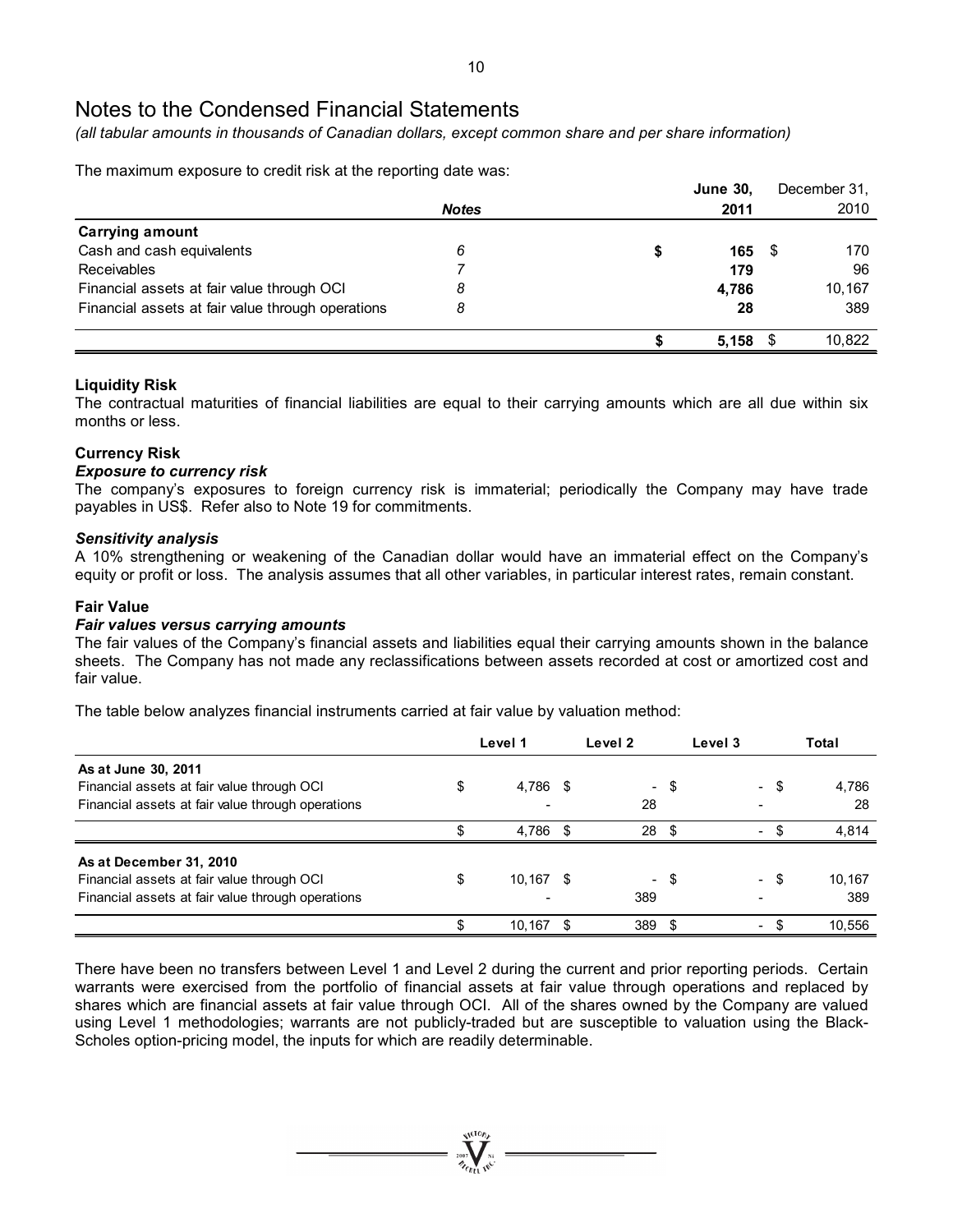*(all tabular amounts in thousands of Canadian dollars, except common share and per share information)* 

The warrants were valued using the Black-Scholes option-pricing model, using the following parameters and assumptions:

|                                  | <b>June 30,</b> | December 31.        |
|----------------------------------|-----------------|---------------------|
|                                  | 2011            | 2010                |
| Fair values                      | \$0.085         | \$0.601 and \$0.643 |
| Share price at valuation date    | \$0.600         | \$1.00              |
| <b>Assumptions</b>               |                 |                     |
| Exercise prices                  | \$0.80          | \$0.80 and \$0.40   |
| Expected volatility              | 69%             | 42% and 149%        |
| Expected remaining terms (years) | 0.75            | $0.1$ and $1.25$    |
| Expected dividends               | $\blacksquare$  |                     |
| Risk-free interest rates         | 1.58%           | 1.67%               |

### **10. PROPERTY AND EQUIPMENT**

| Balance as at January 1, 2010   | <b>Land and Building</b> |    | Vehicle        | Equipment      | Total      |
|---------------------------------|--------------------------|----|----------------|----------------|------------|
| Cost                            | \$                       | 83 | \$<br>11       | 29<br>\$       | \$<br>123  |
| <b>Accumulated Depreciation</b> |                          | 3  | 4              | 28             | 35         |
| <b>Carrying Amount</b>          |                          | 80 | $\overline{7}$ |                | 88         |
| Additions                       |                          |    | 28             | 608            | 636        |
| Disposal                        |                          |    | (7)            |                | (7)        |
| Depreciation                    |                          |    | 3              | $\overline{2}$ | 6          |
| Balance as at December 31, 2010 |                          |    |                |                |            |
| Cost                            |                          | 83 | 32             | 637            | 752        |
| <b>Accumulated Depreciation</b> |                          | 4  | 3              | 30             | 37         |
| <b>Carrying Amount</b>          |                          | 79 | 29             | 607            | 715        |
| Additions                       |                          |    |                | 226            | 226        |
| Depreciation                    |                          |    | 4              |                | 5          |
| Balance as at June 30, 2011     |                          |    |                |                |            |
| Cost                            |                          | 83 | 32             | 863            | 978        |
| <b>Accumulated Depreciation</b> |                          | 5  | 7              | 30             | 42         |
| <b>Carrying Amount</b>          | \$                       | 78 | 25<br>\$       | 833<br>-55     | 936<br>- 5 |

Equipment includes deposits of \$834,000 related to the purchase of transformers and other electrical equipment; the equipment is not in service and is not being depreciated. On May 10, 2010, the Company entered into an agreement to purchase the equipment for the Minago project. The total price of US\$2,840,000 is contingent upon satisfactory testing results which have been received, with the full remaining balance due prior to shipping (Note 19).

### **11. EXPLORATION AND EVALUATION PROJECTS**

Cumulative costs relating to the acquisition of mineral properties and exploration and evaluation ("E&E") expenditures have been incurred on the following projects:  $M$ 

|            |                          |      |              |      |                          |               | vvritegown of              |      |                 |
|------------|--------------------------|------|--------------|------|--------------------------|---------------|----------------------------|------|-----------------|
|            | January 1,               |      | Current      |      |                          | E&E Projects/ |                            |      | <b>June 30,</b> |
|            | 2011                     |      | Expenditures |      |                          |               | Recoveries Excess Proceeds |      | 2011            |
| Lac Rocher | 7,026                    | - \$ | 130          | - 35 | $(8)$ \$                 |               | $\sim$                     | - 10 | 7,148           |
| Lynn Lake  | $\overline{\phantom{a}}$ |      | 3            |      | (600)                    |               | 597                        |      |                 |
| Mel        | 6,618                    |      | 626          |      | $\overline{\phantom{a}}$ |               | $\overline{\phantom{0}}$   |      | 7,244           |
| Minago     | 31,059                   |      | 3,498        |      | ۰                        |               | -                          |      | 34,557          |
|            | 44,703                   | \$   | 4,257        |      | $(608)$ \$               |               | 597                        |      | 48,949          |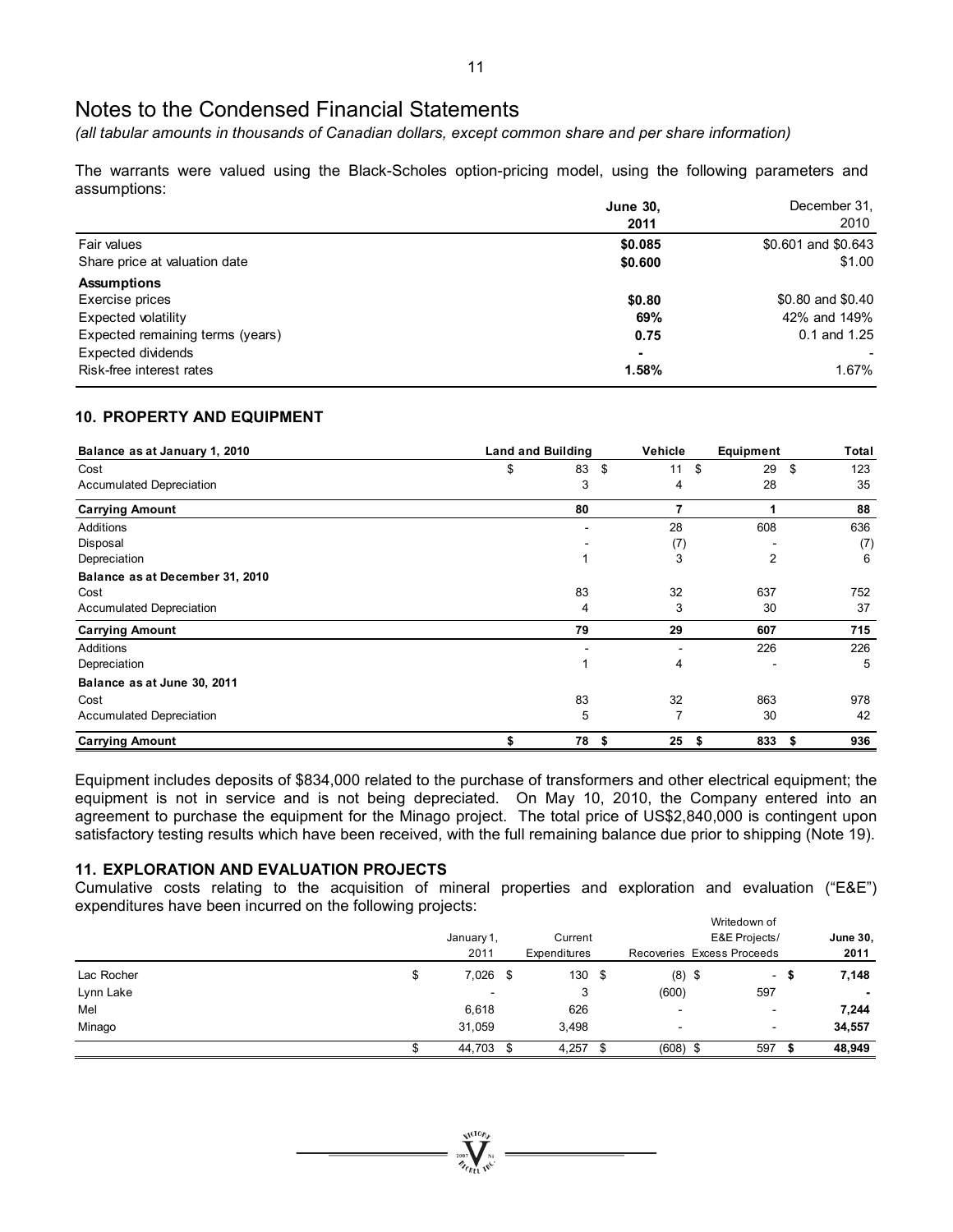*(all tabular amounts in thousands of Canadian dollars, except common share and per share information)* 

|            |    |            |         |              |    |                          | Writedown of               |                |          |
|------------|----|------------|---------|--------------|----|--------------------------|----------------------------|----------------|----------|
|            |    | January 1, | Current |              |    |                          | E&E Projects/              |                | June 30, |
|            |    | 2010       |         | Expenditures |    |                          | Recoveries Excess Proceeds |                | 2010     |
| Lac Rocher | \$ | $6,962$ \$ |         | 35           | \$ | $\sim$                   | - \$                       | - \$<br>$\sim$ | 6,997    |
| Lynn Lake  |    | 1,356      |         | 27           |    | (2,068)                  | 685                        |                |          |
| Mel        |    | 6,421      |         | 162          |    | $\overline{\phantom{a}}$ | $\overline{\phantom{0}}$   |                | 6,583    |
| Minago     |    | 26,183     |         | 3,802        |    | $\overline{\phantom{a}}$ | $\overline{\phantom{0}}$   |                | 29,985   |
|            | ۰D | 40,922 \$  |         | 4,026        | S  | $(2,068)$ \$             | 685                        | - 35           | 43,565   |

The expenditures on the Lynn Lake property are shown net of a \$300,000 option payment by Prophecy Resource Corp. (now Prophecy Coal Corp. or "Prophecy Coal") in the last quarter of 2009, \$300,000 in January 2010, \$400,000 in April 2010, \$400,000 in June 2010, \$600,000 in February 2011 and reflect the receipt of Prophecy Coal common shares in January 2010 with a fair value at that time of \$968,000. The excess proceeds of \$597,000 and \$685,000 for the six months ended June 30, 2011 and 2010, respectively, represent the excess of consideration received under the option agreement above carrying value and are reflected in *Recovery of exploration and evaluation projects* through operations.

### **Lac Rocher**

The Lac Rocher project, which is 100% owned, is located 140 kilometres northeast of Matagami in northwestern Québec. The project is subject to a royalty of \$0.50 per ton on any ores mined and milled from the property and a 2% net smelter return royalty ("NSR").

In 2007, the Company began environmental work in support of obtaining a permit for the Lac Rocher deposit in order to extract and direct ship mineralized material to an offsite mill for processing. A 12-hole, 1,500 metre drill program was also completed to test for extensions to the nickel sulphide mineralization and to provide metallurgical samples for the Preliminary Economic Assessment ("PEA") to determine the near-term production and cash generation potential of the project.

Metallurgical testing of the massive sulphide mineralization from the deposit was completed in December, 2007. In February, 2008, the Company announced the positive results from metallurgical testing of the disseminated sulphide zone and they were incorporated into the PEA completed in November 2008.

The Company completed the construction of an access road in the third quarter of 2009 and performed diamond drilling to provide geotechnical data for portal and ramp development.

The Lac Rocher property is subject to a discovery incentive plan (the "DIP") to reward certain individuals involved in the discovery of Lac Rocher with a 2% NSR for mines that were discovered on certain properties prior to the expiry of the DIP. The NSR is payable only on revenues earned after recovery of all development costs for any mine on the property. The terms of the DIP provide the Company with a right of first refusal on any proposed disposition of the NSR. In addition, the DIP contains put/call provisions under which the Company may be required to purchase, or may exercise an option to purchase, the NSR at the value of its discounted cash flows, as defined therein. The Lac Rocher property is the only property subject to the DIP. As the Lac Rocher property is not yet in production, no royalties are currently payable.

### **Lynn Lake**

The Company owns a 100% right, title and interest in the Lynn Lake nickel property ("Lynn Lake"), covering approximately 600 ha in northern Manitoba.

On October 21, 2009, the Company announced that it had optioned Lynn Lake to Prophecy Coal; pursuant to a corporate transaction by Prophecy Coal, the option was assigned, with the Company's consent to Prophecy Platinum Corp. ("Prophecy Platinum"). Under the terms of the agreement, Prophecy Platinum can acquire a 100% interest in Lynn Lake by paying the Company an aggregate of \$4,000,000 over approximately four and a half years, by incurring \$3,000,000 in exploration expenditures over approximately three years and by issuing a 10% equity interest in Prophecy Coal calculated on a diluted basis after Prophecy Coal completes a private placement; such

 $\sum_{2007}$   $\sum_{n=1007}$   $\sum_{n=100}$   $\sum_{n=100}$   $\sum_{n=100}$   $\sum_{n=100}$   $\sum_{n=100}$   $\sum_{n=100}$   $\sum_{n=100}$   $\sum_{n=100}$   $\sum_{n=100}$   $\sum_{n=100}$   $\sum_{n=100}$   $\sum_{n=100}$   $\sum_{n=100}$   $\sum_{n=1000}$   $\sum_{n=1000}$   $\sum_{n=1000}$   $\$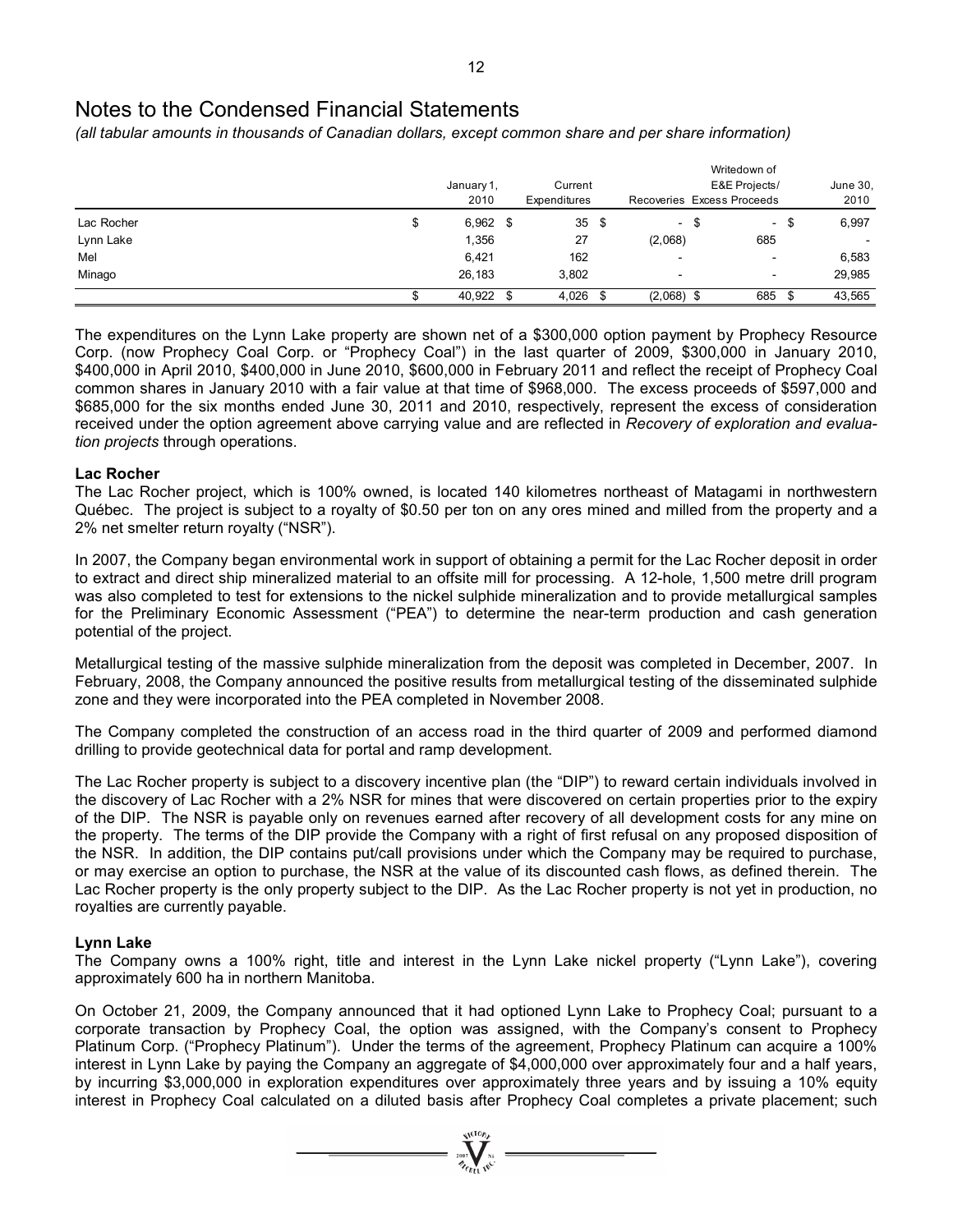*(all tabular amounts in thousands of Canadian dollars, except common share and per share information)* 

placement was completed in January 2010. The Company also has the right to participate in future equity financings on a pro-rata basis to maintain its 10% interest. Because of delays experienced by Prophecy Coal in receiving regulatory approvals, certain of the timing contemplated under the agreement was extended.

The agreement, as extended, provides for the \$4,000,000 to be paid to the Company as follows:

- \$300,000 within five business days of receiving conditional regulatory approval (such amount was received in November 2009);
- \$300,000 within 60 days of October 21, 2009 (later extended to January 9, 2010 with cash received on January 6, 2010);
- \$400,000 within 180 days of October 21, 2009 (cash was received on April 13, 2010); and
- \$1,000,000 on March 1 of each of 2011, 2012 and 2013.

In June, 2010, the Company received an advance of \$400,000 from Prophecy Coal out of its scheduled amount of \$1,000,000 due in March 2011. Accordingly, a balance of \$600,000 was due by March 1, 2011. The Company received this payment on February 28, 2011. The Company received 2,419,548 shares of Prophecy Coal on January 6, 2010, at which date the bid price of the shares was \$0.40. Failure on the part of Prophecy Platinum (if not cured by Prophecy Coal) to meet any of the terms will result in cancellation of the option on the property and it will revert to the Company.

In June, 2011, Prophecy Coal completed a corporate transaction with a third party to spin off its non-coal assets into the third party in exchange for shares. The Company agreed to assign the option agreement with Prophecy Coal to the third party. Accordingly, the Company received 0.094758 (on a post-consolidation basis) shares of Prophecy Platinum on the basis of Prophecy Coal shares held on June 13, 2011, the record date, or approximately 596,000 shares at a fair value of \$0.80 per share. Such shares are included in marketable securities as financial assets with changes in fair value recorded through OCI.

As at June 30, 2011, \$597,000 excess of proceeds under the option agreement above the book value of the property had been received in the period and accordingly was recorded through the statement of operations as a recovery of exploration and evaluation projects in respect of Lynn Lake.

### **Mel**

Effective August 27, 1999, Nuinsco Resources Limited ("Nuinsco") (the predecessor entity of Victory Nickel) entered into an option agreement (the "Agreement") with Inco Limited (predecessor to CVRD Inco Limited, now Vale) for the exploration and development of Vale's Mel properties (the "Mel Properties") located in the Thompson area of northern Manitoba. Pursuant to the Agreement, sufficient expenditures have been incurred to earn a 100% interest in the Mel Properties, and in 2007 the Company exercised its option to acquire such interest. Vale had the right to earn back a 51% interest by incurring expenditures of \$6,000,000 over a four-year period. On September 14, 2010, Vale notified the Company that it will not exercise this back-in right. In accordance with the terms of the agreement with Vale, they now are entitled to a 10% royalty on "distributable earnings" as defined in the agreement. Distributable earnings is defined as net revenue less operating expenses, before federal and provincial income taxes, after provincial mining taxes and less aggregate pre-production capital but before depreciation.

Also under the Agreement, Vale has a contractual obligation to mill ore mined from the Mel deposit at its cash cost plus 5% (provided that the product meets Vale specifications and that Vale has sufficient mill capacity).

In the first quarter of 2011, the Company commenced a drilling program at Mel.

### **Minago**

The 100%-owned Minago project covers approximately 28,928 ha, through a combination of mining claims, mineral leases and a mineral exploration licence, on Manitoba's Thompson Nickel Belt. The property encompasses the Nose Deposit, which contains the entire current nickel mineral resource, and the North Limb, a zone of nickel mineralization with a known strike length of 1.5 kilometres located to the north of the Nose Deposit.

From 2006 to date, considerable work has been performed, including diamond drilling, metallurgical testing and

 $= \sum_{i=0}^{\sqrt{100}h}$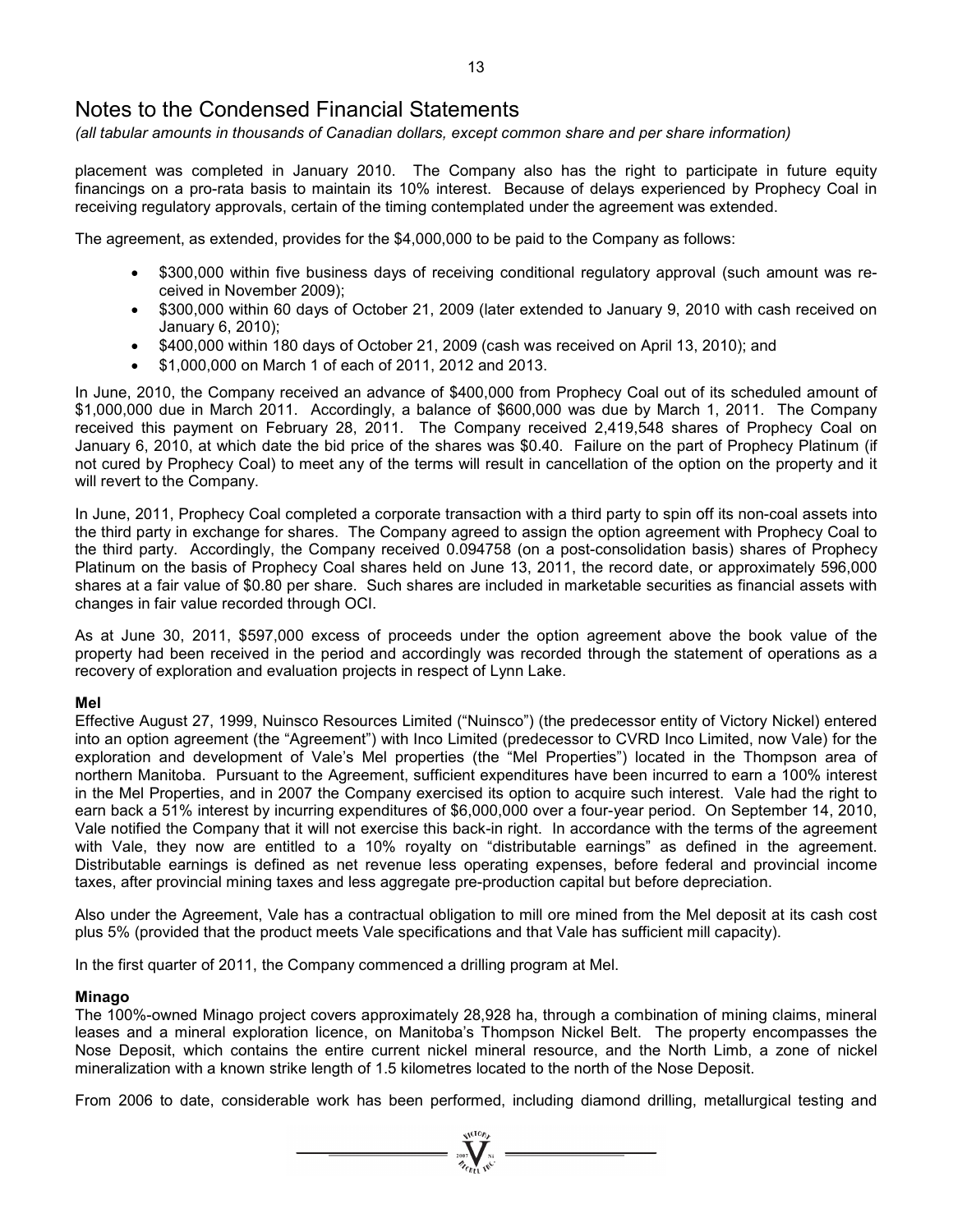*(all tabular amounts in thousands of Canadian dollars, except common share and per share information)* 

engineering studies. This work formed the basis for the FS, the results of which were announced in December 2009 and improvements thereto announced in June 2010.

In January, 2008, the Company entered into an option agreement with Xstrata Nickel ("Xstrata"), a business unit of Xstrata Canada Corporation, to acquire a 100% interest in five mineral claims ("the Properties") totalling 691 ha located at the north end of the Company's existing Minago property package; this is approximately 2.4% of the total Minago project.

The acquisition has been ratified by Xstrata and a 100% interest in the Properties has been registered with the Company. The Properties will be subject to an NSR interest retained by Xstrata, as follows:

- In respect of nickel:
	- $\circ$  a 2% NSR when the LME three-month nickel price is equal to or greater than US\$13,227 per tonne in that quarter; and
	- $\circ$  a 1% NSR when the LME three-month nickel price is less than US\$13,227 per tonne in that quarter.
	- In respect of other metals, minerals and concentrates:
		- $\circ$  a 2% NSR.

In the event that the NSR is a 2% royalty, the Company may buy back up to 50% of the NSR royalty interest for a maximum of \$1,000,000. In addition, Xstrata has the right (the "Back-in Right") to earn a 50% interest in the Properties if any resource is discovered on the Properties that exceeds 500,000,000 pounds of contained nickel in measured and indicated resources. To exercise the Back-in Right, Xstrata must commit to pay direct expenditures or an amount in cash to the Company equal to twice the aggregate of all direct exploration, development and mining expenditures incurred by the Company on the Properties prior to the delivery by Xstrata of the Back-in Right notice.

The Minago project is under evaluation and is not in production. Accordingly, the Minago project is not being depreciated.

### **Wakami, Lar and Wellmet Projects**

The Company has incurred minimal expenditures on these properties in 2011, 2010 and 2009.

#### **Impairment**

Pre-E&E (project generation) costs and/or E&E costs relating to discontinued projects in the amounts of \$nil were provided for through operations as *Writedown of exploration and evaluation projects* in the statement of operations in the three and six months ended June 30, 2011 and 2010.

### **12. TRADE AND OTHER PAYABLES**

|                                     |             | <b>June 30,</b> |      | December 31, |
|-------------------------------------|-------------|-----------------|------|--------------|
|                                     | <b>Note</b> | 2011            |      | 2010         |
| Trade payables                      |             |                 |      |              |
| Exploration and evaluation projects |             | \$<br>596       | - \$ | 374          |
| Non-project related                 |             | 103             |      | 23           |
| Due to Nuinsco Resources Limited    | 18          |                 |      | 21           |
| Accrued liabilities                 |             |                 |      |              |
| Exploration and evaluation projects |             | 20              |      | 55           |
| Non-project related                 |             | 80              |      | 92           |
| Other payables                      |             | 23              |      | 27           |
| Flow-through premium liability      |             | 61              |      |              |
|                                     |             | \$<br>883       | \$   | 592          |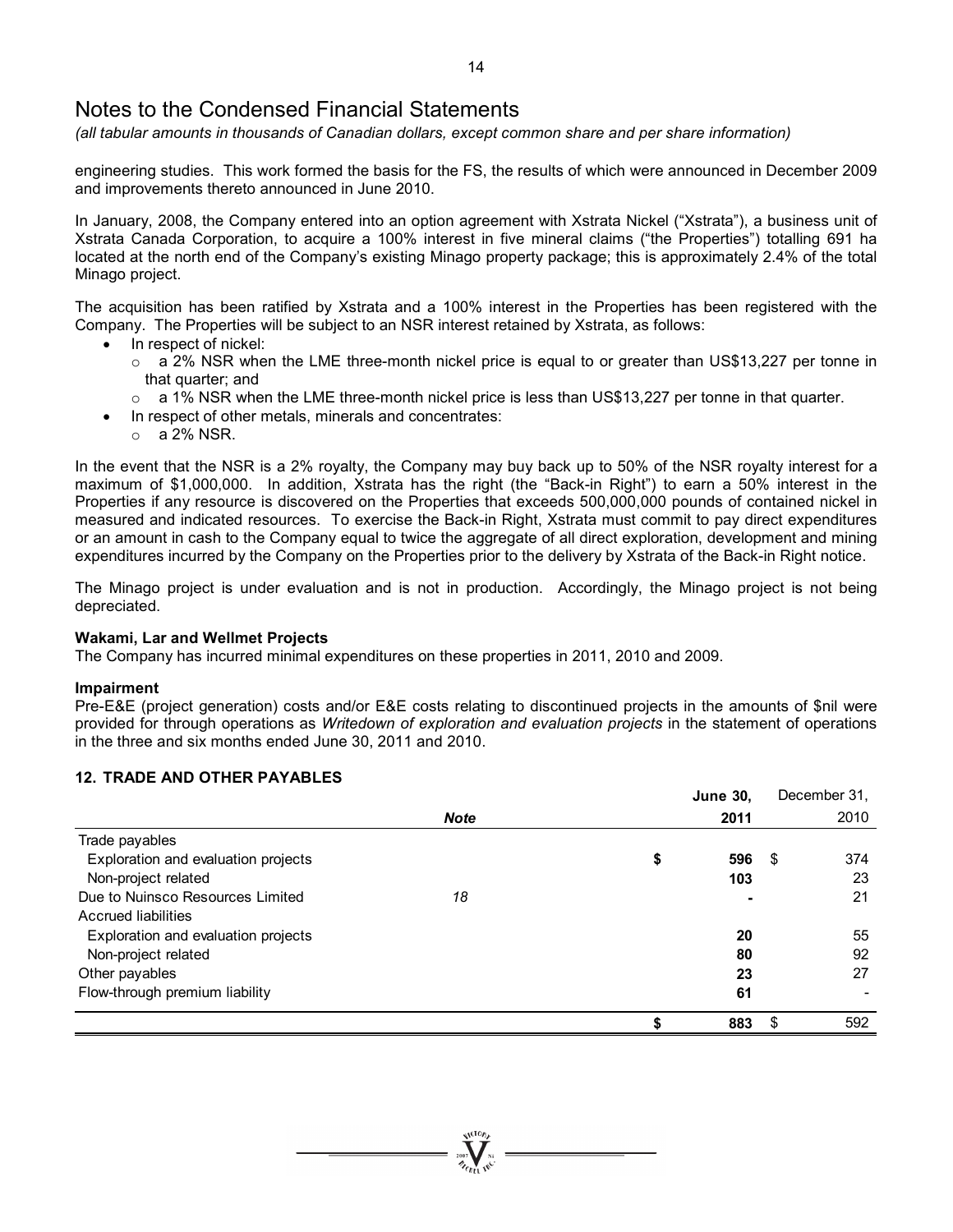*(all tabular amounts in thousands of Canadian dollars, except common share and per share information)* 

The following table shows the transactions and balances of the flow-through premium liability:

|                                                      |             | <b>June 30,</b> | December 31. |
|------------------------------------------------------|-------------|-----------------|--------------|
|                                                      | <b>Note</b> | 2011            | 2010         |
| Balance as at beginning of period                    |             | \$<br>$\sim$    | \$           |
| Flow-through premium from financing                  |             |                 |              |
| February, 2010                                       |             |                 | 171          |
| Flow-through premium adjusted through finance income |             |                 | (171)        |
| Flow-through premium from financing                  |             |                 |              |
| April, 2010                                          |             |                 | 460          |
| Flow-through premium adjusted through finance income |             |                 | (460)        |
| Flow-through premium from financing                  |             |                 |              |
| May, 2011                                            | 13          | 87              |              |
| Flow-through premium adjusted through finance income |             | (26)            |              |
| Balance as at end of period                          |             | 61              | \$           |

### **13. CAPITAL AND OTHER COMPONENTS OF EQUITY**

### **Share Capital**

*Authorized* 

The Company is authorized to issue an unlimited number of common shares.

### *Number of shares issued and outstanding*

The issued and outstanding common shares for the six months ended June 30, 2011 are as follows:

|                                     | <b>Notes</b> | Number of<br><b>Shares</b> | Gross<br>Proceeds/<br><b>Consideration Issue Costs</b> |      | <b>Share</b> | Income<br>Taxes | Flow-Through<br>Premium | Finder's<br>Unit<br>Warrants | Other<br>Warrants |     | Share<br>Capital |
|-------------------------------------|--------------|----------------------------|--------------------------------------------------------|------|--------------|-----------------|-------------------------|------------------------------|-------------------|-----|------------------|
| Balance as at January 1, 2011       |              | 380.025.528                |                                                        |      |              |                 |                         |                              |                   |     | 46,114           |
| Issue of common shares              | (a)          | 5.000.000                  | 500                                                    | - \$ | $(4)$ \$     |                 | $\sim$                  | $\overline{\phantom{a}}$     | (26)              |     | 471              |
| Issue of flow-through common shares | (b)          | 8.695.652                  | 1.000                                                  |      | (20)         |                 | (87)                    | (14)                         | (88)              |     | 796              |
| Warrants exercised                  | (c)          | 990.069                    | 118                                                    |      |              |                 |                         |                              | 28                |     | 146              |
| Balance as at June 30, 2011         |              | 394.711.249                | 1.618                                                  |      | $(24)$ \$    | 6               | (87)                    | $(14)$ \$                    | (86)              | -96 | 47.527           |

- (a) On January 10, 2011, the Company completed a private placement financing of common shares at a price of \$0.10 per unit. Each unit comprises one common share and one-half of one common share purchase warrant. Each whole warrant entitles the holder to purchase one common share at an exercise price of \$0.14 for a period of 12 months from closing. The Company apportioned proceeds of \$26,000 to the cost of the unit warrants in contributed surplus as indicated in the table above.
- (b) On May 25, 2011, the Company completed a private placement of flow-through common shares at a price of \$0.115 per unit. Each unit comprises one common share and one-half of one common share purchase warrant. Each whole warrant entitles the holder to purchase one common share at an exercise price of \$0.15 for a period of 18 months from closing. Upon closing, the Company issued 456,960 finder's warrants that entitle the holder to purchase one finder's unit at an exercise price of \$0.15 for a period of 18 months from issuance. Each finder's unit entitles the holder to acquire one common share and one-half of one finder's unit warrant. Each whole finder's unit warrant entitles the holder to purchase one common share at an exercise price of \$0.15 for a period of 18 months from the issuance of the finder's unit warrant. The Company apportioned proceeds of \$87,000 to the flow-through premium, \$79,000 was attributed to the unit warrants and \$9,000 to the cost of the finder's warrants recorded in contributed surplus. The warrants included in the finder's unit have been recorded at a fair value of \$14,000 in accrued liabilities and will be adjusted through equity as the finder's units are exercised.
- (c) During 2011, warrants were exercised at an exercise price of \$0.12 per share. The aggregate consideration plus the aggregate amount previously recorded through contributed surplus is reflected as an increase in share capital.

 $\sum_{2007}^{8100}$  N<sub>Ni</sub> =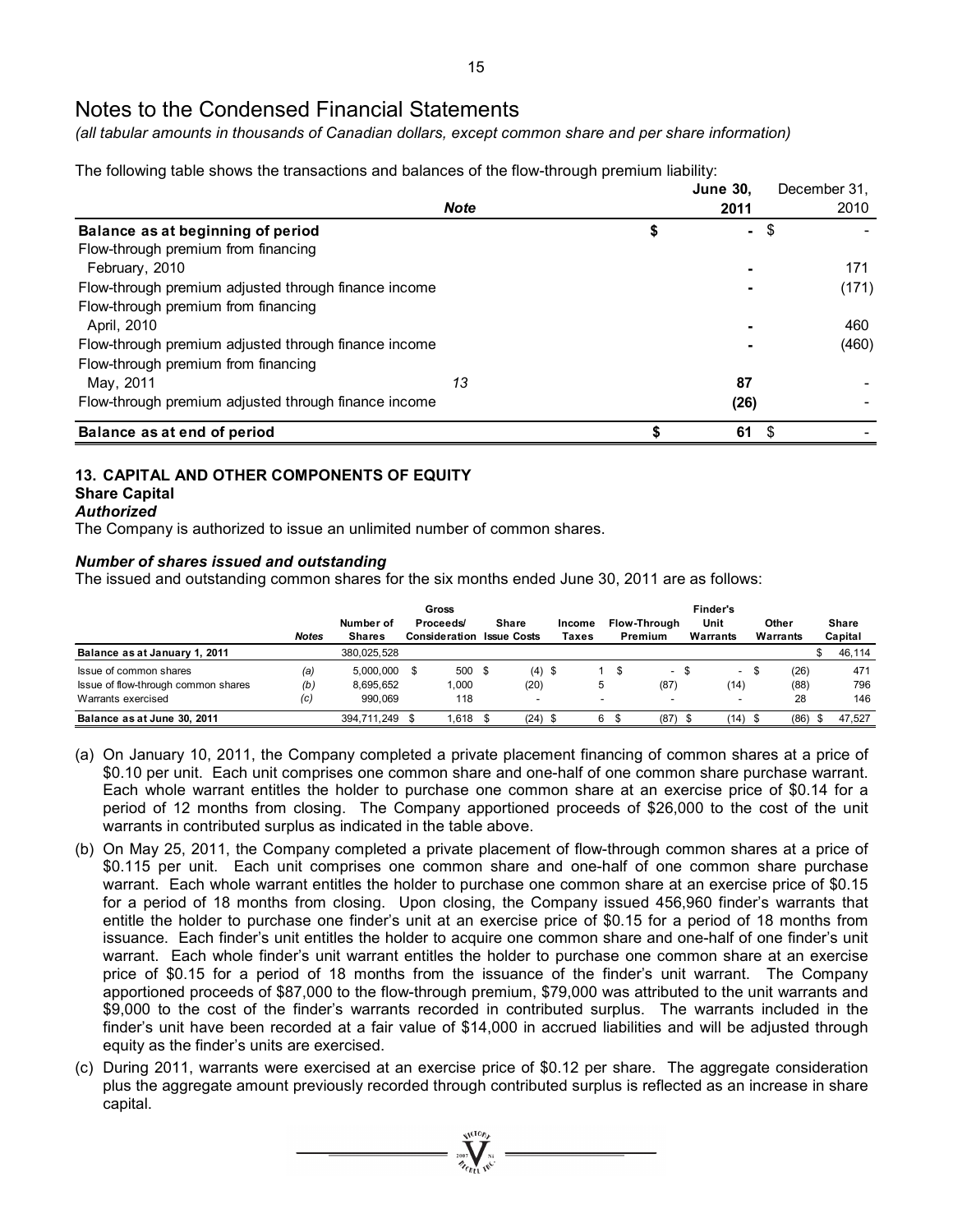*(all tabular amounts in thousands of Canadian dollars, except common share and per share information)* 

### **Share Incentive Plan**

The Company has a Share Incentive Plan which includes both a Share Purchase Plan and a Share Bonus Plan. Both are described fully in the Company's First Quarterly Financial Statements of 2011.

### **Shareholder Rights Plan**

The Company has a Shareholder Rights Plan which is described fully in the Company's First Quarterly Financial Statements of 2011.

### **Accumulated Other Comprehensive Income or (Loss) ("AOCI")**

AOCI is comprised of the following separate components of equity:

### *Net change of financial assets at fair value through OCI*

This comprises the cumulative net change in the fair value of financial assets at fair value through OCI.

### *Income tax on other comprehensive income*

This comprises the amount of income tax determined to be required on the cumulative net change in the fair value of financial assets at fair value through OCI.

### **14. EARNINGS PER SHARE**

### **Basic Earnings per Share**

The calculation of basic earnings per share ("EPS") for the three and six months ended June 30, 2011 is based on the losses attributable to common shareholders of \$505,000 and \$204,000, respectively (2010 – income of \$859,000 and \$526,000), and a weighted average number of common shares outstanding of 389,550,000 and 387,380,000 (2010 – 351,781,000 and 340,675,000).

The capital transactions from the reporting date to the date of this filing outlined in Note 20 have not had a material impact on earnings per share.

### **Weighted Average Number of Common Shares (Basic)**

|                                                                                                           |                    | Three months ended June 30,                       | Six months ended June 30, |                       |  |  |
|-----------------------------------------------------------------------------------------------------------|--------------------|---------------------------------------------------|---------------------------|-----------------------|--|--|
|                                                                                                           | 2011               | 2010                                              | 2011                      | 2010                  |  |  |
| Balance as at beginning of period                                                                         | 386,014,000        | 331.579.000                                       | 380.026.000               | 328,150,000           |  |  |
| Effect of shares issued<br>Effect of shares issued under Share Bonus Plan<br>Effect of warrants exercised | 3,535,000<br>1.000 | 19,632,000<br>570.000<br>$\overline{\phantom{a}}$ | 6.529.000<br>825.000      | 12,239,000<br>286,000 |  |  |
| Balance as at end of period                                                                               | 389,550,000        | 351,781,000                                       | 387,380,000               | 340,675,000           |  |  |

### **Diluted Earnings per Share**

The calculation of diluted EPS for the three and six months ended June 30, 2011 is based on the losses attributable to common shareholders of \$505,000 and \$204,000, respectively (2010 – income of \$859,000 and income of \$526,000), and a weighted average number of common shares outstanding, after adjustment for the effects of all dilutive potential common shares of 391,901,000 and 389,869,000 (2010 – 355,261,000 and 344,763,000).

### **Weighted Average Number of Common Shares (Diluted)**

|                                                    |             | Three months ended June 30, |             | Six months ended June 30, |
|----------------------------------------------------|-------------|-----------------------------|-------------|---------------------------|
|                                                    | 2011        | 2010                        | 2011        | 2010                      |
| Weighted average number of common shares (basic)   | 389,550,000 | 351.781.000                 | 387.380.000 | 340,675,000               |
| Effect of options granted and outstanding          | 2,351,000   | 3.480.000                   | 2.489.000   | 4.088.000                 |
| Weighted average number of common shares (diluted) | 391,901,000 | 355.261.000                 | 389,869,000 | 344,763,000               |

For the three and six months ended June 30, 2011, 25,209,000 and 25,071,000 options and 35,720,000 warrants

 $\sum_{2007}$   $\sum_{n=1}^{N(10)}$   $\sum_{n=1}^{N(10)}$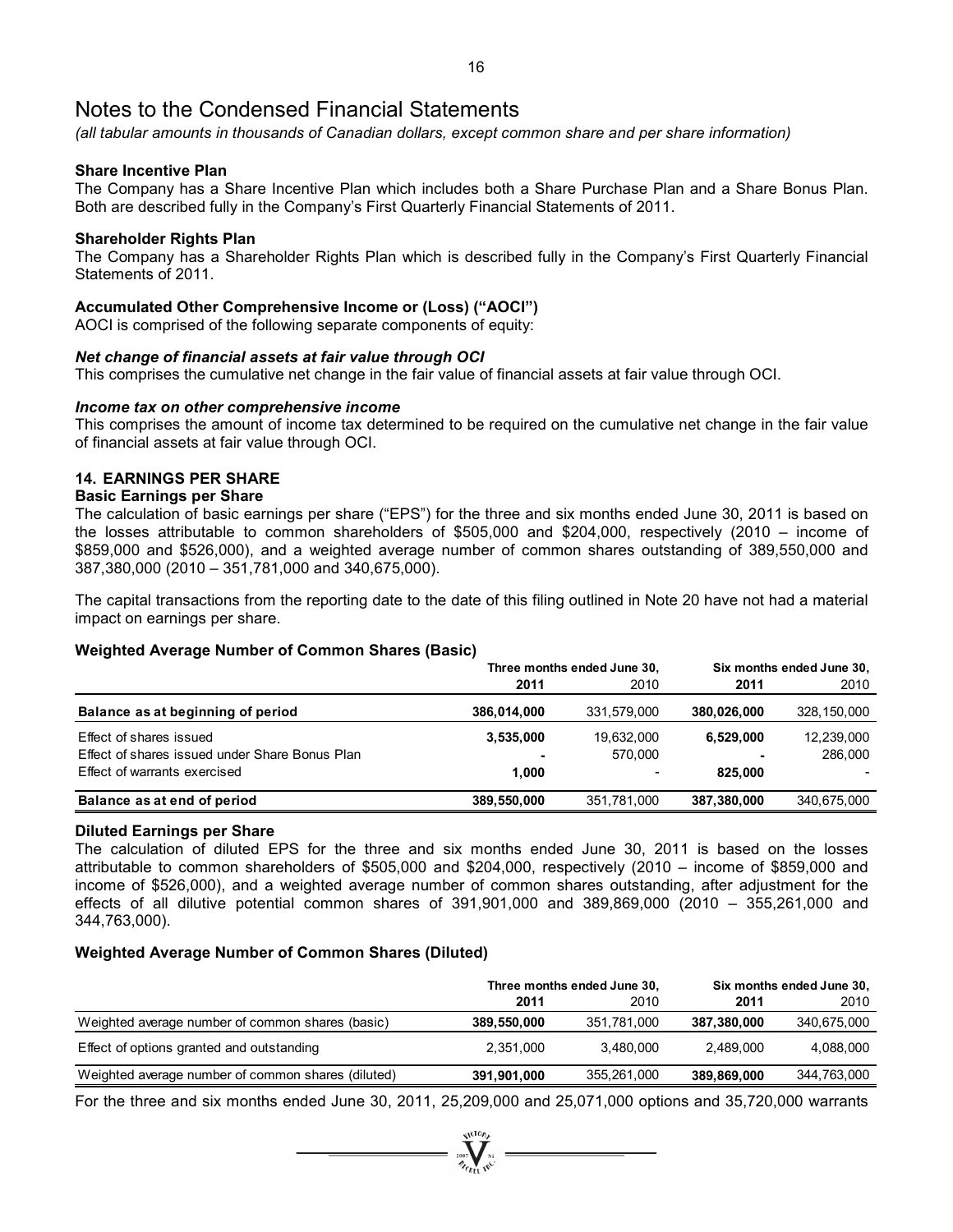*(all tabular amounts in thousands of Canadian dollars, except common share and per share information)* 

(2010 – 26,143,000 and 25,535,000 options and 37,995,000 warrants) were excluded from the diluted weighted average number of common shares calculation as their effect would have been anti-dilutive.

The average market value of the Company's shares for purposes of calculating the dilutive effect of share options was based on quoted market prices for the respective periods during which the options were outstanding.

### **15. SHARE-BASED PAYMENTS**

### **Description of the Share-based Payment Arrangements**

The Company's share-based payment arrangements are described in Note 16 to the Company's First Quarterly Financial Statements of 2011.

### *Stock Option Plan (equity-settled)*

As at June 30, 2011, the Company had 31,646,000 (December 31, 2010 – 31,602,000) common shares available for the granting of future options. Options are exercisable at the market price of the shares at the date of grant. The Company does not have any cash-settled transactions.

### *Share purchase warrants (equity-settled)*

Outstanding warrants as at June 30, 2011 consists of warrants issued pursuant to the rights offering in 2009 and warrants issued pursuant to the private placements. Warrants are exercisable at the market price of the shares at the date of grant. The Company does not have any cash-settled transactions.

### *Share Bonus Plan*

The terms of the Company's Share Bonus Plan are set out in Note 14 to the Company's First Quarterly Financial Statements of 2011.

### **Terms and Conditions of Share-based Payment Arrangements**

#### *Stock Option Plan*

The terms and conditions relating to the grants of the Stock Option Plan are set out in Note 14 to the Company's First Quarterly Financial Statements of 2011.

### *Share purchase warrants*

The terms and conditions relating to the grants of the share purchase warrants are set out in Note 14 to the Company's First Quarterly Financial Statements of 2011.

#### **Disclosure of Share-based Payment Arrangements**  *Stock Option Plan*

### The number and weighted average exercise prices of options are as follows:

|                                       |                 |                          |    |                        |      | Weighted     |  |  |
|---------------------------------------|-----------------|--------------------------|----|------------------------|------|--------------|--|--|
|                                       |                 | <b>Number of options</b> |    | average exercise price |      |              |  |  |
|                                       | <b>June 30,</b> | December 31.             |    | <b>June 30,</b>        |      | December 31. |  |  |
|                                       | 2011            | 2010                     |    | 2011                   |      | 2010         |  |  |
| Outstanding as at beginning of period | 25,402,248      | 24,221,498 \$            |    | $0.30 \, \hat{s}$      |      | 0.30         |  |  |
| Granted                               | 2,435,000       | 5.540.000 \$             |    | 0.11                   | - \$ | 0.16         |  |  |
| Cancelled                             |                 | $(200,000)$ \$           |    | ۰.                     | \$   | 0.05         |  |  |
| Exercised                             |                 | $(350,000)$ \$           |    | ۰.                     | \$   | 0.05         |  |  |
| Expired                               | (276, 762)      | $(3,809,250)$ \$         |    | 0.27                   | - \$ | 0.14         |  |  |
| Outstanding as at end of period       | 27,560,486      | 25,402,248               | S  | $0.28$ \$              |      | 0.30         |  |  |
| Exercisable as at end of period       | 26,792,986      | 24.132.248               | \$ | 0.29                   | - \$ | 0.30         |  |  |

For options exercised during 2010, the weighted average share price at the date of exercise was \$0.105.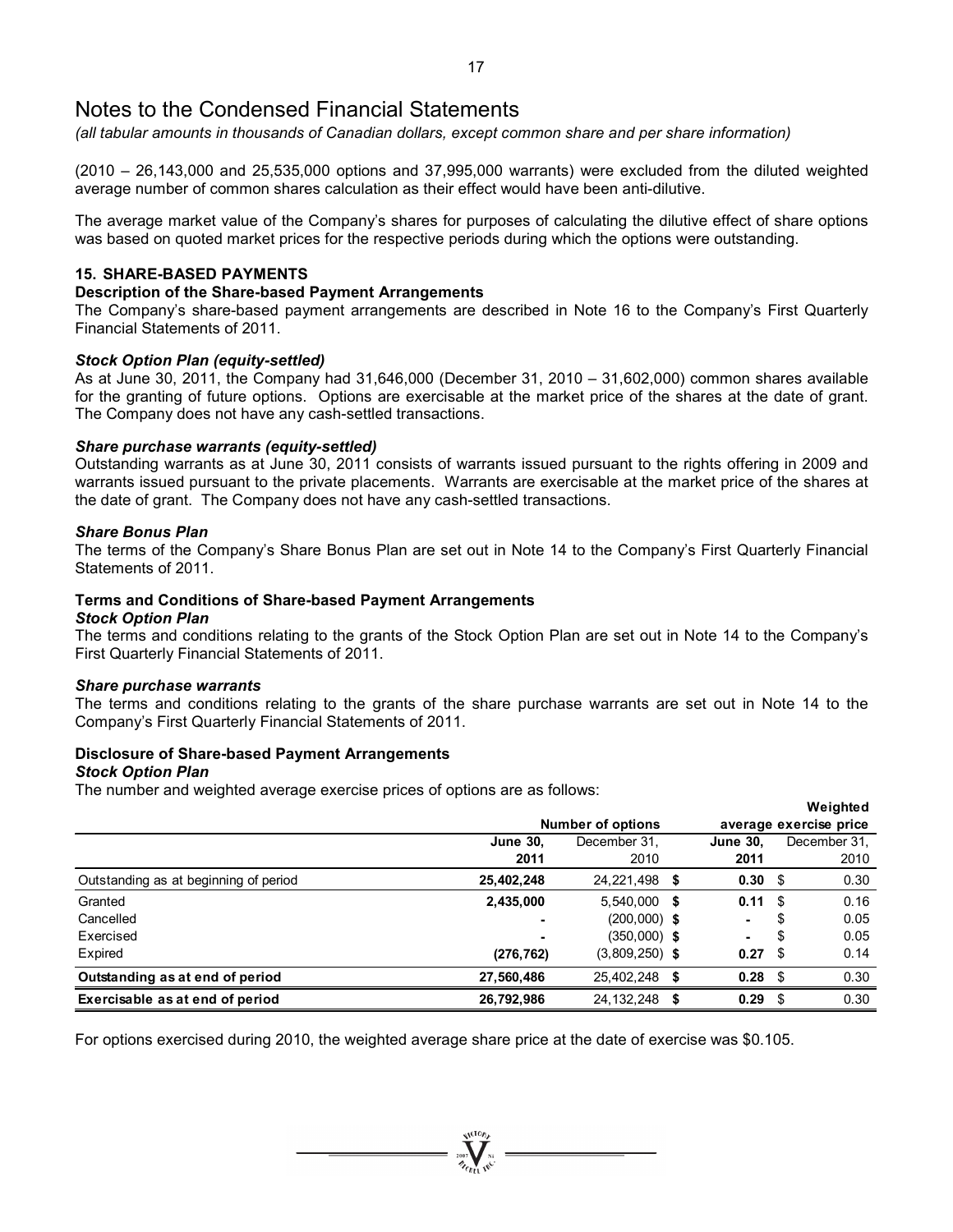*(all tabular amounts in thousands of Canadian dollars, except common share and per share information)* 

|                          |                 |                               | Weighted average remaining |                          |  |  |
|--------------------------|-----------------|-------------------------------|----------------------------|--------------------------|--|--|
|                          |                 | Number of options outstanding |                            | contractual life (years) |  |  |
|                          | <b>June 30.</b> | December 31.                  | <b>June 30.</b>            | December 31.             |  |  |
|                          | 2011            | 2010                          | 2011                       | 2010                     |  |  |
| Range of exercise prices |                 |                               |                            |                          |  |  |
| \$0.03 to \$0.05         | 4,565,000       | 4,565,000                     | 2.58                       | 3.08                     |  |  |
| \$0.06 to \$0.14         | 3,685,000       | 1,250,000                     | 3.80                       | 2.27                     |  |  |
| \$0.15 to \$0.16         | 5,490,000       | 5,490,000                     | 3.52                       | 4.01                     |  |  |
| \$0.17 to \$0.25         | 3,037,500       | 3,204,262                     | 1.41                       | 1.82                     |  |  |
| \$0.26 to \$0.32         | 3,335,750       | 3.445.750                     | 1.65                       | 2.09                     |  |  |
| \$0.33 to \$0.50         | 2,336,500       | 2,336,500                     | 1.53                       | 2.02                     |  |  |
| \$0.51 to \$0.64         | 2,850,000       | 2,850,000                     | 0.69                       | 1.19                     |  |  |
| \$0.65 to \$0.82         | 2,260,736       | 2,260,736                     | 0.71                       | 1.20                     |  |  |
|                          | 27,560,486      | 25,402,248                    | 2.25                       | 2.47                     |  |  |

There were 2,435,000 options granted in the second quarter of 2011, exercisable at \$0.11 per share which is the weighted average fair value at the date of grant. For options granted during 2010, the weighted average fair value at the date of grant was \$0.12. A total of 5,540,000 options were granted during 2010 to key management personnel, employees and consultants. These issuances resulted in a total share-based payment expense of \$140,000 in the second quarter of 2011, \$142,000 in the six months ended June 30, 2011; \$657,000 in the year ended December 31, 2010. Of the 27,560,486 options outstanding at June 30, 2011, 767,500 are subject to vesting in the next fiscal year (at December 31, 2010 – 25,402,248 were outstanding of which 1,270,000 were subject to vesting in the following year). The aggregate fair value of these unvested options not yet charged to operations is \$48,000 (unvested options outstanding as at December 31, 2010 - \$3,000).

### *Share purchase warrants*

The number and weighted average exercise prices of warrants are as follows:

|                                        |                   |                 |                           |      |                        |     | Weighted     |
|----------------------------------------|-------------------|-----------------|---------------------------|------|------------------------|-----|--------------|
|                                        |                   |                 | <b>Number of warrants</b> |      | average exercise price |     |              |
|                                        |                   | <b>June 30.</b> | December 31,              |      | <b>June 30.</b>        |     | December 31. |
|                                        | Date Issued       | 2011            | 2010                      |      | 2011                   |     | 2010         |
| Issued pursuant to rights offering     | August 17, 2009   | 32,744,976      | 32,744,976                | \$   | $0.120$ \$             |     | 0.120        |
| Exercised                              |                   | (4,329,351)     | (3, 339, 282)             |      |                        |     |              |
| Outstanding as at end of period        |                   | 28,415,625      | 29,405,694                | \$   | 0.120                  | \$  | 0.120        |
| Issued pursuant to private placements: |                   |                 |                           |      |                        |     |              |
| Unit warrants                          | February 26, 2010 | 1,714,569       | 1,714,569                 | \$   | 0.260                  | -\$ | 0.260        |
| Expired                                |                   | (1,714,569)     |                           |      |                        |     |              |
| Unit warrants                          | April 9, 2010     | 3,285,431       | 3,285,431                 | \$   | 0.260                  | -\$ | 0.260        |
| Expired                                |                   | (3, 285, 431)   |                           |      |                        |     |              |
| Finder's warrants                      | April 9, 2010     | 250,000         | 250,000                   | \$   | $0.175$ \$             |     | 0.175        |
| Expired                                |                   | (250,000)       |                           |      |                        |     |              |
| Unit warrants                          | January 10, 2011  | 2,500,000       | $n/a$ \$                  |      | 0.140                  |     | n/a          |
| Unit warrants                          | May 25, 2011      | 4,347,826       | n/a                       | - \$ | 0.150                  |     | n/a          |
| Finder's warrants                      | May 25, 2011      | 456,960         | n/a                       | \$   | 0.150                  |     | n/a          |
| Outstanding as at end of period        |                   | 35,720,411      | 34,655,694                | \$   | 0.151                  | S.  | 0.141        |

The warrants issued in the first quarter of 2011 expire 12 months from issue date; warrants issued in the second quarter of 2011 expire 18 months from issue date. Warrants issued pursuant to the rights offering are exercisable for a period of 12 months commencing August 18, 2010; all other warrants have expired and were exercisable upon issue for a term of 12 months.

 $\sum_{2007}^{3000}$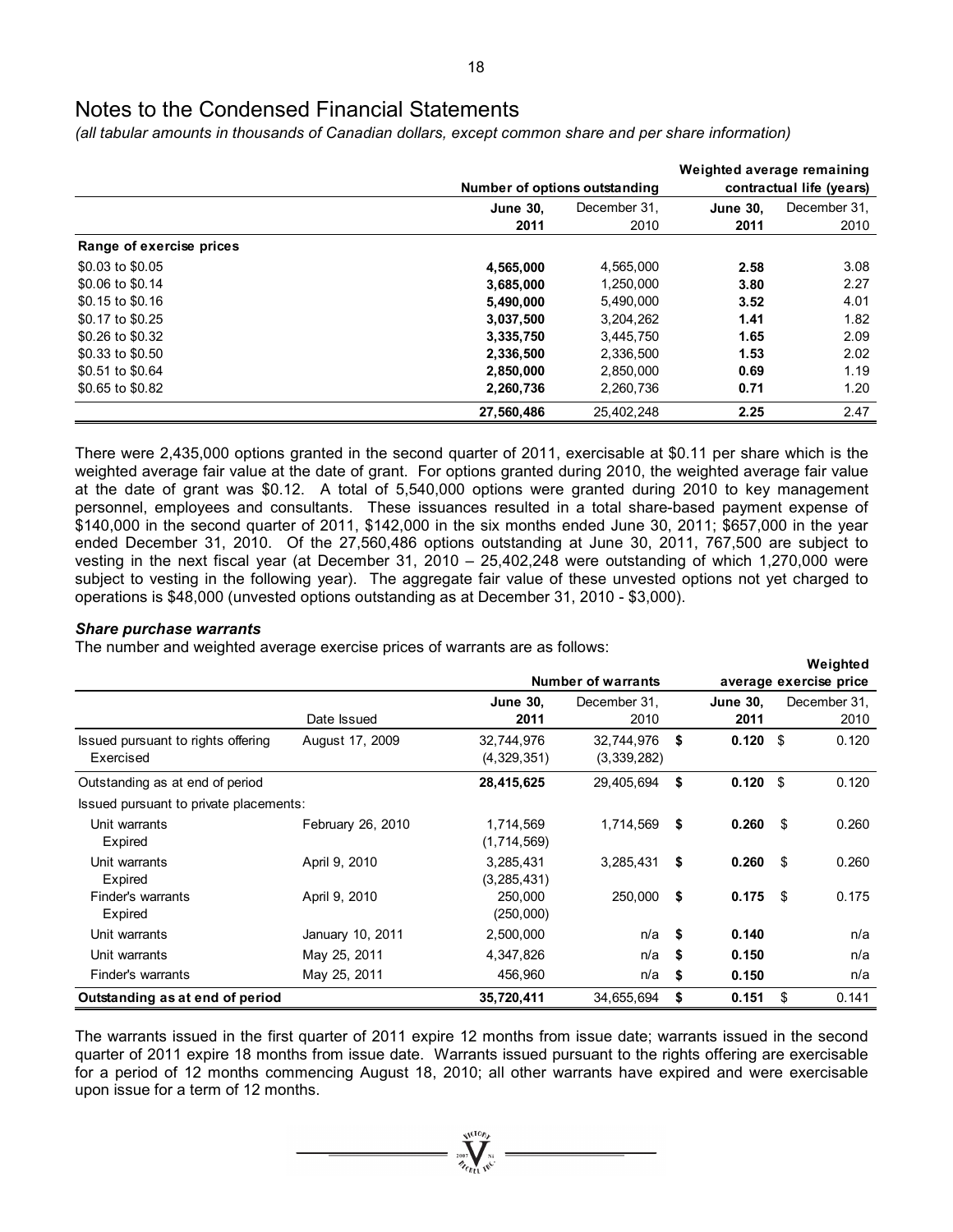*(all tabular amounts in thousands of Canadian dollars, except common share and per share information)* 

### **Inputs for Measurement of Grant Date Fair Values**

The grant-date-fair-values of share-based payments, were measured based on the Black-Scholes option-pricing model. Expected volatility is estimated by considering historic average share price volatility. The inputs used in the measurement of the fair values at grant date of the share-based payments granted during the period are as follows:

|                                   | Period ended      | Year ended         |
|-----------------------------------|-------------------|--------------------|
|                                   | <b>June 30,</b>   | December 31,       |
| Options granted during the period | 2011              | 2010               |
|                                   |                   | \$0.066 and        |
| Fair value at grant date          | \$0.077           | \$0.119            |
| Share price at grant date         | \$0.110           | \$0.09 and \$0.16  |
| <b>Assumptions</b>                |                   |                    |
| Exercise price                    | \$0.110           | \$0.09 and \$0.16  |
| Expected volatility               | 102%              | 108% to 110%       |
| Option life (years)               | 4                 | 4                  |
| <b>Expected dividends</b>         |                   |                    |
| Risk-free interest rate           | 2.22%             | 2.06% to 2.50%     |
|                                   | Period ended      | Year ended         |
|                                   | <b>June 30,</b>   | December 31,       |
| Warrants issued during the period | 2011              | 2010               |
|                                   | \$0.011 and       |                    |
| Fair value at grant date          | \$0.019           | \$0.038 to \$0.053 |
| Share price at grant date         | \$0.100           | \$0.140 to \$0.150 |
| <b>Assumptions</b>                |                   |                    |
| Exercise price                    | \$0.14 and \$0.15 | \$0.175 to \$0.260 |
| Expected volatility               | 56% and 65%       | 115% to 116%       |
| Warrant life (years)              | 1 and 1.5         | 1                  |
| <b>Expected dividends</b>         |                   |                    |
| Risk-free interest rate           | 1.57% and 1.69%   | 1.10%              |

### **16. FINANCE INCOME AND FINANCE COSTS**

|                                                            | Three months ended June 30, |      |                |             |  | Six months ended June 30, |      |       |  |
|------------------------------------------------------------|-----------------------------|------|----------------|-------------|--|---------------------------|------|-------|--|
|                                                            |                             | 2011 |                | 2010        |  | 2011                      |      | 2010  |  |
| Interest income on bank deposits                           | \$                          |      | 2 <sup>5</sup> | $2 \bullet$ |  | $\mathbf{3}$              | - \$ | 8     |  |
| Net change in fair value of financial assets at fair value |                             |      |                |             |  |                           |      |       |  |
| through operations                                         |                             |      |                | 807         |  |                           |      | 1,089 |  |
| Premium on flow-through spending                           |                             | 26   |                | 331         |  | 26                        |      | 502   |  |
| Net foreign exchange gain                                  |                             |      |                |             |  | 2                         |      |       |  |
| <b>Finance income</b>                                      |                             | 29   |                | 1.140       |  | 31                        |      | 1,599 |  |
| Net change in fair value of financial assets at fair value |                             |      |                |             |  |                           |      |       |  |
| through operations                                         |                             | (91) |                |             |  | (188)                     |      |       |  |
| <b>Finance costs</b>                                       |                             | (91) |                |             |  | (188)                     |      |       |  |
| Net Finance (Costs) Income                                 |                             | (62) |                | 1,140       |  | $(157)$ \$                |      | 1,599 |  |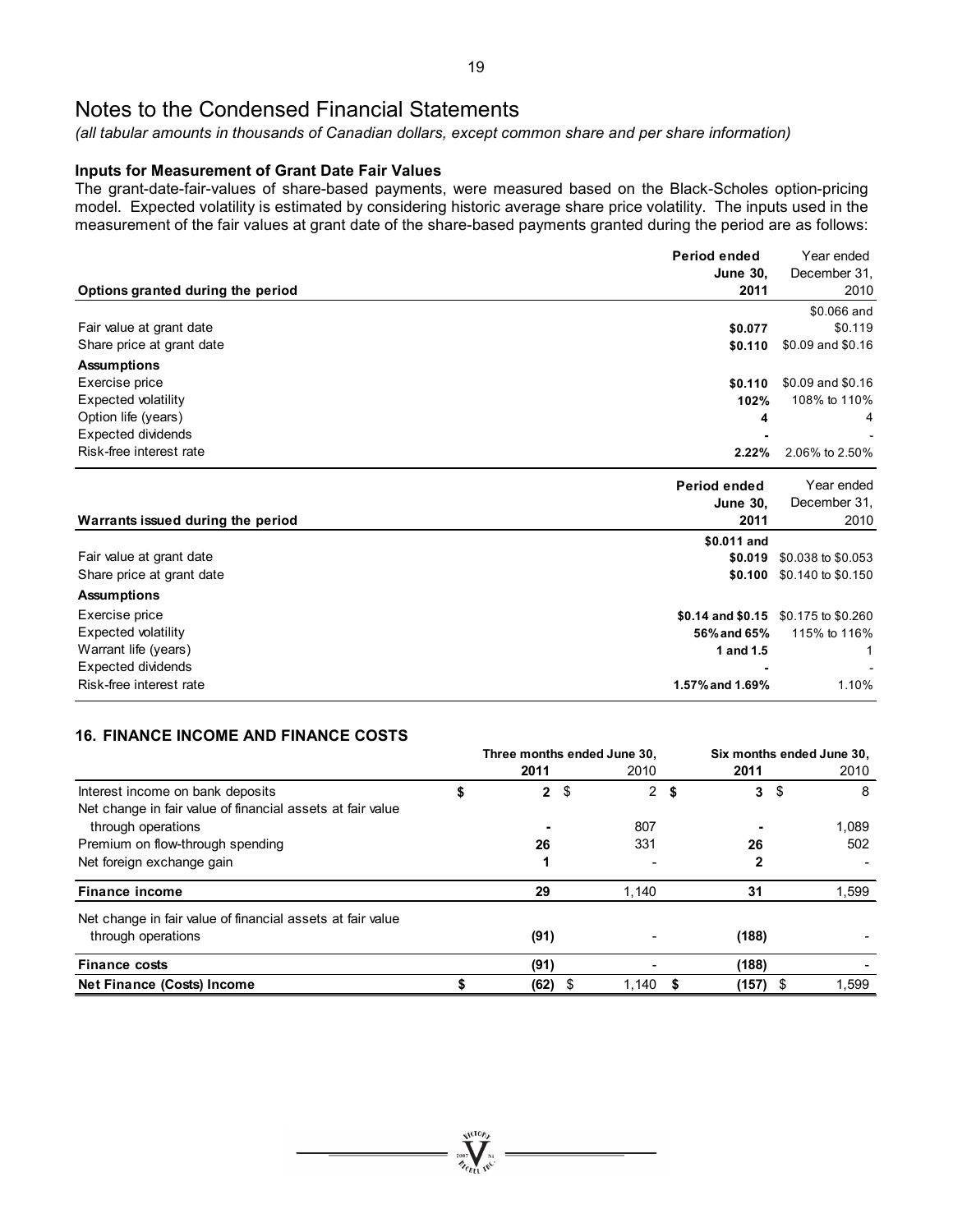*(all tabular amounts in thousands of Canadian dollars, except common share and per share information)* 

#### **17. OPERATING SEGMENT Reporting Segment**

The Company is engaged in the exploration, evaluation and development of properties for the mining and production of nickel. The Company does not have formal operating segments and does not yet have operating revenues, products, processes or customers. The corporate office operates to support the Company's projects and receives administrative support from Nuinsco Resources Limited ("Nuinsco") (Note 18) to do so. The projects are all located in Canada. Senior management makes decisions by considering exploration potential and results on a project basis. Any applicable amounts relating to projects are capitalized to the relevant project as *Exploration and evaluation projects* on the balance sheet.

### **Geographical Information**

|                     | <b>June 30,</b>  | December 31, |
|---------------------|------------------|--------------|
|                     | 2011             | 2010         |
| Canada              |                  |              |
| Corporate           | \$<br>$6,094$ \$ | 11,537       |
| Lac Rocher          | 7,148            | 7,026        |
| Lynn Lake           |                  |              |
| Mel                 | 7,244            | 6,618        |
| Minago              | 34,557           | 31,059       |
| <b>Total Assets</b> | \$<br>55,043     | \$<br>56,240 |

Revenues in each period are wholly attributable to the Corporate office. There have been no changes in the reportable segment or the treatment of segmented assets and revenues period-over-period.

### **18. RELATED PARTIES & MANAGEMENT AGREEMENT**

### **Transactions and Balances with Nuinsco and Related Parties**

The Company shares management, administrative assistance and facilities with Nuinsco pursuant to a management agreement. The costs charged by Nuinsco are recorded at the cost to Nuinsco of such services plus 10 per cent. The management agreement commenced February 1, 2007 and is terminable by the Company upon 180 days notice and by Nuinsco upon 90 days notice.

Transactions and balances with Nuinsco and related parties are shown in the following tables:

|                                                                                                                                                         | Three months ended June 30, |      |          |     | Six months ended June 30,    |      |                      |
|---------------------------------------------------------------------------------------------------------------------------------------------------------|-----------------------------|------|----------|-----|------------------------------|------|----------------------|
|                                                                                                                                                         | 2011                        |      | 2010     |     | 2011                         |      | 2010                 |
| Overhead charges from Nuinsco Resources Limited                                                                                                         | $215 \tS$                   |      | $167$ \$ |     | 412 $\sqrt{3}$               |      | 337                  |
| Project costs charged to Nuinsco Resources Limited                                                                                                      |                             | - \$ | 9        |     | 14S                          |      | 14                   |
| Project recoveries charged by Nuinsco Resources Limited                                                                                                 | \$<br>18 <sup>°</sup>       |      |          | 7 S | $34 \quad$                   |      | 25                   |
|                                                                                                                                                         |                             |      |          |     | <b>June 30.</b><br>2011      |      | December 31.<br>2010 |
| <b>Balances Outstanding</b><br>Payable to Nuinsco Resources Limited<br>Receivable from Nuinsco Resources Limited<br>Payable to key management personnel |                             |      |          |     | - \$<br>2 <sup>5</sup><br>46 | - \$ | 21<br>34             |

Amounts due to or from Nuinsco are unsecured, non-interest bearing and due on demand. Amounts due to or from Nuinsco are settled on a regular basis. Payables to key management personnel generally relate to directors' fees and expense reimbursements.

### **Transactions with Key Management Personnel**

Short-term employee benefits provided by the Company include salaries, directors' fees, statutory benefit contributions, paid annual vacation and paid sick leave as well as non-monetary benefits such as medical care.

 $\sum_{2007}$  WCTORE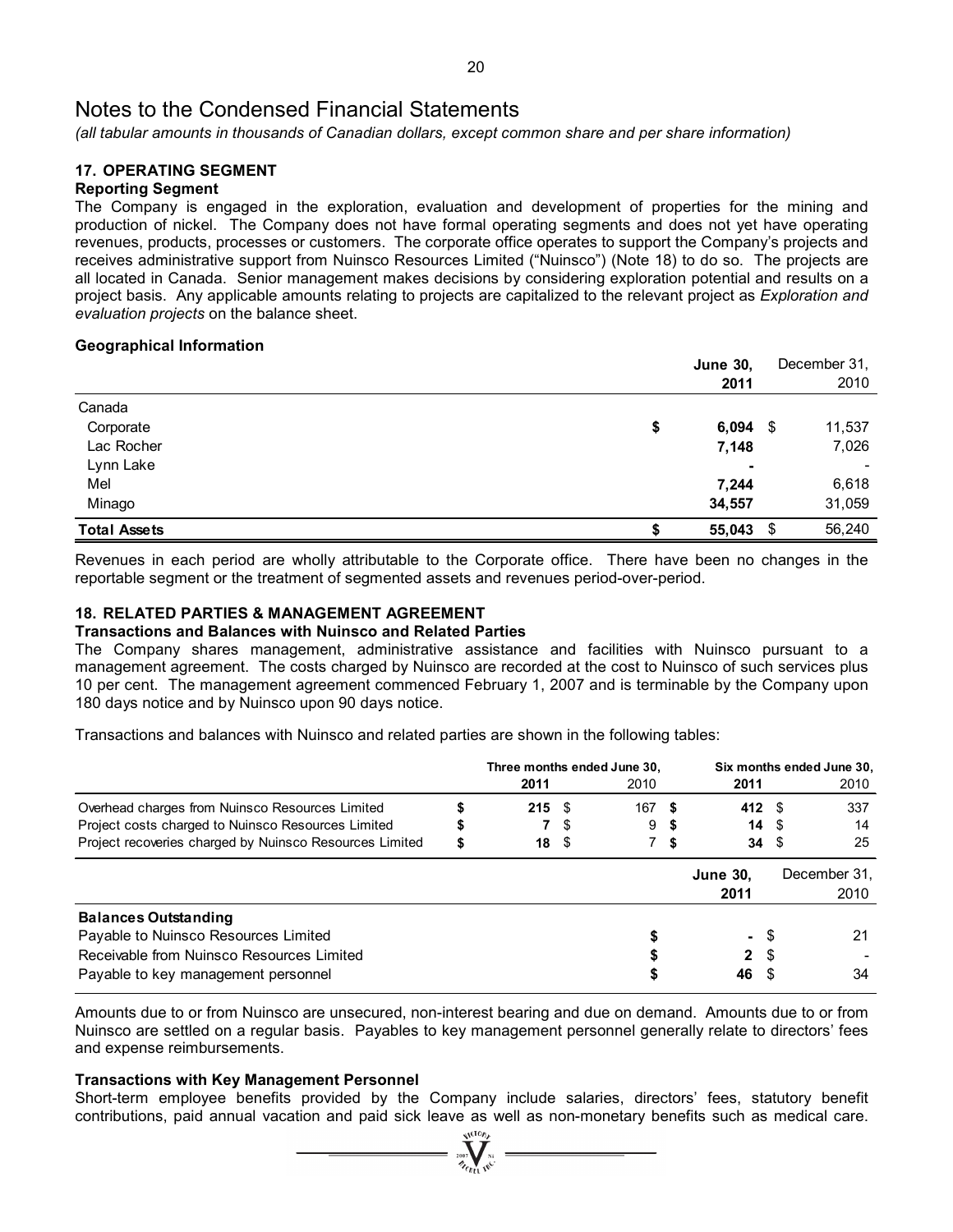*(all tabular amounts in thousands of Canadian dollars, except common share and per share information)* 

The Company's non-monetary benefit package for key management personnel is the same as that available to all full-time employees. In addition to short-term employee benefits, the Company may also issue options and shares as part of the Stock Option Plan and Share Bonus Plan (Notes 15 and 13).

Key management personnel compensation comprised:

|                                         | Three months ended June 30, |  |      | Six months ended June 30, |        |  |       |
|-----------------------------------------|-----------------------------|--|------|---------------------------|--------|--|-------|
|                                         | 2011                        |  | 2010 |                           | 2011   |  | 2010  |
| Short-term employee benefits            | 222                         |  | 222  |                           | 445 \$ |  | 448   |
| Share-based payments - options          | 187                         |  | -    |                           | 187    |  | 619   |
| Share-based payments - Share Bonus Plan | $\blacksquare$              |  | 138  |                           |        |  | 138   |
|                                         | 409                         |  | 360  |                           | 632.   |  | 1.205 |

There were no outstanding balances as at June 30, 2011 and December 31, 2010 relating to key management personnel except as included in the tables above.

### **19. COMMITMENTS**

### **Flow-through Commitment**

The Company has a remaining flow-through commitment from the financing in May, 2011, of \$683,000; this is required to be fulfilled by December 31, 2012. As at December 31, 2010, the Company had fulfilled its commitment to incur exploration expenditures in relation to prior flow-through share financings.

### **Transformer Equipment**

On May 10, 2010, the Company entered into an agreement to purchase equipment for the Minago project. The total price of US\$2,840,000 was contingent upon satisfactory testing results, with specified amounts due prior to shipping. The Company has made aggregate deposits of \$834,000 as at June 30, 2011.

### **20. SUBSEQUENT EVENTS**

### **Sales of Marketable Securities**

The Company may dispose of marketable securities to finance its operations at any time in the normal course of business. In July, 2011, as a result of significant market activity with respect to shares in its portfolio, the Company sold a portion of its holdings, generating aggregate proceeds of approximately \$1,800,000.

### **Options Issuance**

On July 4, 2011, the Board of Directors approved the grant of 1,900,000 options at an exercise price of \$0.10. All options were to directors of the Company and vest immediately upon grant.

### **21. EXPLANATION OF TRANSITION TO IFRS**

As stated in Note 2(a), these financial statements are prepared in accordance with IFRS.

The accounting policies set out in Note 3 to the Company's First Quarterly Financial Statements of 2011 have been applied in preparing the condensed financial statements for the period ended June 30, 2011, the comparative information presented in these financial statements for the year ended December 31, 2010 and the opening IFRS balance sheet as at January 1, 2010 (Victory Nickel's date of transition). The First Quarterly Financial Statements of 2011 included detailed information and reconciliations as at the transition date, December 31, 2010 and March 31, 2010; supplemental information as at and for the three and six months ended June 30, 2010 is included below and should be read in conjunction with Note 23 to the First Quarterly Financial Statements of 2011.

In preparing its IFRS financial information, Victory Nickel has adjusted amounts reported previously in financial statements prepared in accordance with predecessor Canadian GAAP in effect for the Company prior to the transition date ("pre-transition Canadian GAAP"). An explanation of how the transition from pre-transition Canadian GAAP to IFRS has affected Victory Nickel's financial position, financial performance and cash flows is set out in the following tables and the notes that accompany the tables.

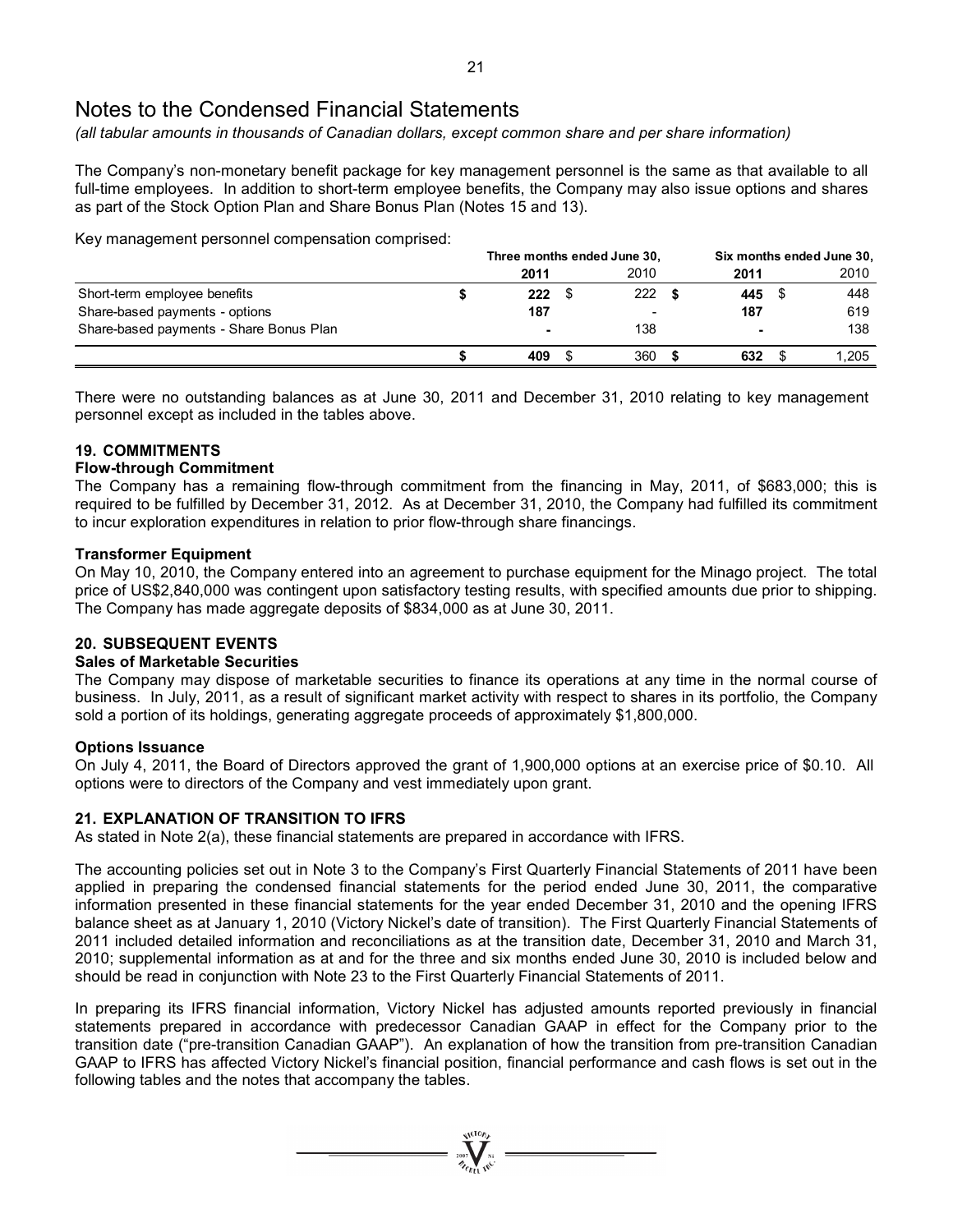*(all tabular amounts in thousands of Canadian dollars, except common share and per share information)* 

The Company identified an arithmetic error in its cash flow for the six months ended June 30, 2010 wherein the Company added back its recovery of exploration and development projects in its operating activities rather than deducting it with an opposite but equal effect on its cash outlays on exploration and evaluation projects. Refer to Note (a) below. Otherwise the Company did not identify any material errors in its application of pre-transition Canadian GAAP.

Concurrent with the work performed for transition to IFRS, the Company took the opportunity to consider its financial disclosures and decided to make additional reclassifications. While these are not as a direct result of the IFRS transition, the Company has identified such reclassifications in order to assist the reader in making comparisons with historic financial information which has previously been published. These reclassifications are identified as being non-IFRS reclassifications in the notes to the reconciliations.

### **Reconciliation of Equity – Interim Comparative Balance Sheet**

| Pre-transition<br>Canadian<br><b>IFRS</b><br>Effect of<br><b>GAAP</b><br><b>Transition</b><br><b>Notes</b><br>(Restated - see below)<br>(unaudited)<br><b>Current assets</b><br>\$<br>\$<br>548 \$<br>548<br>Cash and cash equivalents<br>ä,<br>Receivables<br>169<br>59<br>228<br>b<br>Marketable securities<br>6,145<br>6,145<br>Due from Nuinsco Resources Limited<br>b<br>6<br>(6)<br>b<br>53<br>Prepaid expenses and deposits<br>(53)<br>6,921<br>6,921<br><b>Total current assets</b><br>٠<br>Non-current assets<br>393<br>Property and equipment<br>393<br>Exploration and development projects<br>36,319<br>(36, 319)<br>c<br>Exploration and evaluation projects<br>cde<br>43,565<br>43,565<br>36,712<br><b>Total non-current assets</b><br>7,246<br>43,958<br>\$<br>43,633 \$<br>7,246 \$<br>50,879<br><b>Total Assets</b><br>LIABILITIES AND SHAREHOLDERS' EQUITY<br><b>Current liabilities</b><br>Trade and other payables<br>\$<br>412 \$<br>129 \$<br>b<br>541<br>412<br>129<br>541<br><b>Total current liabilities</b><br><b>Non-current liability</b><br>$\mathbf{i}$<br>Deferred tax liability<br>468<br>2,408<br>2,876<br>880<br>2,537<br>3,417<br><b>Total Liabilities</b><br>Shareholders' equity<br>Share capital<br>f<br>44,583<br>1,016<br>45,599<br>Contributed surplus<br>3,825<br>(76)<br>3,749<br>Accumulated other comprehensive loss<br>(662)<br>124<br>h<br>Deficit<br>(4,993)<br>3,645<br>İ<br>42,753<br>4,709<br>47,462<br>Total shareholders' equity<br>\$<br><b>Total Liabilities and Shareholders' Equity</b><br>43,633 \$<br>$7,246$ \$<br>50.879 |               |  | June 30, 2010 |  |          |
|---------------------------------------------------------------------------------------------------------------------------------------------------------------------------------------------------------------------------------------------------------------------------------------------------------------------------------------------------------------------------------------------------------------------------------------------------------------------------------------------------------------------------------------------------------------------------------------------------------------------------------------------------------------------------------------------------------------------------------------------------------------------------------------------------------------------------------------------------------------------------------------------------------------------------------------------------------------------------------------------------------------------------------------------------------------------------------------------------------------------------------------------------------------------------------------------------------------------------------------------------------------------------------------------------------------------------------------------------------------------------------------------------------------------------------------------------------------------------------------------------------------------------------------------------------------------------------------|---------------|--|---------------|--|----------|
|                                                                                                                                                                                                                                                                                                                                                                                                                                                                                                                                                                                                                                                                                                                                                                                                                                                                                                                                                                                                                                                                                                                                                                                                                                                                                                                                                                                                                                                                                                                                                                                       |               |  |               |  |          |
|                                                                                                                                                                                                                                                                                                                                                                                                                                                                                                                                                                                                                                                                                                                                                                                                                                                                                                                                                                                                                                                                                                                                                                                                                                                                                                                                                                                                                                                                                                                                                                                       |               |  |               |  |          |
|                                                                                                                                                                                                                                                                                                                                                                                                                                                                                                                                                                                                                                                                                                                                                                                                                                                                                                                                                                                                                                                                                                                                                                                                                                                                                                                                                                                                                                                                                                                                                                                       |               |  |               |  |          |
|                                                                                                                                                                                                                                                                                                                                                                                                                                                                                                                                                                                                                                                                                                                                                                                                                                                                                                                                                                                                                                                                                                                                                                                                                                                                                                                                                                                                                                                                                                                                                                                       |               |  |               |  |          |
|                                                                                                                                                                                                                                                                                                                                                                                                                                                                                                                                                                                                                                                                                                                                                                                                                                                                                                                                                                                                                                                                                                                                                                                                                                                                                                                                                                                                                                                                                                                                                                                       | <b>ASSETS</b> |  |               |  |          |
|                                                                                                                                                                                                                                                                                                                                                                                                                                                                                                                                                                                                                                                                                                                                                                                                                                                                                                                                                                                                                                                                                                                                                                                                                                                                                                                                                                                                                                                                                                                                                                                       |               |  |               |  |          |
|                                                                                                                                                                                                                                                                                                                                                                                                                                                                                                                                                                                                                                                                                                                                                                                                                                                                                                                                                                                                                                                                                                                                                                                                                                                                                                                                                                                                                                                                                                                                                                                       |               |  |               |  |          |
|                                                                                                                                                                                                                                                                                                                                                                                                                                                                                                                                                                                                                                                                                                                                                                                                                                                                                                                                                                                                                                                                                                                                                                                                                                                                                                                                                                                                                                                                                                                                                                                       |               |  |               |  |          |
|                                                                                                                                                                                                                                                                                                                                                                                                                                                                                                                                                                                                                                                                                                                                                                                                                                                                                                                                                                                                                                                                                                                                                                                                                                                                                                                                                                                                                                                                                                                                                                                       |               |  |               |  |          |
|                                                                                                                                                                                                                                                                                                                                                                                                                                                                                                                                                                                                                                                                                                                                                                                                                                                                                                                                                                                                                                                                                                                                                                                                                                                                                                                                                                                                                                                                                                                                                                                       |               |  |               |  |          |
|                                                                                                                                                                                                                                                                                                                                                                                                                                                                                                                                                                                                                                                                                                                                                                                                                                                                                                                                                                                                                                                                                                                                                                                                                                                                                                                                                                                                                                                                                                                                                                                       |               |  |               |  |          |
|                                                                                                                                                                                                                                                                                                                                                                                                                                                                                                                                                                                                                                                                                                                                                                                                                                                                                                                                                                                                                                                                                                                                                                                                                                                                                                                                                                                                                                                                                                                                                                                       |               |  |               |  |          |
|                                                                                                                                                                                                                                                                                                                                                                                                                                                                                                                                                                                                                                                                                                                                                                                                                                                                                                                                                                                                                                                                                                                                                                                                                                                                                                                                                                                                                                                                                                                                                                                       |               |  |               |  |          |
|                                                                                                                                                                                                                                                                                                                                                                                                                                                                                                                                                                                                                                                                                                                                                                                                                                                                                                                                                                                                                                                                                                                                                                                                                                                                                                                                                                                                                                                                                                                                                                                       |               |  |               |  |          |
|                                                                                                                                                                                                                                                                                                                                                                                                                                                                                                                                                                                                                                                                                                                                                                                                                                                                                                                                                                                                                                                                                                                                                                                                                                                                                                                                                                                                                                                                                                                                                                                       |               |  |               |  |          |
|                                                                                                                                                                                                                                                                                                                                                                                                                                                                                                                                                                                                                                                                                                                                                                                                                                                                                                                                                                                                                                                                                                                                                                                                                                                                                                                                                                                                                                                                                                                                                                                       |               |  |               |  |          |
|                                                                                                                                                                                                                                                                                                                                                                                                                                                                                                                                                                                                                                                                                                                                                                                                                                                                                                                                                                                                                                                                                                                                                                                                                                                                                                                                                                                                                                                                                                                                                                                       |               |  |               |  |          |
|                                                                                                                                                                                                                                                                                                                                                                                                                                                                                                                                                                                                                                                                                                                                                                                                                                                                                                                                                                                                                                                                                                                                                                                                                                                                                                                                                                                                                                                                                                                                                                                       |               |  |               |  |          |
|                                                                                                                                                                                                                                                                                                                                                                                                                                                                                                                                                                                                                                                                                                                                                                                                                                                                                                                                                                                                                                                                                                                                                                                                                                                                                                                                                                                                                                                                                                                                                                                       |               |  |               |  |          |
|                                                                                                                                                                                                                                                                                                                                                                                                                                                                                                                                                                                                                                                                                                                                                                                                                                                                                                                                                                                                                                                                                                                                                                                                                                                                                                                                                                                                                                                                                                                                                                                       |               |  |               |  |          |
|                                                                                                                                                                                                                                                                                                                                                                                                                                                                                                                                                                                                                                                                                                                                                                                                                                                                                                                                                                                                                                                                                                                                                                                                                                                                                                                                                                                                                                                                                                                                                                                       |               |  |               |  |          |
|                                                                                                                                                                                                                                                                                                                                                                                                                                                                                                                                                                                                                                                                                                                                                                                                                                                                                                                                                                                                                                                                                                                                                                                                                                                                                                                                                                                                                                                                                                                                                                                       |               |  |               |  |          |
|                                                                                                                                                                                                                                                                                                                                                                                                                                                                                                                                                                                                                                                                                                                                                                                                                                                                                                                                                                                                                                                                                                                                                                                                                                                                                                                                                                                                                                                                                                                                                                                       |               |  |               |  |          |
|                                                                                                                                                                                                                                                                                                                                                                                                                                                                                                                                                                                                                                                                                                                                                                                                                                                                                                                                                                                                                                                                                                                                                                                                                                                                                                                                                                                                                                                                                                                                                                                       |               |  |               |  |          |
|                                                                                                                                                                                                                                                                                                                                                                                                                                                                                                                                                                                                                                                                                                                                                                                                                                                                                                                                                                                                                                                                                                                                                                                                                                                                                                                                                                                                                                                                                                                                                                                       |               |  |               |  |          |
|                                                                                                                                                                                                                                                                                                                                                                                                                                                                                                                                                                                                                                                                                                                                                                                                                                                                                                                                                                                                                                                                                                                                                                                                                                                                                                                                                                                                                                                                                                                                                                                       |               |  |               |  |          |
|                                                                                                                                                                                                                                                                                                                                                                                                                                                                                                                                                                                                                                                                                                                                                                                                                                                                                                                                                                                                                                                                                                                                                                                                                                                                                                                                                                                                                                                                                                                                                                                       |               |  |               |  |          |
|                                                                                                                                                                                                                                                                                                                                                                                                                                                                                                                                                                                                                                                                                                                                                                                                                                                                                                                                                                                                                                                                                                                                                                                                                                                                                                                                                                                                                                                                                                                                                                                       |               |  |               |  |          |
|                                                                                                                                                                                                                                                                                                                                                                                                                                                                                                                                                                                                                                                                                                                                                                                                                                                                                                                                                                                                                                                                                                                                                                                                                                                                                                                                                                                                                                                                                                                                                                                       |               |  |               |  | (538)    |
|                                                                                                                                                                                                                                                                                                                                                                                                                                                                                                                                                                                                                                                                                                                                                                                                                                                                                                                                                                                                                                                                                                                                                                                                                                                                                                                                                                                                                                                                                                                                                                                       |               |  |               |  | (1, 348) |
|                                                                                                                                                                                                                                                                                                                                                                                                                                                                                                                                                                                                                                                                                                                                                                                                                                                                                                                                                                                                                                                                                                                                                                                                                                                                                                                                                                                                                                                                                                                                                                                       |               |  |               |  |          |
|                                                                                                                                                                                                                                                                                                                                                                                                                                                                                                                                                                                                                                                                                                                                                                                                                                                                                                                                                                                                                                                                                                                                                                                                                                                                                                                                                                                                                                                                                                                                                                                       |               |  |               |  |          |

### **Restatement of June 30, 2010 Figures**

With the optioning of the Lynn Lake project, certain of the Company's tax pools acquired pursuant to the acquisition of Independent Nickel Corp. ("Independent") no longer met the test of being more-likely-than-not to be utilized. Accordingly, the Company should have recorded a valuation allowance in future income taxes against such pools of \$295,000 in the fourth quarter of 2009. Therefore, as at December 31, 2009, the Company increased the future

 $\sum_{2007}$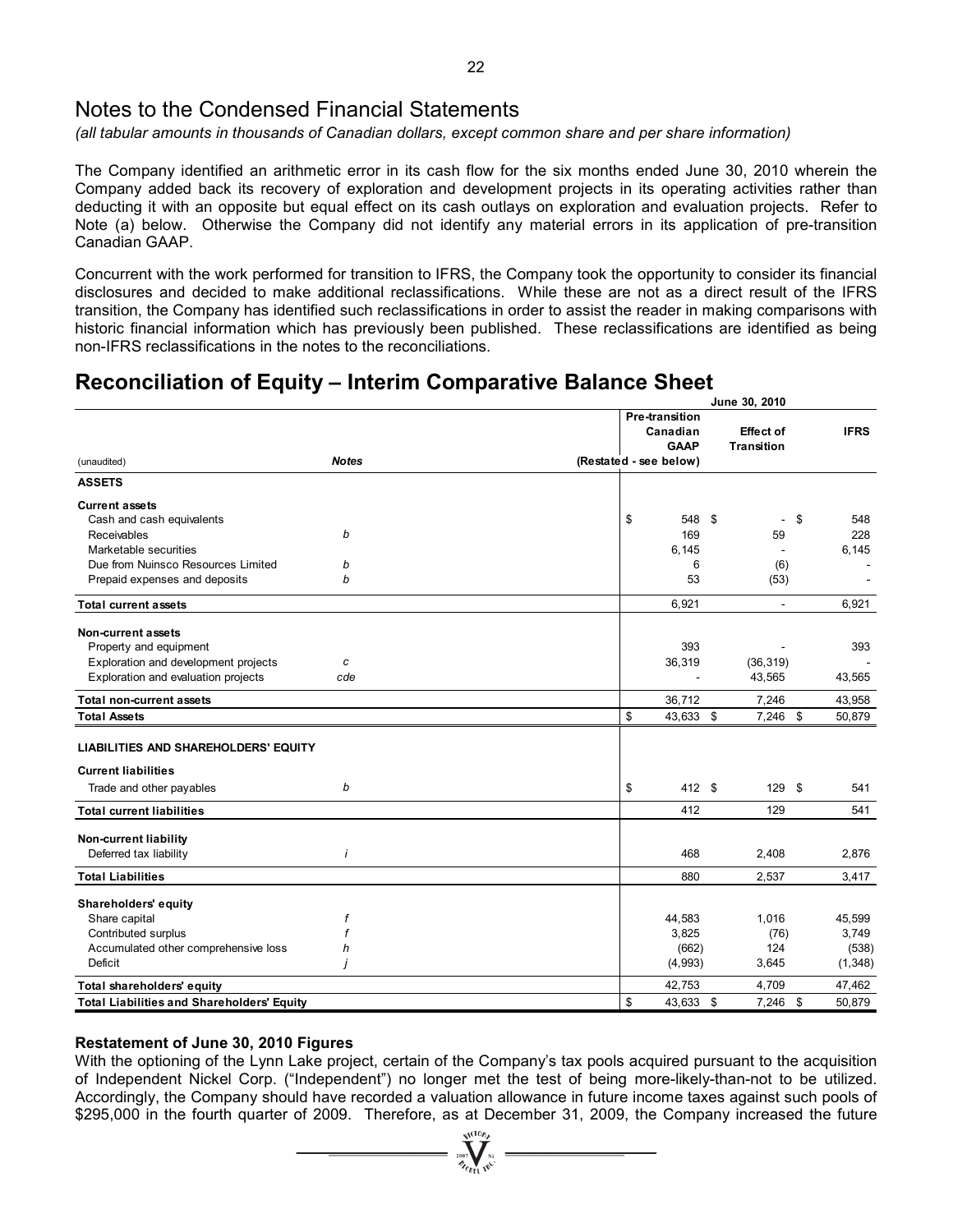*(all tabular amounts in thousands of Canadian dollars, except common share and per share information)* 

income tax liability by \$295,000 and increased the deficit by the same amount. Accordingly, the January 1, 2010 balance sheet which forms the basis for the transition to IFRS, has been restated from that reported in the December 31, 2009 financial statements; the adjustment was reflected in the comparative financial statements included in the December 31, 2010 financial statements and has been reflected in the pre-transition Canadian GAAP balance sheet as at June 30, 2010.

## **Reconciliation of Profit or Loss for the Three and Six Months Ended June 30, 2010**

|                                         |              |                                           |     | Three months ended June 30, 2010      |             | Six months ended June 30, 2010 |                                                  |     |                                       |             |
|-----------------------------------------|--------------|-------------------------------------------|-----|---------------------------------------|-------------|--------------------------------|--------------------------------------------------|-----|---------------------------------------|-------------|
| (unaudited)                             | <b>Notes</b> | Pre-transition<br>Canadian<br><b>GAAP</b> |     | <b>Effect of</b><br><b>Transition</b> | <b>IFRS</b> |                                | <b>Pre-transition</b><br>Canadian<br><b>GAAP</b> |     | <b>Effect of</b><br><b>Transition</b> | <b>IFRS</b> |
| Interest income                         |              | \$<br>2 <sup>5</sup>                      |     |                                       |             | \$                             | 8                                                | \$  | $(8)$ \$                              |             |
| Gain on sale of marketable securities   | g<br>g       | 143                                       |     | $(2)$ \$<br>(143)                     |             |                                | 143                                              |     | (143)                                 |             |
| Revenue                                 |              | 145                                       |     | (145)                                 |             |                                | 151                                              |     | (151)                                 |             |
| General and administrative costs        |              | (377)                                     |     |                                       | (377)       |                                | (754)                                            |     |                                       | (754)       |
| Share-based payments - options          |              | (37)                                      |     |                                       | (37)        |                                | (581)                                            |     |                                       | (581)       |
| Share-based payments - Share Bonus Plan |              | (173)                                     |     |                                       | (173)       |                                | (173)                                            |     |                                       | (173)       |
| Amortization of property and equipment  |              | (1)                                       |     |                                       | (1)         |                                | (2)                                              |     |                                       | (2)         |
| Recovery of exploration and             |              |                                           |     |                                       |             |                                |                                                  |     |                                       |             |
| evaluation projects                     | e            | 795                                       |     | (110)                                 | 685         |                                | 998                                              |     | (313)                                 | 685         |
| <b>Operating profit (loss)</b>          |              | 207                                       |     | (110)                                 | 97          |                                | (512)                                            |     | (313)                                 | (825)       |
| Finance income                          | g            |                                           |     | 1,140                                 | 1,140       |                                |                                                  |     | 1,599                                 | 1,599       |
| Net finance income                      |              | $\sim$                                    |     | 1,140                                 | 1,140       |                                | $\overline{\phantom{a}}$                         |     | 1.599                                 | 1,599       |
| Gain on financial assets at fair value  |              |                                           |     |                                       |             |                                |                                                  |     |                                       |             |
| through operations                      | g            | 807                                       |     | (807)                                 |             |                                | 1,089                                            |     | (1,089)                               |             |
| Profit before income taxes              |              | 1.159                                     |     | 78                                    | 1,237       |                                | 728                                              |     | 46                                    | 774         |
| Income tax expense                      | $\mathbf{i}$ | (169)                                     |     | (209)                                 | (378)       |                                | (70)                                             |     | (178)                                 | (248)       |
| Net Profit (Loss) for the Period        |              | \$<br>990 \$                              |     | $(131)$ \$                            | $859$ \$    |                                | 658 \$                                           |     | $(132)$ \$                            | 526         |
| Earnings (loss) per share               |              |                                           |     |                                       |             |                                |                                                  |     |                                       |             |
| Basic earnings (loss) per share         |              | \$<br>0.00                                | \$  | $(0.00)$ \$                           | $0.00$   \$ |                                | 0.00 <sup>5</sup>                                |     | $(0.00)$ \$                           | 0.00        |
| Diluted earnings (loss) per share       |              | \$<br>0.00                                | -\$ | $(0.00)$ \$                           | $0.00$ \$   |                                | 0.00                                             | -\$ | $(0.00)$ \$                           | 0.00        |

## **Reconciliation of Other Comprehensive Income (Loss) for the Three and Six Months Ended June 30, 2010**

|                                                                                                             |             |                                           | Three months ended June 30, 2010 |                | Six months ended June 30, 2010                   |                         |  |                  |
|-------------------------------------------------------------------------------------------------------------|-------------|-------------------------------------------|----------------------------------|----------------|--------------------------------------------------|-------------------------|--|------------------|
| (unaudited)                                                                                                 | <b>Note</b> | Pre-transition<br>Canadian<br><b>GAAP</b> | <b>Effect of</b><br>Transition   | <b>IFRS</b>    | <b>Pre-transition</b><br>Canadian<br><b>GAAP</b> | Effect of<br>Transition |  | <b>IFRS</b>      |
| Net profit (loss) for the period                                                                            |             | \$<br>990 \$                              | $(131)$ \$                       | $859$   \$     | 658 \$                                           | (132) \$                |  | 526              |
| Other comprehensive income<br>Net change in fair value of financial assets<br>Income tax recovery (expense) | h           | (3,372)<br>209                            | 143<br>(19)                      | (3,229)<br>190 | (1,660)                                          | 143<br>(19)             |  | (1, 517)<br>(19) |
| Other comprehensive (loss) income for the period                                                            |             | (3, 163)                                  | 124                              | (3,039)        | (1,660)                                          | 124                     |  | (1, 536)         |
| <b>Total Comprehensive Loss for the Period</b>                                                              |             | $(2, 173)$ \$                             | (7)                              | $(2, 180)$ \$  | $(1,002)$ \$                                     | $(8)$ \$                |  | (1,010)          |

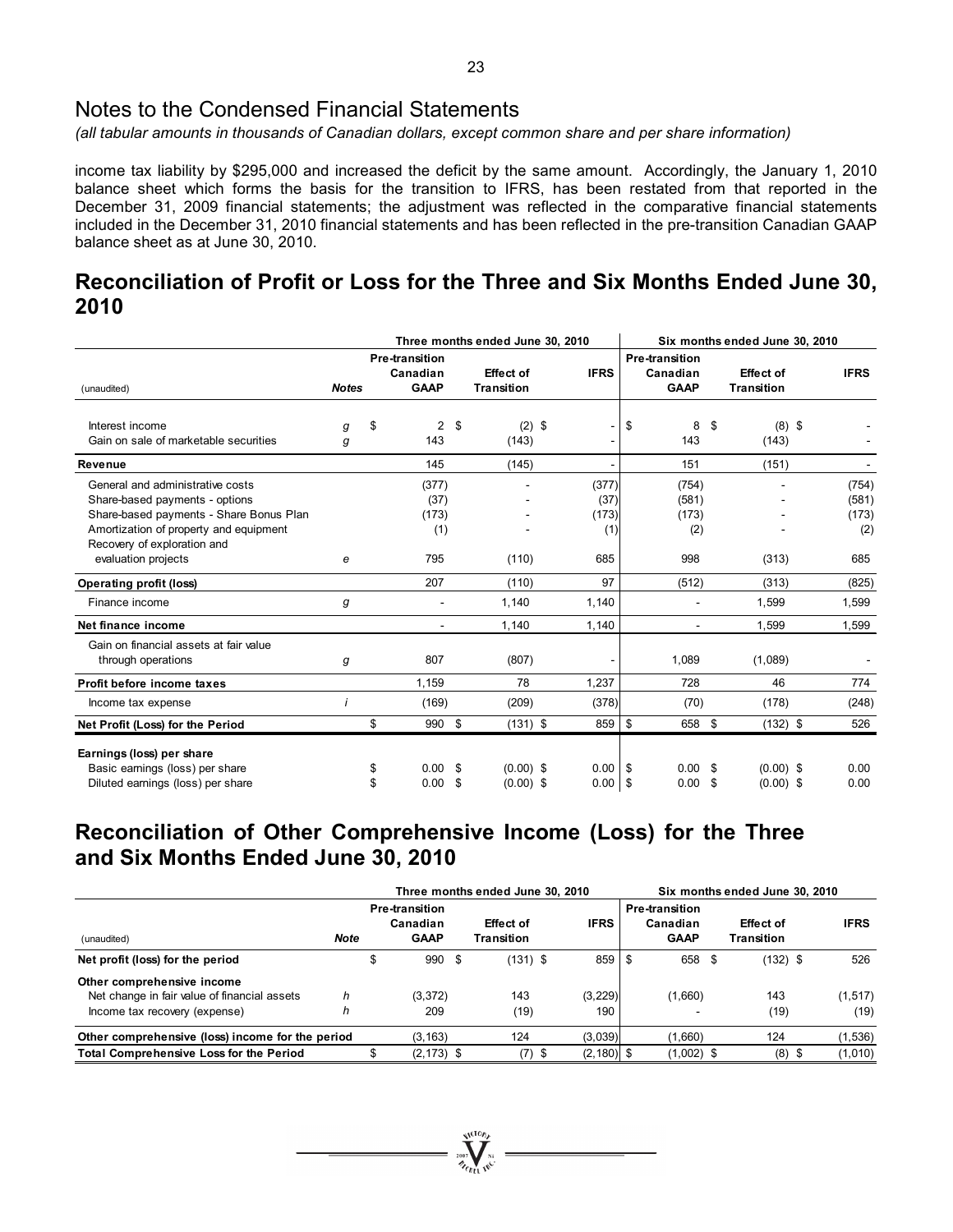*(all tabular amounts in thousands of Canadian dollars, except common share and per share information)* 

## **Notes to the Reconciliations**

### *a) Adjustments to the Statement of Cash Flows for 2010*

Consistent with the Company's accounting policy choice under IAS 7, Statement of Cash Flows, there were several reclassifications required as a result of the requirements for reporting finance income and finance costs. There are no material differences between the statement of cash flows presented under IFRS and the statement of cash flows presented under pre-transition Canadian GAAP. Note that the Company identified an arithmetic error in its statement of cash flow for the six months ended June 30, 2010 as described above; the effects of which are summarized below.

|                                         |              | Recovery of  | <b>Expenditures</b> |
|-----------------------------------------|--------------|--------------|---------------------|
| <b>Statement of Cash Flows</b>          | <b>Notes</b> | E&E          | on E&E              |
| As originally reported                  |              | 998 \$<br>\$ | (6,770)             |
| Adjustment to correct arithmetic error  |              | (1,996)      | 1.996               |
| Pre-transition Canadian GAAP            |              | (998)        | (4, 774)            |
| Adjustment for IFRS difference for ITCs | е            | 313          |                     |
| As restated and under IFRS              |              | $(685)$ \$   | (4, 774)            |

### *b) Non-IFRS reclassifications*

While not specifically related to IFRS changes, the Company determined that it would reclassify certain elements on the face of the balance sheets; these elements are now included in the notes to the financial statements. Such reclassifications are summarized as follows:

|                                                |   | <b>June 30,</b> |
|------------------------------------------------|---|-----------------|
| <b>Balance Sheet</b>                           |   | 2010            |
| Increase in receivables                        | S | 59              |
| Decrease in due from Nuinsco Resources Limited |   | (6)             |
| Decrease in prepaid expenses and deposits      |   | (53)            |
|                                                |   |                 |

### *c) Exploration and evaluation projects*

In accordance with IFRS 6, the Company reclassified its exploration and development projects into exploration and evaluation projects on the balance sheets. The impact arising from the changes is summarized as follows:

|                                                  | <b>June 30,</b> |
|--------------------------------------------------|-----------------|
| <b>Balance Sheet</b>                             | 2010            |
| Decrease in exploration and development projects | (36, 319)       |
| Increase in exploration and evaluation projects  | 36.319          |
|                                                  |                 |

The Company has elected to continue to capitalize exploration costs; furthermore, the Company believes that the value of exploration and evaluation projects does not contain any material costs which were incurred prior to securing the legal right to explore the properties.

### *d) Impairment of exploration and evaluation projects*

The Company was created under a plan of arrangement on February 1, 2007. Nuinsco formed the Company to spin out its three nickel projects and cash to its shareholders. The formation of Victory Nickel was a business combination under common control. As such, the Company has accounted for this transaction using continuity of interest accounting. Accordingly, any adjustments to historic costs of the properties acquired such as impairment reversals and pre-production write-offs that occurred while the properties were owned by Nuinsco have been treated as if the properties have always been owned by Victory Nickel. Accordingly, assets and liabilities were recorded at the time of the plan of arrangement at the then-carrying values on Nuinsco's accounting records.

 $\sum_{2007}$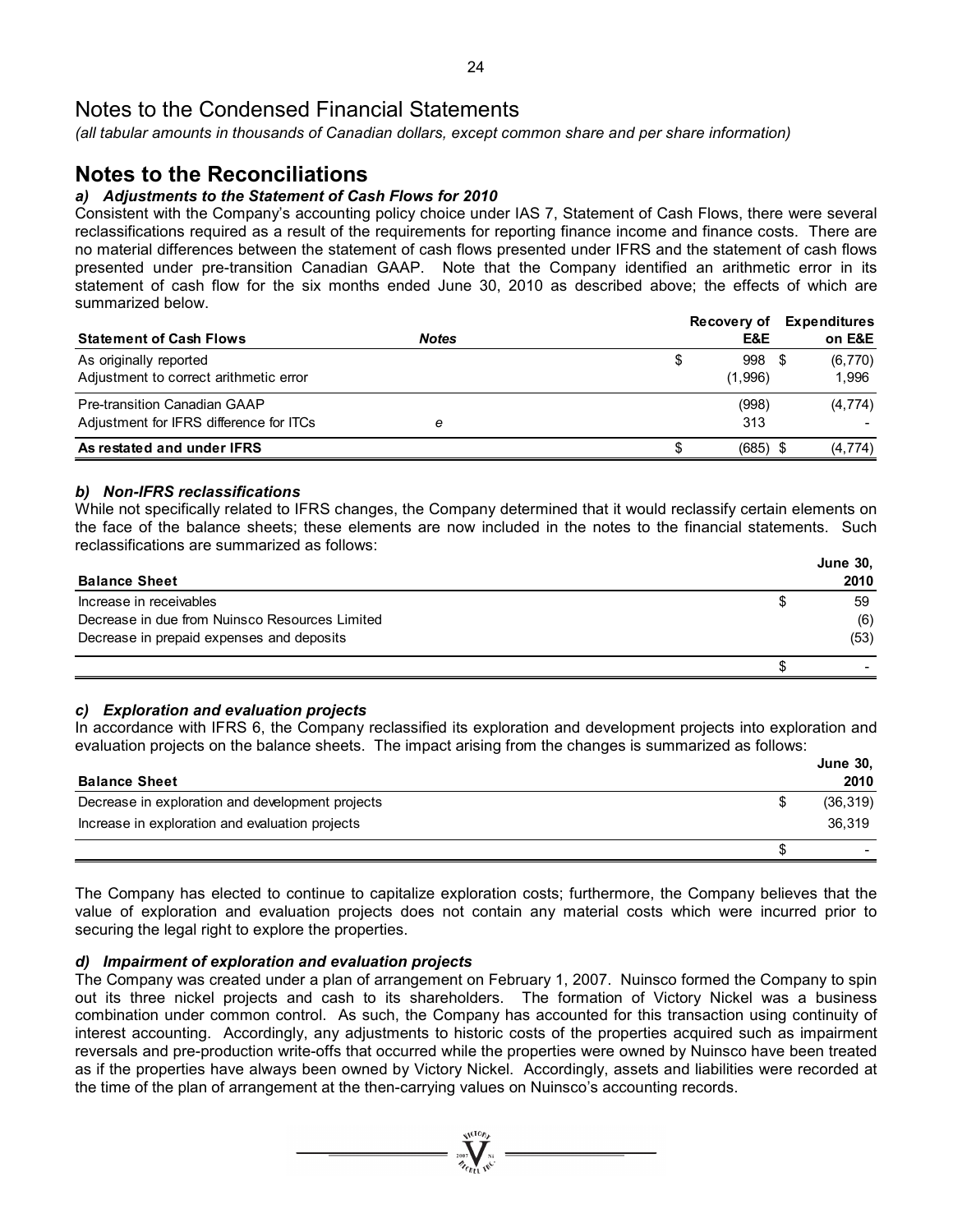*(all tabular amounts in thousands of Canadian dollars, except common share and per share information)* 

At December 31, 2005, Nuinsco recorded a writedown of \$3,906,000 against its Mel property due to non-receipt of an agreement confirming its tenure by the Company by the date the financial statements for that year had to be released. The agreements were subsequently received. Pre-transition Canadian GAAP did not permit a reversal of any previous writedown despite the fact that the writedown was technical and was not caused by any change in recoverable value. Furthermore, Nuinsco had recorded aggregate writedowns of \$2,428,000 against its Lac Rocher property.

Under IFRS, reversals of writedowns are permitted and required where the recoverable value of the project is supported. The Company has determined that, at the time of the plan of arrangement, Victory Nickel constituted a "business" as defined under IFRS. Accordingly, following continuity of interest accounting, the Company has increased the value of the Mel and Lac Rocher projects which are included in exploration and evaluation projects by the amount of the previous writedowns.

The impact arising from the reversal of the writedowns is summarized as follows:

|                                                              |   | <b>June 30,</b> |
|--------------------------------------------------------------|---|-----------------|
| <b>Balance Sheet</b>                                         |   | 2010            |
| Increase in exploration and evaluation projects - Mel        | S | 3.906           |
| Increase in exploration and evaluation projects - Lac Rocher |   | 2.428           |
| Related tax effect                                           |   | (1,710)         |
| Decrease in deficit                                          |   | 4.624           |

### *e) Accounting for Investment Tax Credits ("ITCs")*

Under pre-transition Canadian GAAP, the Company accounted for ITCs by deducting the tax item from the associated exploration and evaluation project and adjusting the future income tax liability. Under IFRS, the ITC is adjusted to the income tax recovery. This also had an impact on the amount of recovery on Lynn Lake recorded due to excess proceeds under the option agreement which also created an additional tax effect.

**June 30,**

The impact arising from the adjustment for ITCs is summarized as follows:

|                                                                         |               | June 30.             |
|-------------------------------------------------------------------------|---------------|----------------------|
| <b>Balance Sheet</b>                                                    |               | 2010                 |
| Increase in exploration and evaluation projects                         |               | \$<br>1,225          |
| Decrease in exploration and evaluation projects - recovery on Lynn Lake |               | (313)                |
| Increase in deferred tax liability on increase in projects from ITCs    |               | (330)                |
| Decrease in deferred tax liability on recovery on Lynn Lake             |               | 85                   |
| Decrease in deficit                                                     |               | \$<br>667            |
|                                                                         | Three months  | Six months           |
|                                                                         | ended         | ended                |
| <b>Statements of Operations</b>                                         | June 30, 2010 | <b>June 30, 2010</b> |
| \$<br>Decrease in recovery of exploration projects - Lynn Lake          | $(110)$ \$    | (313)                |
| Increase in future income tax recovery from recovery on Lynn Lake       | 30            | 85                   |
| Increase in future income tax recovery from ITCs                        | 14            | 234                  |
| Decrease in future income tax recovery - tax effect of ITCs             | (4)           | (63)                 |
| Decrease in net profit                                                  | $(70)$ \$     | (57)                 |

### *f) Flow-through share financing*

Under pre-transition Canadian GAAP, the Company accounted for the tax effects of renouncing expenditures in favour of its investors upon formal renunciation to the Canada Revenue Agency ("CRA") on its deadline of February 28 in each year. Furthermore, the Company recorded the entire amount of financing received, net of issue expenses and any related taxes, as equity in share capital with an appropriate apportionment of proceeds to any warrants issued. In accordance with interpretations of IFRS, the Company's selected accounting treatment requires recognition

 $\sum_{\substack{2007 \ \text{N}}}}$  Ni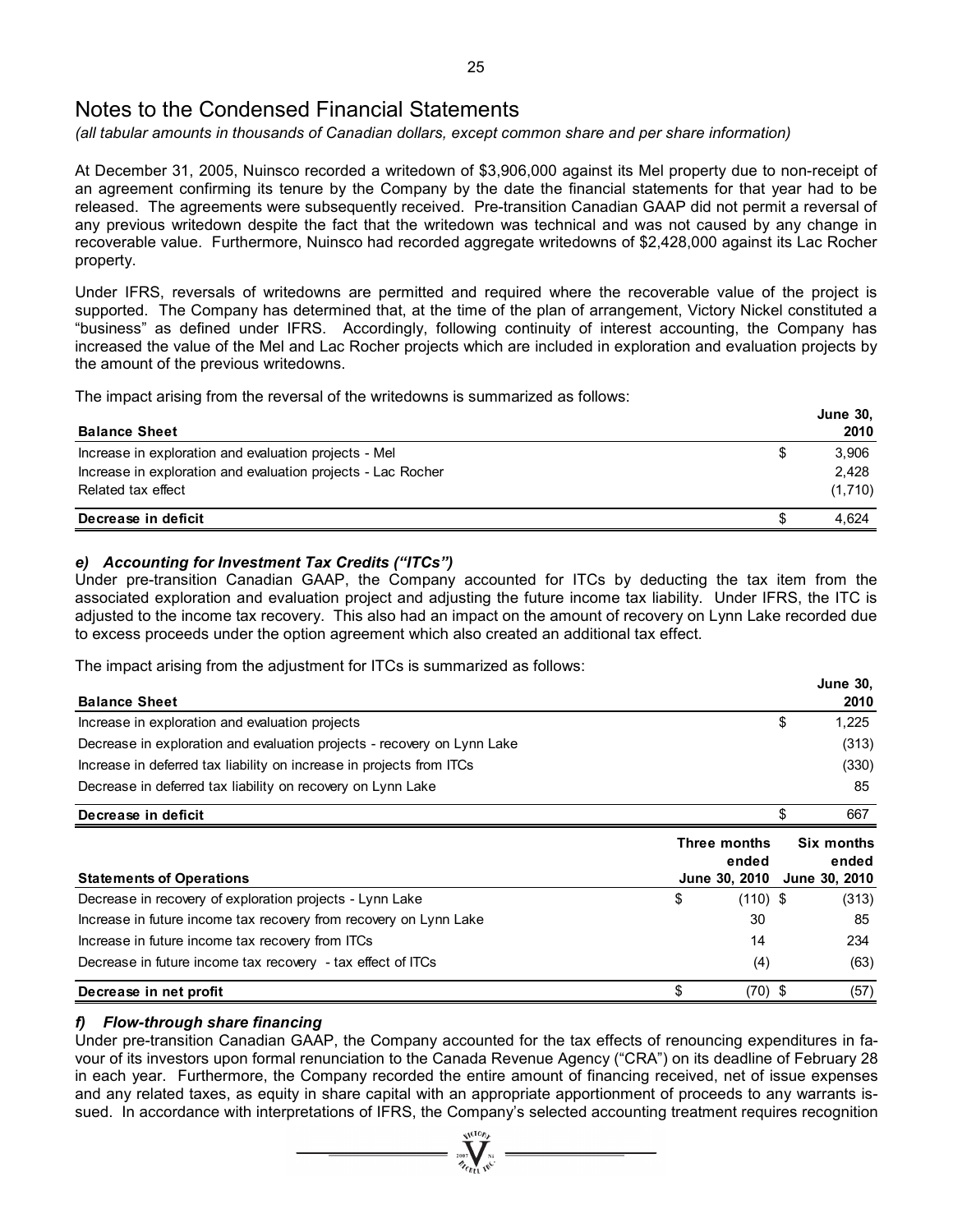*(all tabular amounts in thousands of Canadian dollars, except common share and per share information)* 

of the tax effects of renunciation upon incurring expenditures related to the flow-through shares, as well as an identification of the premium associated with the tax benefits passed on to the subscribers of the flow-through shares and amortization thereof to operations upon incurring expenditures related to the flow-through shares. Flow-through expenditures are sometimes made in different reporting periods than the one in which formal renunciation to the CRA takes place.

The accounting policy determined by the Company is reflected in Note 3 to the Company's First Quarterly Financial Statements of 2011.

There is no applicable exemption available to the Company and the cumulative impact of the bifurcation of the flowthrough premium as well as the different treatment of renunciation must be made. The Company made a bestefforts attempt to calculate the historic impact of renunciation and premium recognition based upon the presentlyavailable information; given that historic differences would represent a reclassification between share capital and deficit upon transition, both of which are components of equity, the Company considers that any differences are not material. The impact arising from the change is summarized as follows:

| <b>Balance Sheet</b>                                                         |                                        |     | <b>June 30,</b><br>2010              |
|------------------------------------------------------------------------------|----------------------------------------|-----|--------------------------------------|
| Decrease in share capital - set up flow-through premium liability            |                                        | \$  | 631                                  |
| Decrease in deficit - adjust flow-through premium liability                  |                                        |     | (502)                                |
| Increase in trade and other payables                                         |                                        | \$  | 129                                  |
| <b>Balance Sheet</b>                                                         |                                        |     | <b>June 30,</b><br>2010              |
| Increase in deficit - adjust tax expense upon flow-through spending          |                                        | \$  | 453                                  |
| Increase in deferred tax liability                                           |                                        | \$  | 453                                  |
| <b>Balance Sheet</b>                                                         |                                        |     | <b>June 30,</b><br>2010              |
| Increase in trade and other payables - set up flow-through premium liability |                                        | \$  | (631)                                |
| Decrease in contributed surplus - adjust proceeds attributable to warrants   |                                        |     | 76                                   |
| Increase in deficit - reverse historic renunciation                          |                                        |     | 5,528                                |
| Decrease in deficit - set up historic premium                                |                                        |     | (3,957)                              |
| Increase in share capital                                                    |                                        | \$  | 1,016                                |
| <b>Statements of Operations</b>                                              | Three months<br>ended<br>June 30, 2010 |     | Six months<br>ended<br>June 30, 2010 |
| Increase in finance income - record premium upon flow-through spending       | \$<br>331                              | \$  | 502                                  |
| Increase in future income tax expense - recognize upon flow-through spending | (268)                                  |     | (453)                                |
| Increase in net profit                                                       | \$<br>63                               | -\$ | 49                                   |

### *g) Finance income and finance costs*

Under IFRS there are several reclassifications required to report components of net finance income.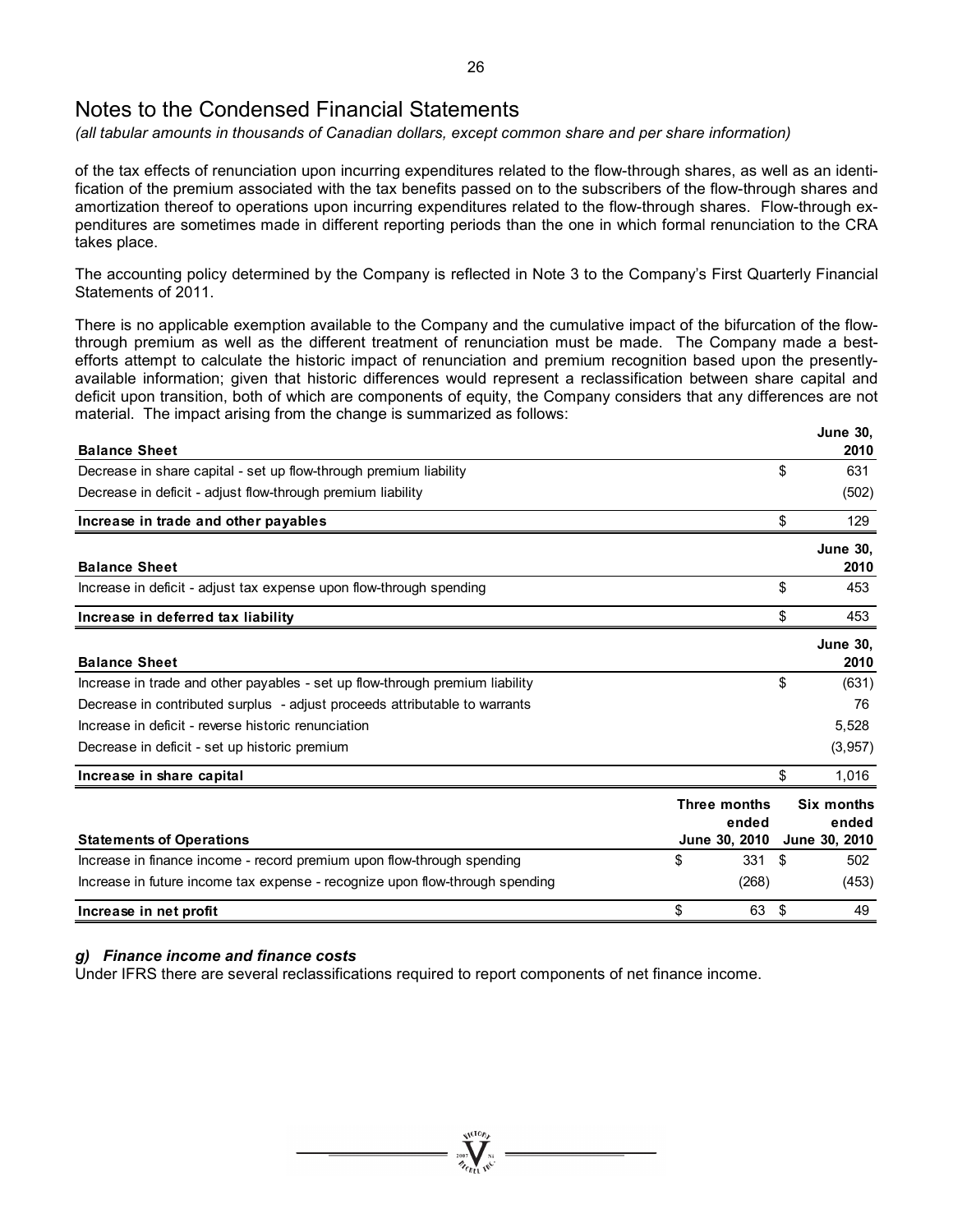*(all tabular amounts in thousands of Canadian dollars, except common share and per share information)* 

The reclassifications are summarized as follows:

| <b>Statements of Operations</b>                               | Three months<br>ended<br>June 30, 2010 | <b>Six months</b><br>June 30, 2010 | ended |
|---------------------------------------------------------------|----------------------------------------|------------------------------------|-------|
| Interest income                                               | \$<br>$\mathbf{2}$                     | -S                                 | 8     |
| Increase in fair value of financial assets through operations | 807                                    |                                    | 1.089 |
| Record premium upon flow-through spending                     | 331                                    |                                    | 502   |
| <b>Finance income</b>                                         | ∣.140                                  |                                    | 1.599 |

### *h) IFRS 9 – Financial instruments*

The Company has chosen to early-adopt the provisions of IFRS 9 whereby it has made a determination for each of its marketable securities as to whether it will be accounted for through operations or through OCI. This will not be a retroactive adjustment but will be treated as if in force from January 1, 2010. Once a determination is made, all gains or losses arising on each marketable security is recorded either through operations or through OCI; the concepts under pre-transition Canadian GAAP of realized and unrealized gains being treated differently and permanent impairment no longer exist. The Company has determined to account for the changes in value of its portfolio of shares through OCI and changes in value of its warrants through operations.

|                                                   | Three months<br>ended |      |  |                             |
|---------------------------------------------------|-----------------------|------|--|-----------------------------|
| <b>Statements of Operations</b>                   |                       |      |  | June 30, 2010 June 30, 2010 |
| Decrease in gain on sale of marketable securities |                       | 143S |  | 143                         |
| Effect of income taxes                            |                       | (19) |  | (19)                        |
| Decrease in net profit and increase in OCI        |                       | 124  |  | 124                         |

### *i) Deferred tax liability and income tax expense*

The combined effects of the adjustments outlined above on the deferred tax liability are as follows:

| <b>Balance Sheet</b>                                                      |   | <b>June 30,</b><br>2010 |
|---------------------------------------------------------------------------|---|-------------------------|
| Effect of reversal of writedown of exploration and development properties | S | 1,710                   |
| Effect of flow-through financing                                          |   | 453                     |
| Effect of ITCs                                                            |   | 330                     |
| Effect of ITCs on Lynn Lake recovery                                      |   | (85)                    |
| Increase in deferred tax liability                                        | S | 2,408                   |

The combined effects of the adjustments outlined above on the income tax expense are as follows:

|                                                                     | Three months | Six months<br>ended<br>ended |               |  |
|---------------------------------------------------------------------|--------------|------------------------------|---------------|--|
| <b>Statements of Operations</b>                                     |              | June 30, 2010                | June 30, 2010 |  |
| Effect of flow-through financing                                    | \$           | $(268)$ \$                   | (453)         |  |
| Effect of ITCs                                                      |              | 14                           | 234           |  |
| Effect of ITCs - tax effect thereon                                 |              | (4)                          | (63)          |  |
| Effect of ITCs on Lynn Lake Recovery - tax effect thereon           |              | 30                           | 85            |  |
| Effect of implementation of IFRS 9 - reclassification of tax to OCI |              | 19                           | 19            |  |
| Decrease in income tax recovery and net profit                      | \$           | (209) \$                     | (178)         |  |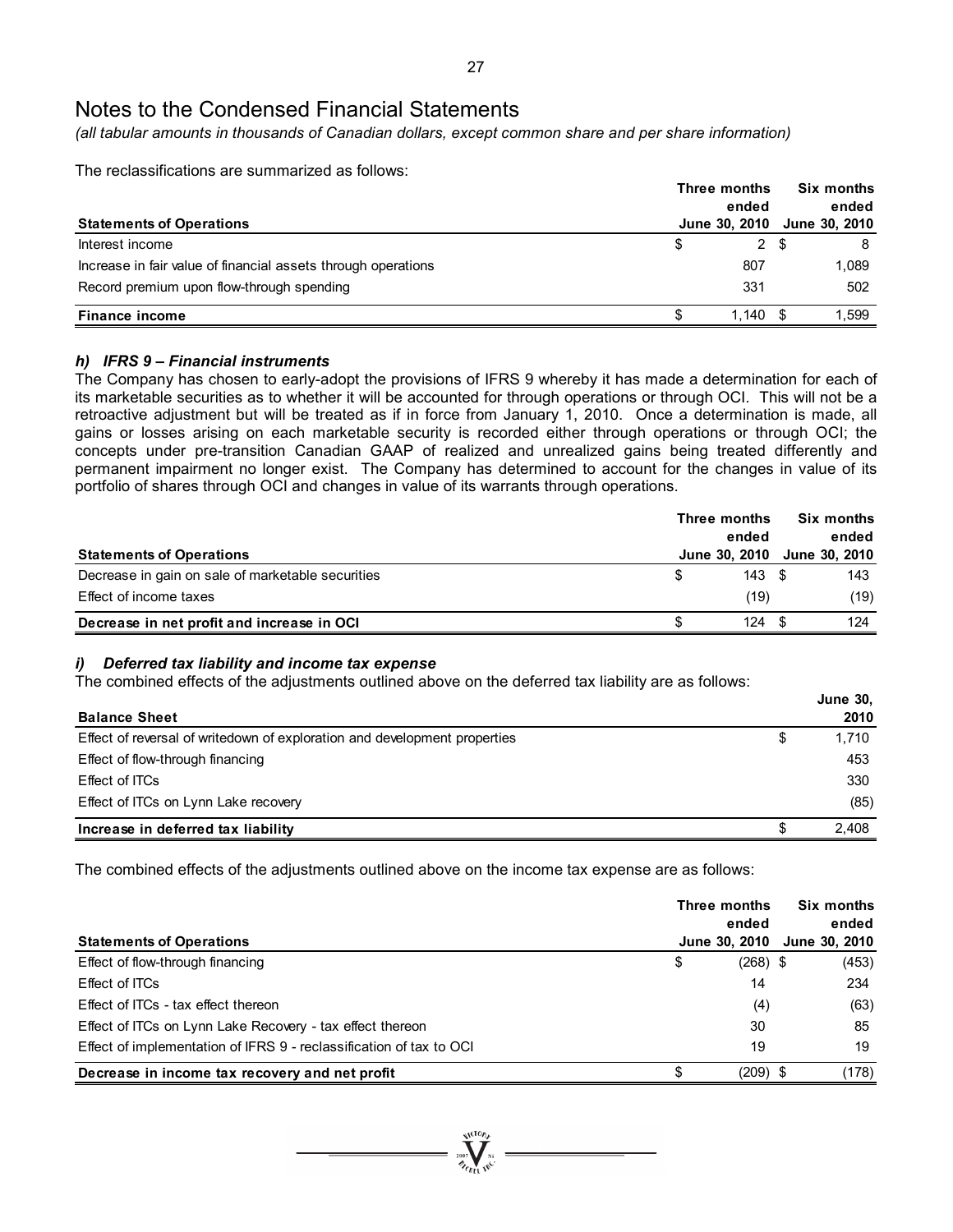*(all tabular amounts in thousands of Canadian dollars, except common share and per share information)* 

### *j) Deficit*

The impact arising from the matters discussed above, have the following effects on the Company's deficit:

|                                                                               | <b>June 30,</b> |
|-------------------------------------------------------------------------------|-----------------|
| <b>Balance Sheet</b>                                                          | 2010            |
| Effect of reversal of property writedowns                                     | \$<br>6,334     |
| Effect of reversal of property writedowns - tax effects                       | (1,710)         |
| Effect of flow-through financing - historic premium                           | 3,957           |
| Effect of flow-through financing - recognition of premium on 2010 financings  | 502             |
| Effect of flow-through financing - historic renunciation                      | (5, 528)        |
| Effect of flow-through financing - recognition of expenditures                | (453)           |
| Effect of implementation of IFRS 9 - reclassification in OCI                  | (143)           |
| Effect of implementation of IFRS 9 - reclassification of tax to OCI           | 19              |
| Effect of accounting for ITCs - on properties                                 | 1,225           |
| Effect of accounting for ITCs - on recovery related to Lynn Lake option       | (313)           |
| Effect of accounting for ITCs - on recovery related to Lynn Lake option - tax | 85              |
| Effect of accounting for ITCs - on future income tax recovery                 | (330)           |
|                                                                               | \$<br>3,645     |

 $\sum_{\substack{\mathbf{2007}}\\ \mathbf{Z}_{\ell}} \sum_{\mathbf{N} \in \mathbb{N}} \sum_{\mathbf{N}^{\mathbf{N}}} \mathbf{N}^{\mathbf{N}}$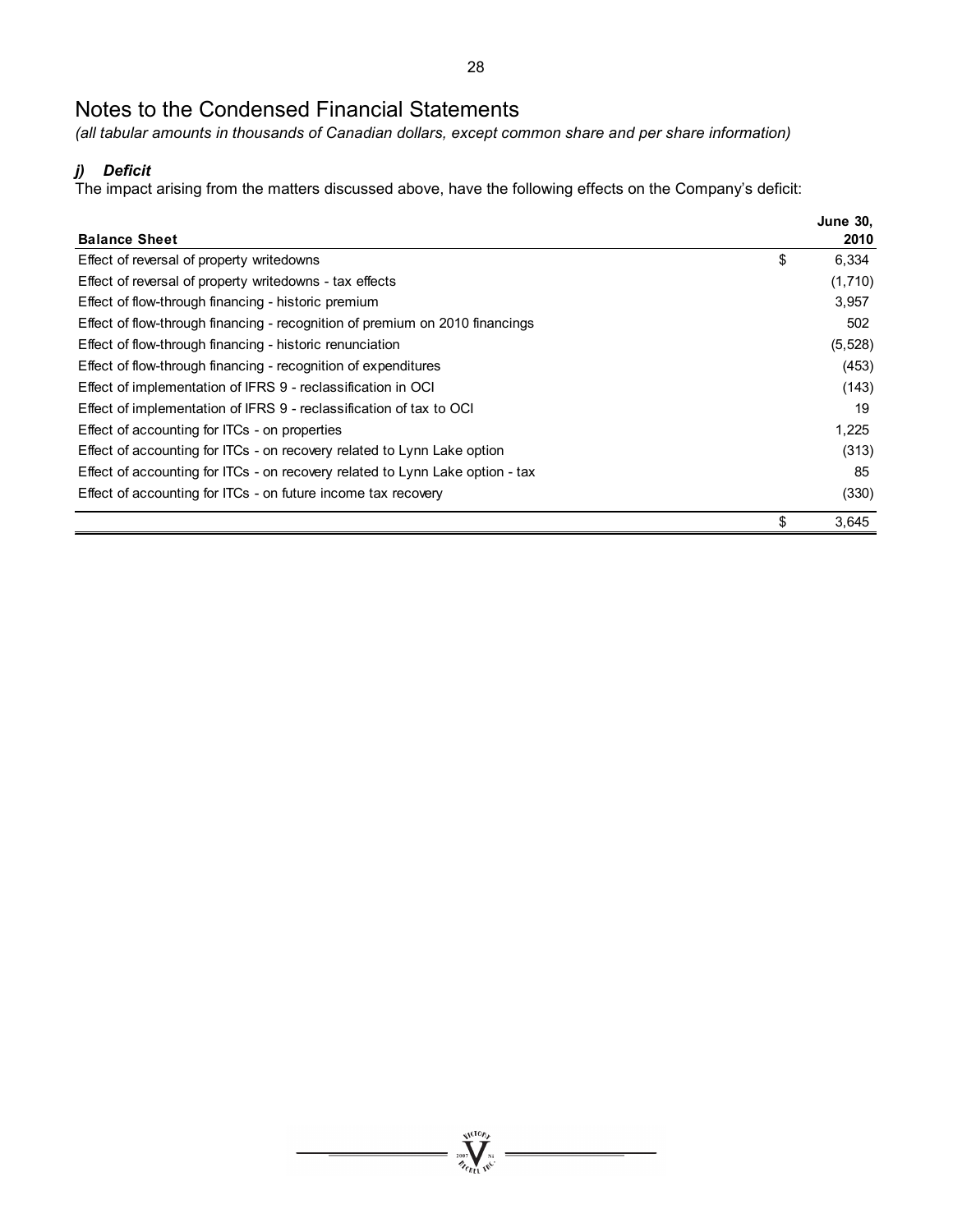

# **VICTORY NICKEL INC.**

# **MANAGEMENT'S DISCUSSION AND ANALYSIS FOR THE THREE AND SIX MONTHS ENDED JUNE 30, 2011**

**DATED AUGUST 4, 2011**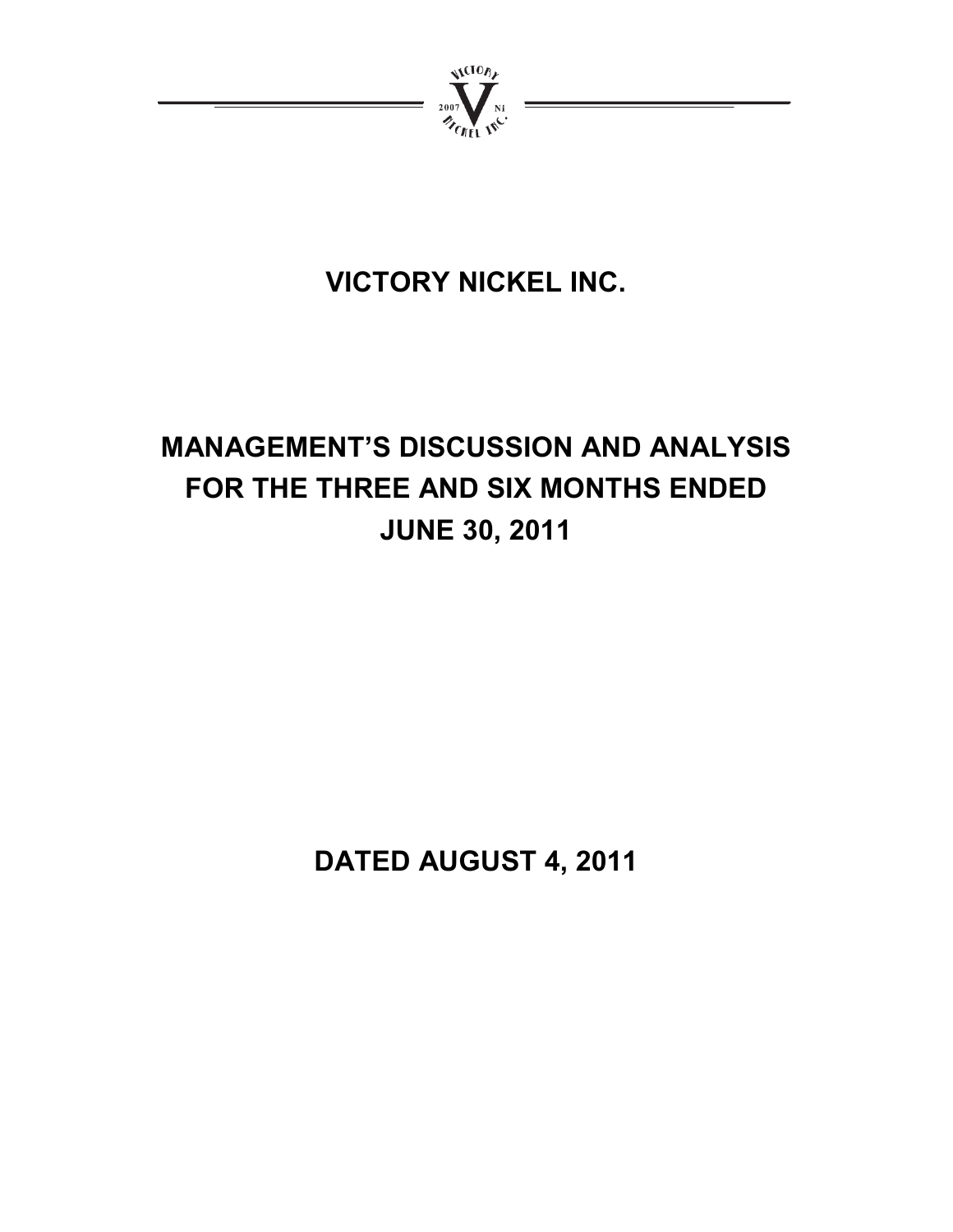### **VICTORY NICKEL INC.**

### **MANAGEMENT'S DISCUSSION AND ANALYSIS**

### **For the Three and Six Months Ended June 30, 2011**

The following discussion of the results of operations, financial condition and cash flows of Victory Nickel Inc. ("Victory Nickel" or the "Company") prepared as of August 4, 2011 consolidates management's review of the factors that affected the Company's financial and operating performance for the three and six months ended June 30, 2011, and factors reasonably expected to impact on future operations and results. This discussion is intended to supplement and complement the Company's unaudited condensed financial statements for the three and six months ended June 30, 2011 and 2010 ("Unaudited Condensed Financial Statements") and the notes thereto which were prepared in accordance with International Financial Reporting Standards ("IFRS" or "GAAP").

Victory Nickel's first unaudited interim financial statements prepared in accordance with IFRS wherein IFRS 1, First time adoption of International Financial Reporting Standards ("IFRS 1"), was applied were the unaudited interim consolidated financial statements as at and for the three months ended March 31, 2011 and 2010 ("First Quarterly Financial Statements of 2011"). Note 32 to those statements included a detailed explanation of how the transition to IFRS has affected the reported financial position, financial performance and cash flows of Victory Nickel's for the periods then presented. The First Quarterly Financial Statements of 2011 included detailed information and reconciliations as at the transition date, December 31, 2010 and March 31, 2010.

As described in previously-filed management's discussion and analysis ("MD&A"s), the Company had an IFRS implementation project plan which involved its advisers; this plan is essentially complete. However, it should be noted that, because of the nature of IFRS being principles-based, accounting practice under IFRS will continue to develop and evolve in Canada and in the junior mining sector. While the Company has been diligent in its selection of appropriate accounting policies and methodologies and has been guided by the anticipated papers of the Mining Industry Task Force on IFRS (the "Mining Industry Task Force"), it may later choose to amend those selections. Any changes will be accounted for in accordance with the accounting and disclosure requirements under IFRS, including any concessions made to first-time adopters.

Readers are also encouraged to consult the audited financial statements for the years ended December 31, 2010 and 2009 ("2010 Audited Financial Statements"), which were prepared in accordance with predecessor Canadian generally accepted accounting principles prior to the transition date to IFRS ("pre-transition Canadian GAAP"). Certain information and discussion included in this MD&A constitutes forward-looking information. Readers are encouraged to refer to the cautionary notes contained in the section Forward-Looking Statements at the end of this MD&A.

The Unaudited Condensed Financial Statements, First Quarterly Financial Statements of 2011 and the 2010 Audited Financial Statements are available at www.sedar.com and at the Company's website www.victorynickel.ca. All amounts disclosed are in Canadian dollars unless otherwise stated. All tabular amounts are in thousands of Canadian dollars.

### **COMPANY OVERVIEW**

Victory Nickel is a Canadian exploration and evaluation-stage mineral resource company and is engaged in the acquisition, exploration and evaluation of nickel projects in Canada.

Formed on February 1, 2007, Victory Nickel owns 100% of four advanced sulphide nickel projects: the Minago, Lynn Lake (refer to option agreement with Prophecy Coal Corp. ("Prophecy Coal" – formerly Prophecy Resource Corp.) described below) and Mel projects in Manitoba and the Lac Rocher project in Québec. The results of a feasibility study on the Minago Project ("FS") were announced in December 2009. At the Lac Rocher Project, a review of the preliminary economic assessment ("PEA") initially announced in November 2008 is ongoing to better reflect current cost realities and permitting efforts will continue in preparation to advance to mining as metal prices are recovering. The Company is looking to collar the portal or identify other means to proceed to a bulk sample on a cost-effective basis as soon as regulatory requirements for permit issuance are met – this includes determining a site for milling. At the Mel project, Vale announced its decision not to exercise its back-in right, allowing the Company to determine its own strategy to advance the Mel project – drilling has been completed at Mel, results have recently been announced.

=  $\sum_{i=1}^{\sqrt{M}}$  =  $\sum_{i=1}^{\sqrt{M}}$  =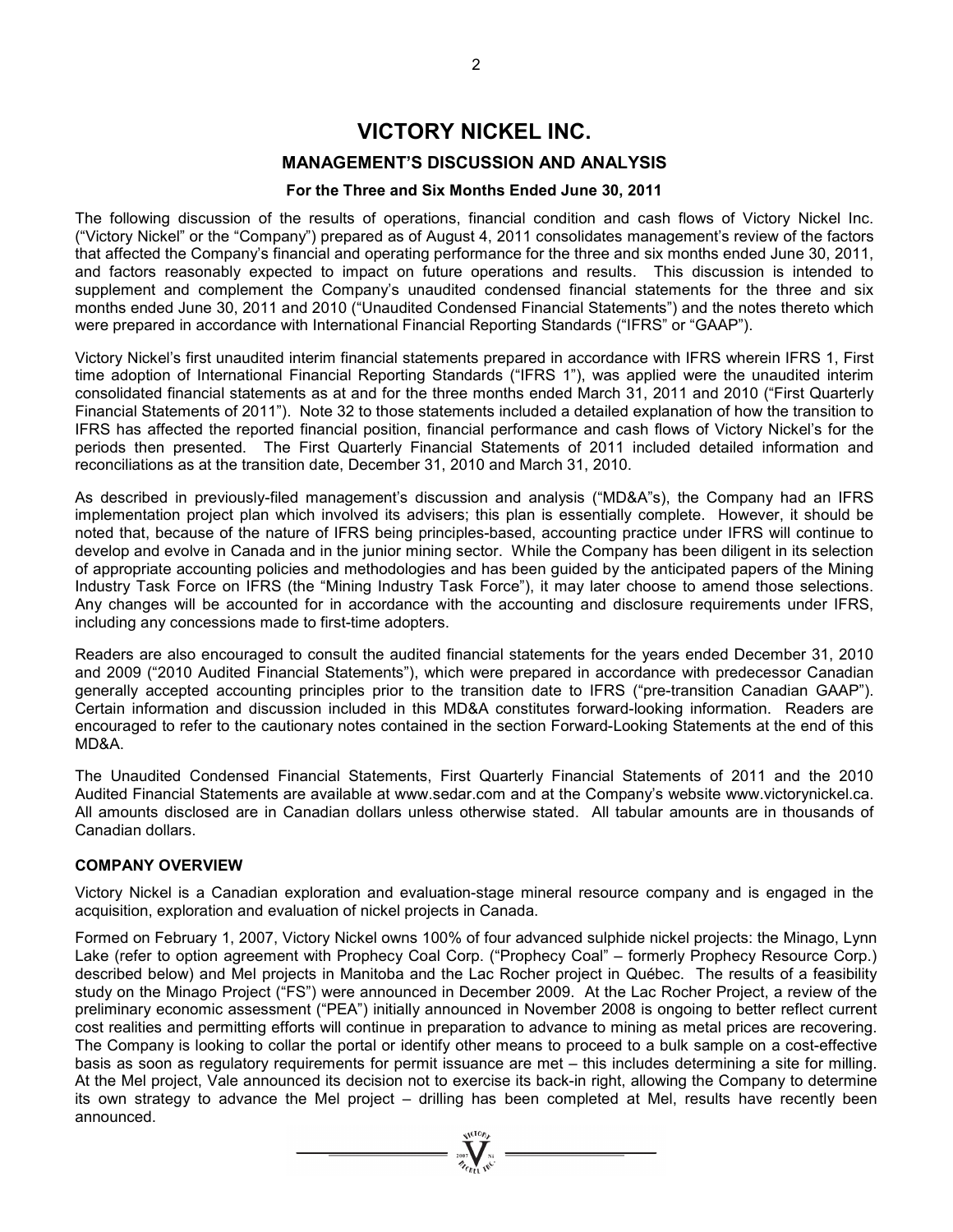### **Option of Lynn Lake Property**

On October 21, 2009, the Company announced that it had optioned its Lynn Lake property ("Lynn Lake") to Prophecy Coal. The agreement, with the consent of Victory Nickel, was assigned to Prophecy Platinum Corp. ("Prophecy Platinum") pursuant to a corporate transaction between Prophecy Coal and Prophecy Platinum. The terms of the agreement wherein Prophecy Platinum can acquire a 100% interest in Lynn Lake are outlined in Note 6 to the 2010 Audited Consolidated Financial Statements. In accordance with the contract, two payments of \$1,000,000 due by March 1 of each of 2012 and 2013 remain outstanding. Failure on the part of Prophecy Platinum, or Prophecy Coal under the assignment agreement, to meet any of the terms will result in cancellation of the option and Lynn Lake will revert to the Company.

### **HIGHLIGHTS**

During and subsequent to the six months ended June 30, 2011, the Company:

### **Corporate**

- Announced the resignation of T. Michael Young from the Board of Directors for personal reasons.
- Welcomed two new directors: Peter R. Jones, former CEO of Hudbay Minerals Inc., and Michael Anderson, a former senior partner at a national law firm whose previous experience included General Counsel and Secretary with Denison Mines Limited.
- Completed a flow-through financing in May raising approximately \$1,000,000.

### **Minago**

- Announced a 23.9% increase in the measured and indicated NI-43-101 pit-constrained resource to 302.3 million pounds of sulphide nickel ("NiS"), from the 243.9 million pounds estimated in the Minago FS which added approximately 1.5 years to the mine life.
- Began and completed an 11,000m drill program targeting the extension to depth of the Nose Deposit and the North Limb.
- Announced diamond drill results that continue to confirm the continuity of the North Limb nickel mineralized domain.
- Received a draft of the Minago Environment Act Licence. The Manitoba government is expected to be in a position to make a decision on Victory Nickel's Environment Act Licence application by August 19, 2011.

### **Mel**

- Began and completed 3,500m of diamond drilling at Mel to explore for extensions of the known resource.
- Reported an identified depth extension to the known sulphide nickel resource.

### **Lac Rocher**

• Began a comprehensive re-evaluation of the Lac Rocher project in light of current metal price levels.

### **OUTLOOK**

The price of nickel, along with those of other base metals, continues to be quite strong but is being adversely affected for Canadian producers by the weakening US dollar. Concern over US debt and the potential failure of European economies is causing mixed and cautionary reactions in all the markets.

Improvements to inputs in the FS economics since completion of the study in December 2009 and announced in June, 2010 have made the Minago project even more attractive, increasing the base case IRR from 17.66% to 19.97%. In addition, drill results from the 2010 winter drill program have been incorporated into the resource estimate resulting in a 24% increase in pit-constrained Measured and Indicated resources, representing an additional 58 million pounds of nickel, mineable from the open pit alone. The impact of this enhanced resource on the IRR is expected to be greater than the June 2010 improvements and does not even factor in additional potential at depth or in the North Limb. The mine life of the Nose Deposit open pit can be expected to increase from seven years to nine years as a result of last year's drilling, a very important factor when financing a project. Financing is the immediate challenge and the recent improvements which could increase open pit mining life to nine years and other potential improvements in the FS economics make this project more appealing to financiers.

The Company's Mel project has been inactive for some time until recently when the Company completed a 3,500m drill program and announced that it has identified a depth extension to the known sulphide nickel resource.

=  $\sum_{2007}$   $\sum_{N}$   $\sum_{N}$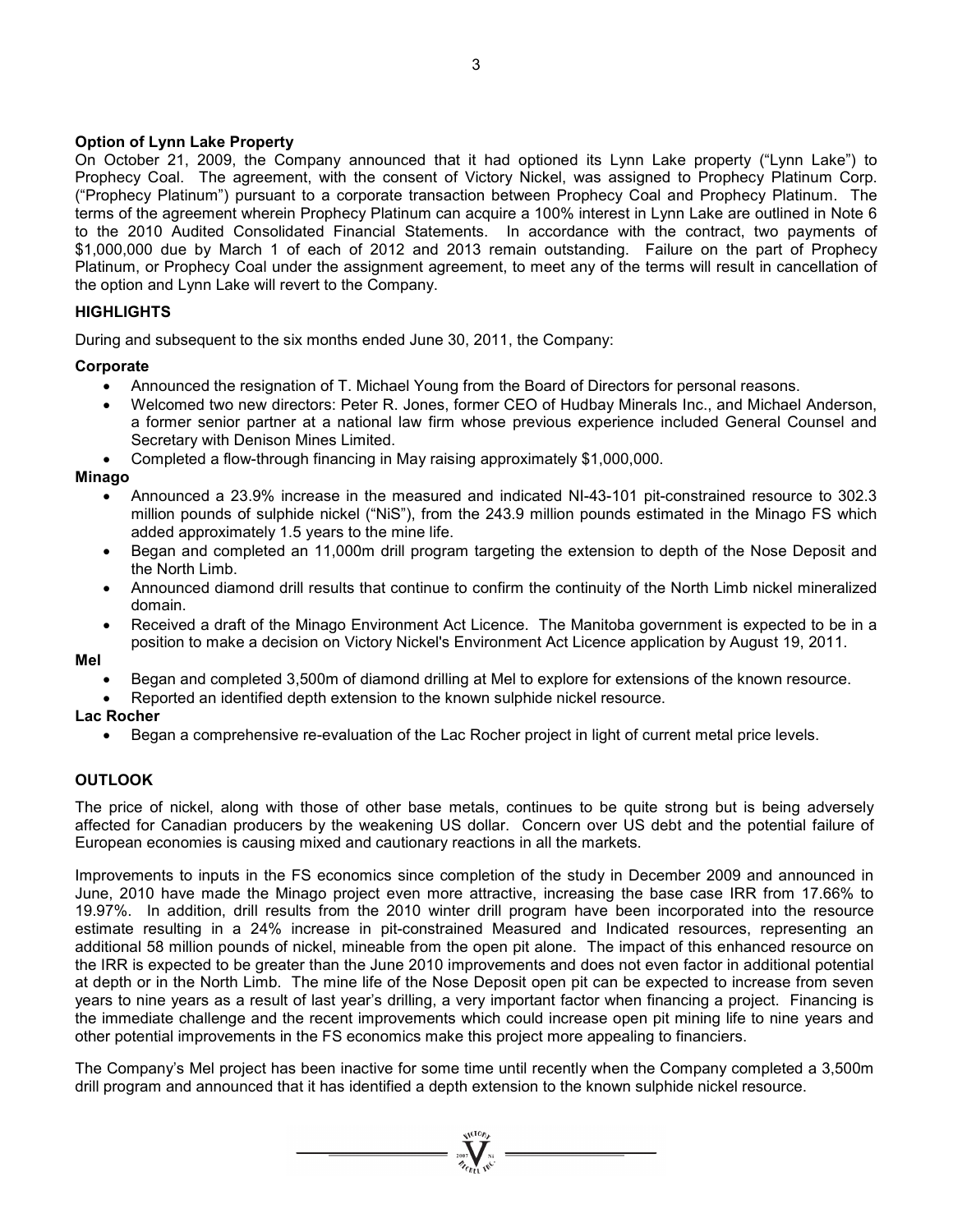As mentioned in the last quarterly outlook, the Company planned to start collaring the portal at Lac Rocher in the second quarter of 2011 with a view to advancing the bulk sample and hopefully full production in the near term. This has been delayed until we meet regulatory requirements to obtain permits. This requires that we demonstrate where we will mill the ore. Alternatives are being reviewed.

The recent news releases by Victory Nickel of very positive results for Minago have had little impact on the Company's share price. We believe that once the project is permitted the market will begin to recognize that our very attractive project is also very real and development is imminent and this will be reflected in the share price.

In April 2010, the Company filed its Environmental Impact Statement with regulators in Manitoba representing the final stage in the permitting process. This was a major achievement and was the culmination of four years of hard work by Victory Nickel and its third-party consultants. It will form the blueprint for the mine and is the final requirement to prepare the project for development. We were advised that the Company has met all its obligations and that approval is pending subject only to the Manitoba Government completing the First Nations consultation process. The Company recently received notification from the Manitoba government that their duty to consult will be met by August 15, 2011 and that they will be in a position to decide on issuing the Environment Act Licence by August 19, 2011. This is a significant achievement and will mean that Minago is ready to move to the next stage of financing. Very few companies can claim a viable nickel project that is permitted and ready to go.

Victory Nickel's objective remains to transition from developer to nickel producer. This is eminently possible with its four sulphide nickel projects. With the Minago FS completed, we are accelerating our efforts to structure a financing proposal that will work in today's environment. At the same time, we continue to review opportunities to optimize the economics of Minago. Efforts to date have resulted in a 14.7% improvement to the FS base case and a 24% increase in measured and indicated resources within the pit shell which has yet to be incorporated in the economic evaluation. We are confident that this is just the beginning. Economics should improve again when the recent increase in resources has been incorporated and further metallurgical studies are completed.

The 2011 winter drill program at Minago has returned significant and prospective results, continuing to suggest that the North Limb contains similar geology and nickel mineralization to the Nose Deposit. Recent drill results should provide sufficient data to provide a grade and tonnage in the North Limb. The program also tested the results of a Magnetic Inversion study which suggests the presence of a large magnetic domain at depths exceeding 1.5km. It is not known if this extensive domain contains nickel so we have just completed a drill hole down to 1,527m, the deepest drill hole yet at Minago. Results from this hole are expected to be available for release very soon. Previously, the deepest hole ended in 1.91% nickel at a depth of approximately 800m. The Nose Deposit pit is planned to a depth of only 365m. The Minago Preliminary Economic Assessment ("PEA") prepared before the FS included resources below the proposed pit depth of 365m which were to be mined by underground methods. Unfortunately this deeper mineralization could not be incorporated in the FS as drill density at this level only allowed for an inferred resource estimate which cannot be incorporated for FS purposes.

Minago will make a significant contribution to the welfare of Manitoba and its residents. Construction at Minago is expected to provide approximately 600 jobs and 400 full-time jobs during production. Although it is a long, iterative process, we are receiving the full support of the Manitoba government and communities of interest near Minago to move the project forward and all indications are that the Environment Act Licence will be issued by August 19, 2011. In preparation, the Manitoba government has provided the Company with a draft of the Environment Act Licence for comment.

### **RESULTS OF OPERATIONS**

*All of the information described below is accounted for in accordance with IFRS. The reader is encouraged to refer to Notes 3 and 23 of the Company's First Quarterly Financial Statements of 2011 for the Company's IFRS accounting policies and a complete analysis and reconciliation of the Company's accounting under pre-transition Canadian GAAP and IFRS. Furthermore, the Company's Unaudited Condensed Financial Statements also include information pertinent to the three and six months ended June 30, 2010. The discussion below includes certain references to some of the main effects of changes under IFRS where it is considered helpful.* 

 $\sum_{n=1}^{\sqrt{100}n}$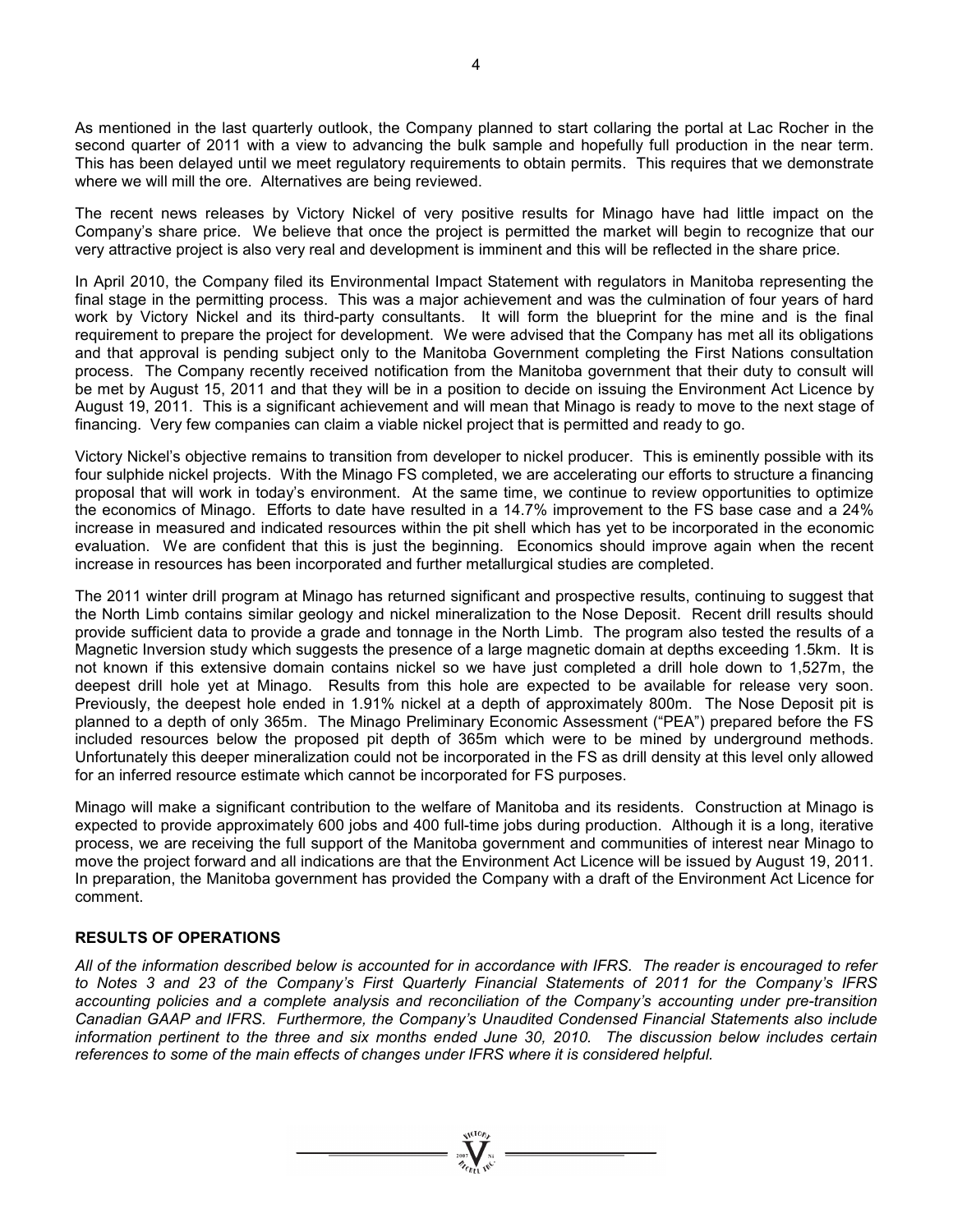*Three Months Ended June 30, 2011 Compared With Three Months Ended June 30, 2010* 

For the three months ended June 30, 2011, the Company had a net loss of \$505,000 or \$0.00 per share (for the three months ended June 30, 2010 – net income of \$859,000 or \$0.00 per share).

The net loss resulted primarily from general and administrative costs of \$394,000 (2010 - \$377,000), share-based payments from options vesting of \$140,000 (2010 - \$37,000) and bonus shares issued of \$nil (2010 - \$173,000), writedown of exploration and evaluation projects of \$2,000 (2010 – recovery of \$685,000), finance income of \$29,000 (2010 - \$1,140,000) and a finance cost of \$91,000 (2010 - \$nil). Results in 2011 also reflect a future income tax recovery of \$96,000 (2010 - provision of \$378,000).

General and administrative expenses were very comparable period-over-period being \$394,000 in 2011, compared with \$377,000 in 2010. Expenses that decreased from 2010 to 2011 included insurance, travel and entertainment costs, printing and reproduction costs and legal fees; these expenses were partially offset by increased investor relations expenses and increased costs under the management agreement charged by Nuinsco Resources Limited ("Nuinsco") as described under Transactions with Related Parties and Management Agreement below.

General and administrative expenses include \$215,000 (2010 - \$167,000) in management costs charged by Nuinsco. Costs allocated from Nuinsco pursuant to the management agreement are activity related; the increase in costs is primarily as a result of salary increases at Nuinsco – as well as the effects of Nuinsco hiring an extra staff member in July 2010 to support additional compliance requirements. This arrangement allows the Company to have access to disciplines which would otherwise be cost-prohibitive to a junior company. In common with many other companies, the efforts required to support increased corporate compliance such as for internal controls and accounting transitions are extensive. By sharing such expertise with Nuinsco, the Company is able to realize on cost savings while maintaining regulatory adherence.

The costs of public company compliance for Victory Nickel in the second quarter of 2011 are approximately \$217,000, compared with \$202,000 in 2010. Such costs are non-discretionary and are generally weighted to the beginning of a financial year because of audit and other compliance requirements. The increase from 2010 to 2011 is mainly due to higher investor relations expenses.

Share-based payments relate to stock options granted to officers, directors, consultants and employees, some of which are vesting in future periods. On May 4, 2011, options were granted to directors, officers, employees and consultants. The expense reflects the vesting of 2,435,000 and 5,540,000 options granted in 2011 and 2010, respectively, at weighted average exercise prices of \$0.11 and \$0.16, respectively. The value assigned to the stock options was calculated using the Black-Scholes option-pricing model as explained in Note 16 to the Company's Unaudited Condensed Financial Statements. Of the options granted in 2011, 1,692,500 vested immediately and 742,500 vest over one year.

Other share-based payments in 2010 of \$173,000 relates to common shares issued to employees and consultants as discretionary bonuses pursuant to the Company's Share Bonus Plan. The expense in the second quarter of 2010 reflects the issuance of 1,571,100 shares at fair value; there have been no shares issued under the Share Bonus Plan in 2011 to date.

Management of the Company determined that no significant events had been experienced during the period which would prompt an impairment review of its exploration and evaluation projects. Metals prices and other market factors continue to improve or remain stable. This conclusion is summarized under Impairment Analysis Update below. The Company received a favourable FS on its Minago project and is presently reviewing alternative financing opportunities to move development of the project ahead as well as opportunities to optimize the FS itself. In 2010, the all-season road at Minago was completed and drilling to upgrade and increase resources was substantially complete in the first quarter of 2011.

In the second quarter of 2010, the Company received additional consideration from the Lynn Lake option with Prophecy Coal in the form of cash of \$800,000. In accordance with GAAP, the fair value of such consideration is deducted from the value of the property until it reaches \$nil. Any excess of consideration over the recorded value is treated as a recovery of exploration and evaluation projects and recorded through operations. Accordingly, the Company recorded a net recovery of \$685,000 through operations in 2010. Note that IFRS accounting for investment tax credits ("ITCs") increased the book value of Lynn Lake and reduced the pre-transition Canadian

 $\sum_{2007}$   $\sum_{n=1}^{N(10)}$   $\sum_{n=1}^{N(10)}$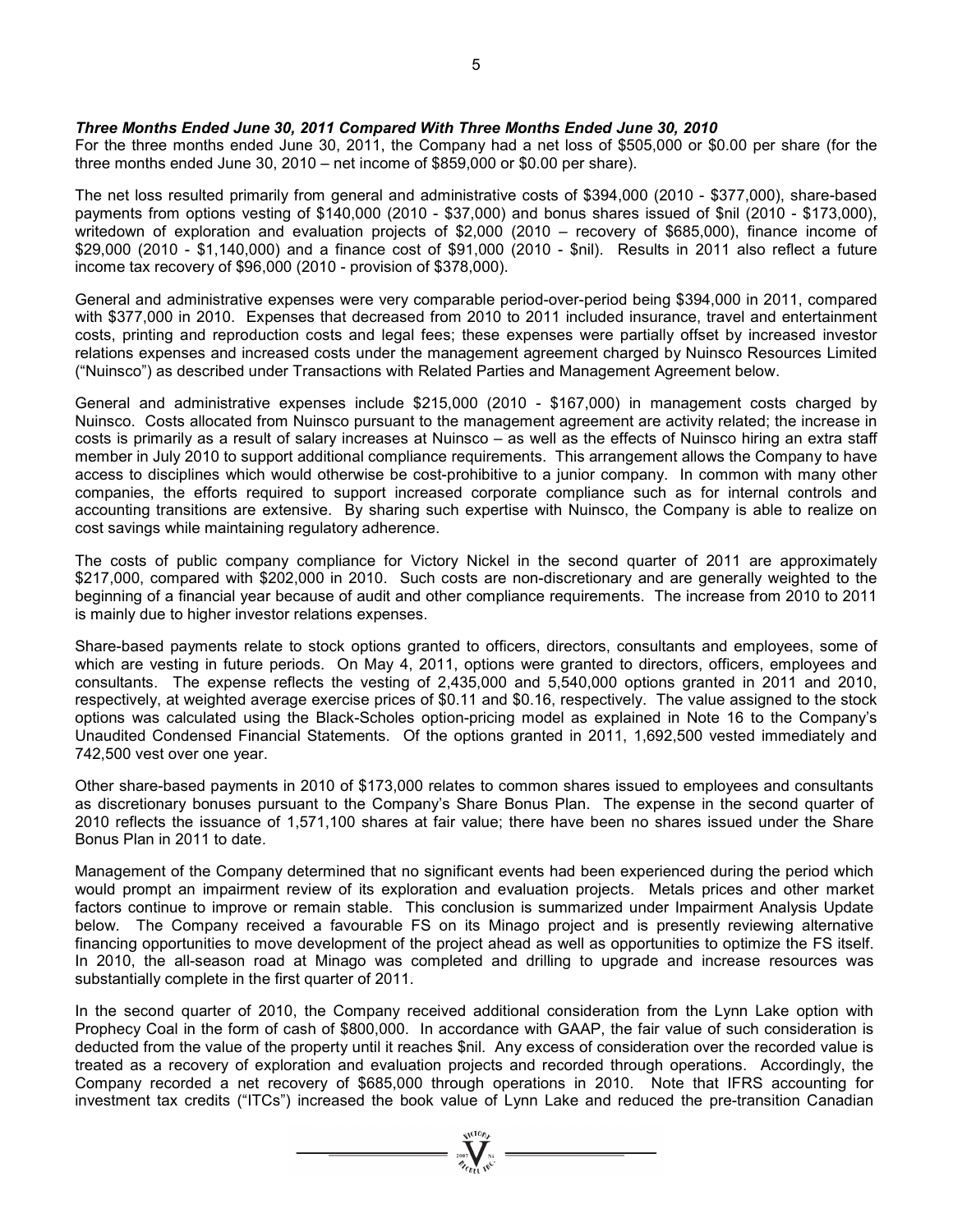GAAP recoveries previously recorded in 2010. The Company did not receive any consideration from the Lynn Lake option during the second quarter of 2011 and the writedown of \$2,000 represented minimal costs incurred on the project in the period.

Finance income in the quarter ended June 30, 2010 includes two primary elements: the net change in fair value of financial assets at fair value through operations of \$807,000 and the recognition of the premium on flow-through financings of \$331,000. Finance income in the quarter ended June 30, 2011 primarily comprises the recognition of flow-through premium of \$26,000; the value of warrants decreased in the period and was reflected as a finance cost.

The net change in fair value of financial assets at fair value through operations of \$807,000 in the second quarter of 2010 includes two elements: the fair value of warrants upon recognition and any subsequent changes in fair value thereafter as well as any excess of the fair value over the cost of marketable securities acquired. In the second quarter of 2010, the Company acquired warrants as described below, recorded changes in the value of warrants acquired in the first and second quarters of 2010 and acquired additional shares at a cash cost below their fair market value. The significant transactions in the net change in fair value of financial assets at fair value through operations which aggregated \$807,000 are described below.

In the second quarter of 2010, the Company subscribed for 675,500 units in Prophecy Coal at \$0.59 per unit pursuant to a private placement as described in the Company's 2010 Audited Financial Statements. At the time of issue, the fair value of each share was \$0.99. Accordingly, the excess over cash cost of \$270,000 was recorded in finance income.

Each whole warrant is exercisable at \$0.80 for a two-year period subject to reduction. The warrants were valued at acquisition using the Black-Scholes option-pricing model, at \$0.728 or \$246,000. As at June 30, 2010, the Black-Scholes parameters were updated and the fair value was calculated at \$0.300; the resultant decrease in fair value of \$145,000 was recorded in finance income. The parameters were also updated for the warrants acquired in the first quarter of 2010; the resultant decrease in fair value over the quarter of \$123,000 was also recorded in finance income. The assumptions used in determining the fair value of the warrants at June 30, 2010 are included in Note 9 to the Company's Unaudited Condensed Financial Statements.

In May, 2010, the Company and Prophecy Coal agreed to reciprocal placements. As part of this arrangement, the Company subscribed for 7,000,000 common shares of Prophecy Coal at an issue price of \$0.544 when the fair value of the shares was \$0.62. The excess of fair value over cost of \$532,000 was also recorded in finance income.

It is important to note that any future changes in the value of the Prophecy Coal shares will be reflected through other comprehensive income ("OCI") and changes in the value of warrants until their exercise or expiry will be reflected through operations in finance income or costs as appropriate. Given the high level of volatility being experienced by Prophecy Coal shares in the marketplace, such changes could be, and indeed, have been, significant.

In the second quarter of 2010, \$331,000 was recorded in finance income and reflects the portion of the premium on flow-through spending which is recorded through income as applicable expenditures related to that flow-through financing from April 2010 were incurred. The Company completed its obligations under flow-through financings from April 2010 in the third quarter of 2010; accordingly, the entire flow-through premium was reflected through operations by the end of that accounting period.

In May, 2011, the Company completed a flow-through financing at a price of \$0.115 per unit for proceeds of \$1,000,000. An amount of \$26,000 was recorded in finance income during the second quarter of 2011 and reflects the portion of the premium on flow-through spending which is recognized in income as applicable expenditures related to that flow-through financing were incurred. The flow-through premium concept is one of the more significant changes to the Company's routine accounting as a result of transition to IFRS. Note 12 to the Company's Unaudited Condensed Financial Statements includes an analysis of the flow-through premium liability.

The fair value of the warrants acquired during the second quarter of 2010 was updated at June 30, 2011 and was calculated at \$0.085; the resultant decrease in fair value of \$91,000 during the second quarter of 2011 was recorded in finance cost. The assumptions used in determining the fair value of the warrants at June 30, 2011 are

 $\sum_{2007}$   $\sum_{\gamma_{f} \in \mathcal{N}}$   $\sum_{\gamma_{i}}^{N^{(10)}h}$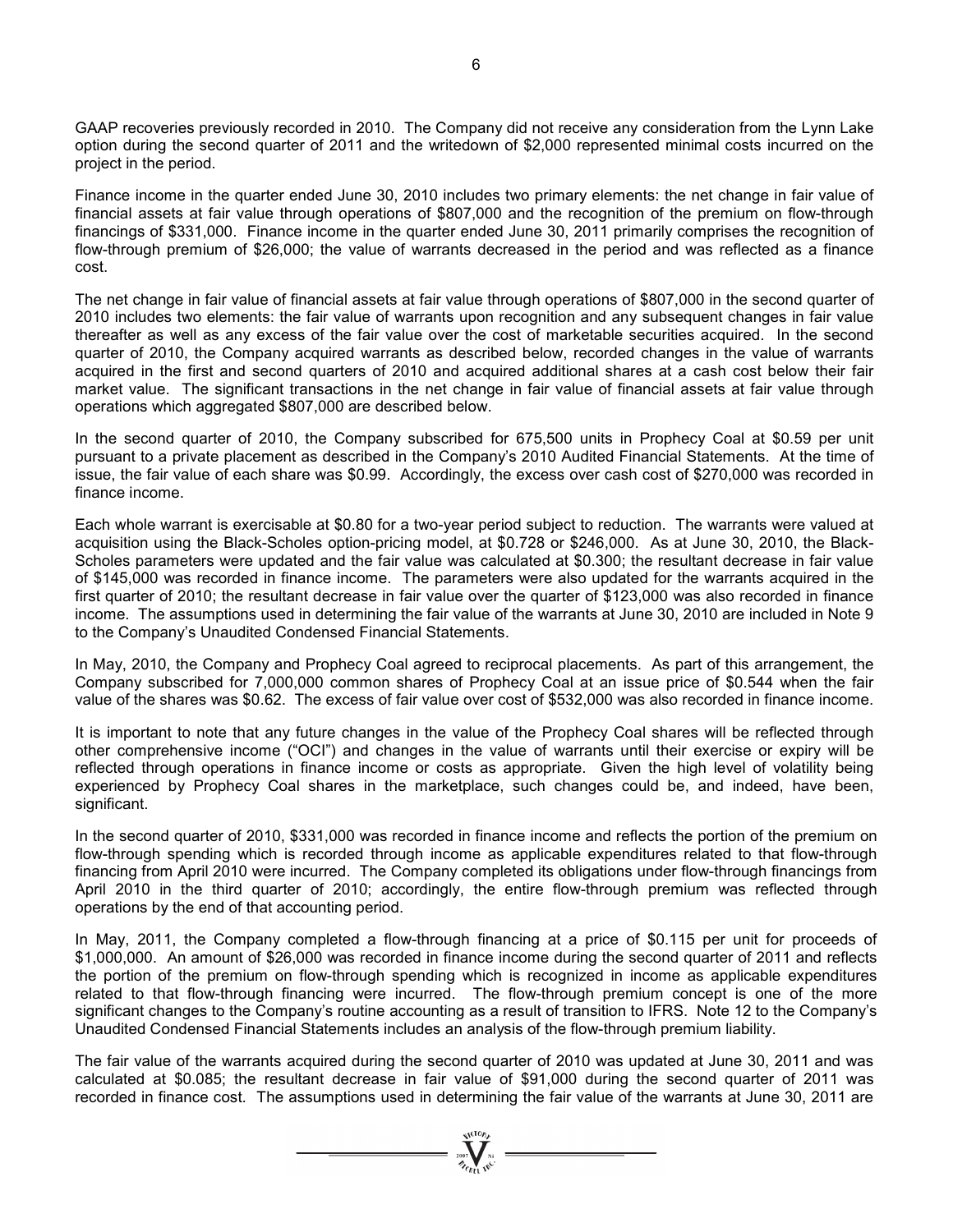disclosed in Note 9 to the Company's Unaudited Condensed Financial Statements. There were no finance costs recorded by the Company for the comparative period.

The Company believes that it is more-likely-than-not that the benefit associated with certain of the losses and costs creating future income tax assets will be realized prior to their expiry. The expiry of non-capital losses is detailed in Note 13 to the Company's First Quarterly Financial Statements of 2011. Accordingly, the Company may record periodic future income tax recoveries. In the second quarter of 2011, the Company recorded an income tax recovery of \$96,000 (in the second quarter of 2010 – provision of \$378,000).

OCI in the second quarter of 2011 of a net loss of \$2,290,000 relates to a decrease of \$2,648,000 in the market value of the Company's financial assets at fair value through OCI partly offset by a charge for income tax recorded through OCI of \$358,000. OCI in the second quarter of 2010 of a net loss of \$3,039,000 was related to a decrease of \$3,229,000 in the market value of the Company's financial assets at fair value through OCI net of income tax expense of \$190,000. Note that under IFRS 9, all changes in market value on financial assets at fair value through OCI are reflected in OCI; this includes realized gains or losses which, under pre-transition Canadian GAAP, were formerly reflected through operations.

Prophecy Coal and Wallbridge Mining Company Limited ("Wallbridge") shares had market prices of \$0.58 and \$0.21 per share, respectively, as at June 30, 2011, resulting in a decrease in financial assets through OCI in the quarter. Most of the decrease was attributable to Prophecy Coal which experienced an OCI loss of \$2,278,000. The most significant change in the comparative quarter was also in the value of Prophecy Coal shares which had a market value of \$0.48 per share as at June 30, 2010 and experienced an OCI loss in the period of \$2,700,000.

The changes in other balances not specifically addressed in other sections of this MD&A are as follows:

Receivables increased by \$83,000 from December 31, 2010, primarily due to a significant increase in the sales tax receivable as a result of expenditures on the drilling programs at the Minago and Mel projects during the three months ended June 30, 2011. The amount outstanding was received in July, 2011.

Marketable securities as at June 30, 2011 consist of the Company's financial assets at fair value through OCI and operations; the Company's investment in shares is at fair value through OCI and the investment in warrants is at fair value through operations. Accordingly, any volatility in the market price of warrants will impact the statement of operations but changes in the market value of shares will be recorded through OCI whether generated from sales or unrealized market changes. Marketable securities decreased by \$5,742,000 from December 31, 2010. The largest component of the decrease was from the sale of Prophecy Coal shares during 2011 combined with a decrease in the fair value of the shares.

In February, 2011, the Company exercised warrants at a cash cost of \$114,000 which moved part of the Company's portfolio from financial assets with value changes through operations to financial assets with value changes recorded through OCI. As at June 30, 2011, the Company owned 6,163,353 Prophecy Coal shares which represented an approximate 3.2% interest as at that date, as well as 337,750 warrants in Prophecy Coal.

During June, 2011, Prophecy Coal completed a corporate transaction with Pacific Coast Nickel Corp. ("Pacific Coast") whereby Prophecy Coal's non-coal assets, including the Lynn Lake option, were spun off into Pacific Coast in exchange for shares in that company. Shareholders of record in Prophecy Coal became shareholders in the renamed Prophecy Platinum on the basis of 0.094758 shares (post-consolidation) of each Prophecy Coal share held on June 13, 2011. Accordingly, Victory Nickel received approximately 596,000 shares of Prophecy Platinum at a then-market value of \$0.80 per share. Furthermore, Prophecy Coal warrants, if exercised, will result in the same proportion of Prophecy Platinum shares to Prophecy Coal shares being issued. Refer to Liquidity and Capital Resources section below.

Property and equipment increased over December 31, 2010 as a result of deposits of US\$226,000 made during 2011, relating to the purchase of transformers and other electrical equipment for the Minago project. The total price of US\$2,840,000 was contingent upon satisfactory testing results which have been received, with the full remaining balance due prior to shipping.

 $\sum_{n=1}^{\text{NIGI}(\mathcal{O}_F)}$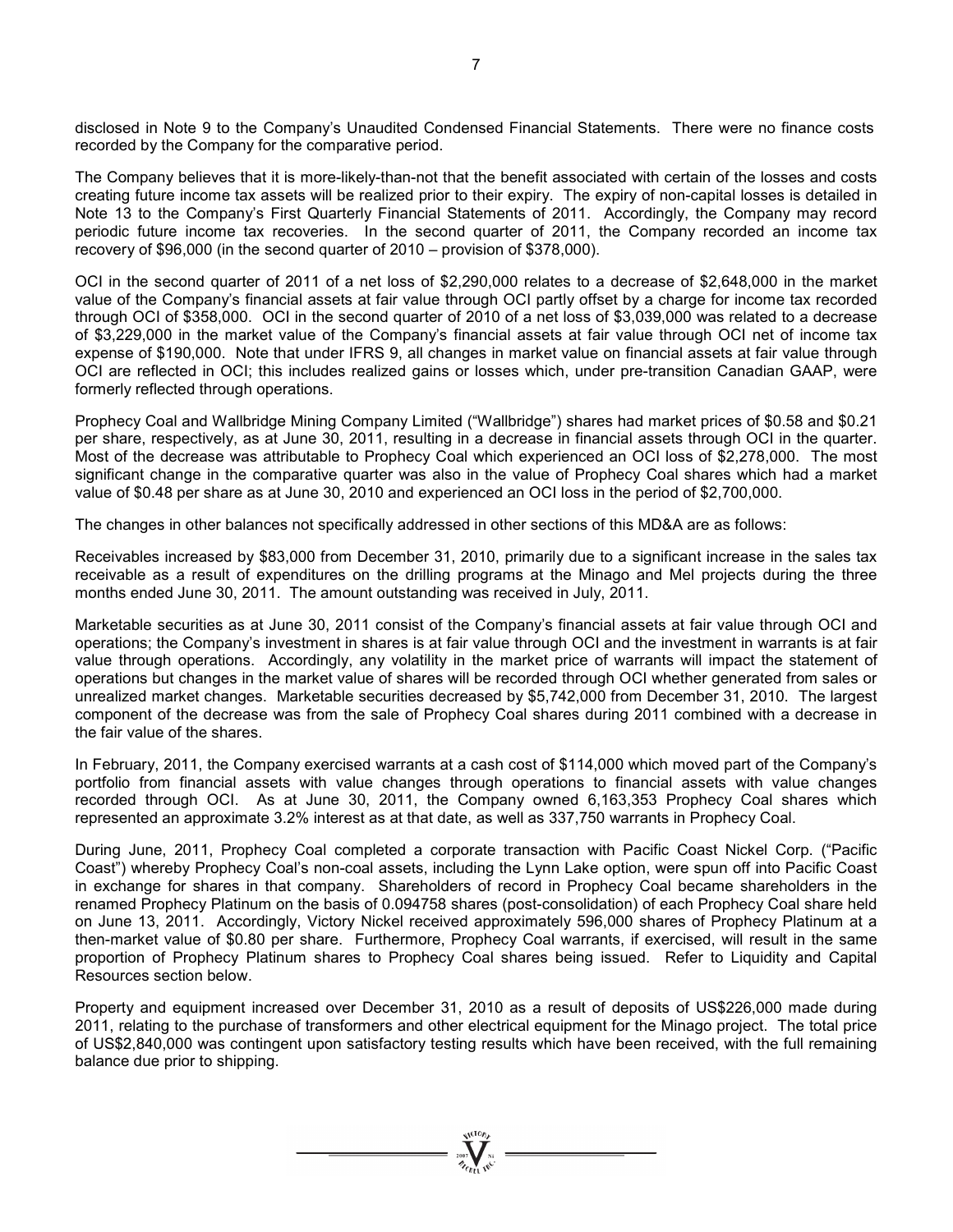Trade and other payables consist primarily of project-related expenditures. The balance increased by \$291,000 when compared with December 31, 2010 primarily because of the significant drilling programs being undertaken at Minago and Mel. Project expenditures are discussed in Exploration and Evaluation Activities below.

The deferred tax liability balance amounts to \$2,674,000 as at June 30, 2011 compared with \$3,314,000 as at December 31, 2010. The main components of the balance relate to the tax effects of exploration and evaluation properties, including the effect of renunciation of flow-through expenditures to investors, partly offset by the tax value of net operating tax losses carried forward. The conversion to IFRS included some significant changes to taxrelated elements including flow-through financing and investment tax credits as well as the effects of the reversal of previously-recorded impairment provisions on Mel and Lac Rocher.

Share capital has increased by \$1,413,000 over December 31, 2010 primarily as a result of shares issued pursuant to two private placements and the exercise of warrants that generated gross proceeds of \$500,000, \$1,000,000 and \$118,000 respectively. This is discussed more fully under Liquidity and Capital Resources below. The conversion to IFRS also had significant impact on the components of shareholders' equity; in particular, as a result of changes in flow-through accounting and the reversal of previously-recorded impairment.

#### *Six Months Ended June 30, 2011 Compared With Six Months Ended June 30, 2010*

For the six months ended June 30, 2011, the Company had a net loss of \$204,000, or \$0.00 per share (2010 – net profit of \$526,000, or \$0.00 per share).

The results are a function of general and administrative expenses of \$773,000 (2010 - \$754,000), share-based payments from options vesting of \$142,000 (2010 - \$581,000), share-based payments from bonus shares of \$nil (2010 - \$173,000), a \$597,000 recovery (2010 - \$685,000) with respect to the Lynn Lake property as a result of option amounts received in excess of the recorded value of the property, finance income of \$31,000 (2010 - \$1,599,000) and a finance cost of \$188,000 (2010 - \$nil). Results in 2011 also include a recovery for future income taxes of \$276,000 (2010 – provision of \$248,000).

General and administrative expenses include \$412,000 in costs charged by Nuinsco as described under related party transactions and management agreement below (2010 - \$337,000). Costs allocated from Nuinsco pursuant to the management agreement are activity related; the increase in costs is primarily as a result of salary increases at Nuinsco – as well as the effects of Nuinsco hiring an extra staff member in July 2010 to support additional compliance requirements. As referred to earlier, this allows the Company to have access to disciplines which would otherwise be cost-prohibitive to a junior company.

General and administrative expenses increased by approximately \$19,000, from \$754,000 to \$773,000 for the six months ended June 30, 2010 and 2011, respectively. Expenses that decreased from 2010 to 2011 included audit fees, insurance, legal fees, printing and reproduction fees and travel and entertainment costs; these expenses were partially offset by increased investor relations expenses, consulting costs in relation to work performed with respect to the implementation of IFRS and costs charged by Nuinsco as described under Related Party Transactions and Management Agreement below.

The costs of public company compliance for Victory Nickel for the six months ended June 30, 2011 are approximately \$449,000, compared with \$407,000 in 2010. Such costs are non-discretionary and are generally weighted to the beginning of a financial year because of audit and other compliance requirements. The increase from 2010 to 2011 is mainly due to higher investor relation expenses along with the management agreement charges as described above.

Share-based payments expense relates to stock options granted to officers, directors and employees, some of which are vesting in future periods. The expense in the six months ended June 30, 2011 reflects the grant and vesting of 2,435,000 options at a weighted average exercise price of \$0.11. The expense in 2010 reflected the grant and vesting of 5,490,000 options at a weighted average exercise price of \$0.16. The value assigned to the stock options was calculated using the Black-Scholes option-pricing model as explained in Note 15 to the Company's Unaudited Condensed Financial Statements.

Share-based payments from bonus shares expense relates to common shares issued to employees and consultants as discretionary bonuses pursuant to the Company's Share Bonus Plan. The expense of \$173,000 for the six

 $\sum_{2007}$   $\sum_{\gamma_i=0}^{N^{(10)}h_i}$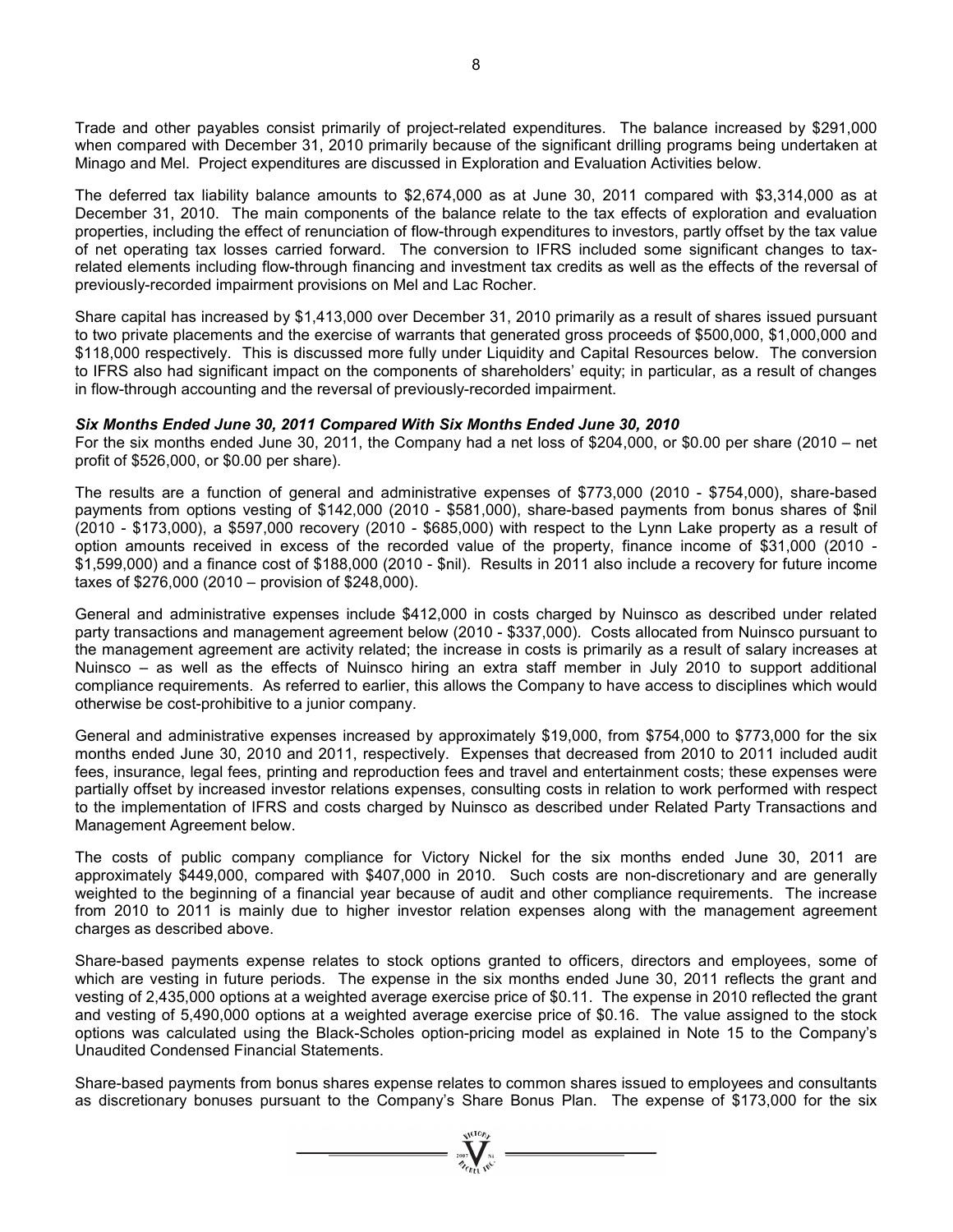months ended June 30, 2010 reflects the issuance of 1,571,100 shares; there were no shares issued under the Share Bonus Plan in 2011 to date.

In the six months ended June 30, 2011, the Company received additional consideration from the Lynn Lake option with Prophecy Coal in the form of cash of \$600,000 (2010 - \$1,100,000 cash and 2,419,548 shares of Prophecy Coal with a fair value of \$968,000). In accordance with GAAP, the fair value of such consideration is deducted from the value of the property until it reaches \$nil. Any excess of consideration over the recorded value is treated as a recovery of exploration and evaluation projects and recorded through operations. Accordingly, the Company recorded a net recovery of \$597,000 through operations in 2011 (2010 - \$685,000). As described earlier, the accounting changes under IFRS related to ITC's revised the carrying values of Lynn Lake which had an impact on the pre-transition Canadian GAAP amounts recorded for Lynn Lake recoveries.

Finance income of \$31,000 in the first six months of 2011 is primarily comprised of the recognition of flow-through premium of \$26,000; in the comparative period, the Company recorded \$1,599,000 in finance income. Approximately \$502,000 represents recognition of premium on flow-through financings with \$1,089,000 being gains associated with Prophecy Coal warrants and differences in fair values as described below. The Company completed its obligations under flow-through financings from February and April 2010 by the third quarter of 2010; accordingly, the entire flow-through premium was reflected through operations by the end of that accounting period.

In the first six months of 2010, the Company acquired 570,270 units in Prophecy Coal comprising one share and one-half of a share purchase warrant at a cash cost of \$0.30 per unit. At that time, the fair value of each share was \$0.41. The Company also subscribed for 675,500 units in Prophecy Coal at \$0.59 per unit pursuant to a further private placement as mentioned earlier. Under the reciprocal placement also noted earlier, the Company subscribed for 7,000,000 common shares of Prophecy Coal for \$0.544 per share. At the time of issue, the fair value of each share was \$0.62.

The combined effect of the Prophecy Coal transactions for the six months ended June 30, 2010 of \$1,089,000 was recorded in finance income; \$198,000 is as a result of the recognition of the initial fair value of warrants adjusted for fair value changes to June 30, 2010 and \$891,000 is from the fair value of shares being in excess of the amounts paid.

The warrants acquired during the first quarter of 2010 contained an acceleration clause which was invoked by Prophecy Coal in early 2011. Accordingly, the Company exercised all of these warrants in February, 2011, thereby acquiring 285,135 Prophecy Coal shares at a cash cost of approximately \$114,000, or \$0.40 per share. At the time of exercise of the warrants, the related shares had a market value of \$1.00 per share which coincided with the cash cost plus carrying value of the warrants.

The fair value of the warrants acquired during the second quarter of 2010 was updated at June 30, 2011 and was calculated at \$0.085; the resultant decrease in fair value of \$188,000 during the six months ended June 30, 2011 was recorded in finance cost. The assumptions used in determining the fair value of the warrants at June 30, 2011 are disclosed in Note 9 to the Company's Unaudited Condensed Financial Statements.

The Company believes that it is more-likely-than-not that the benefit associated with certain of the losses and costs creating future income tax assets will be realized prior to their expiry. Accordingly, the Company may record periodic future income tax recoveries. In 2011, the Company recorded an income tax recovery of \$276,000 (2010 – provision of \$248,000).

OCI in 2011 of \$2,285,000 relates to a decrease of \$2,642,000 in the market value of the Company's financial assets at fair value through OCI partially offset by a charge for income tax recorded through OCI of \$357,000. These changes are primarily a result of market value decreases which occurred in the second quarter of 2011 and are discussed above. In 2010, the market value decreases were smaller but arose primarily from Prophecy Coal shares.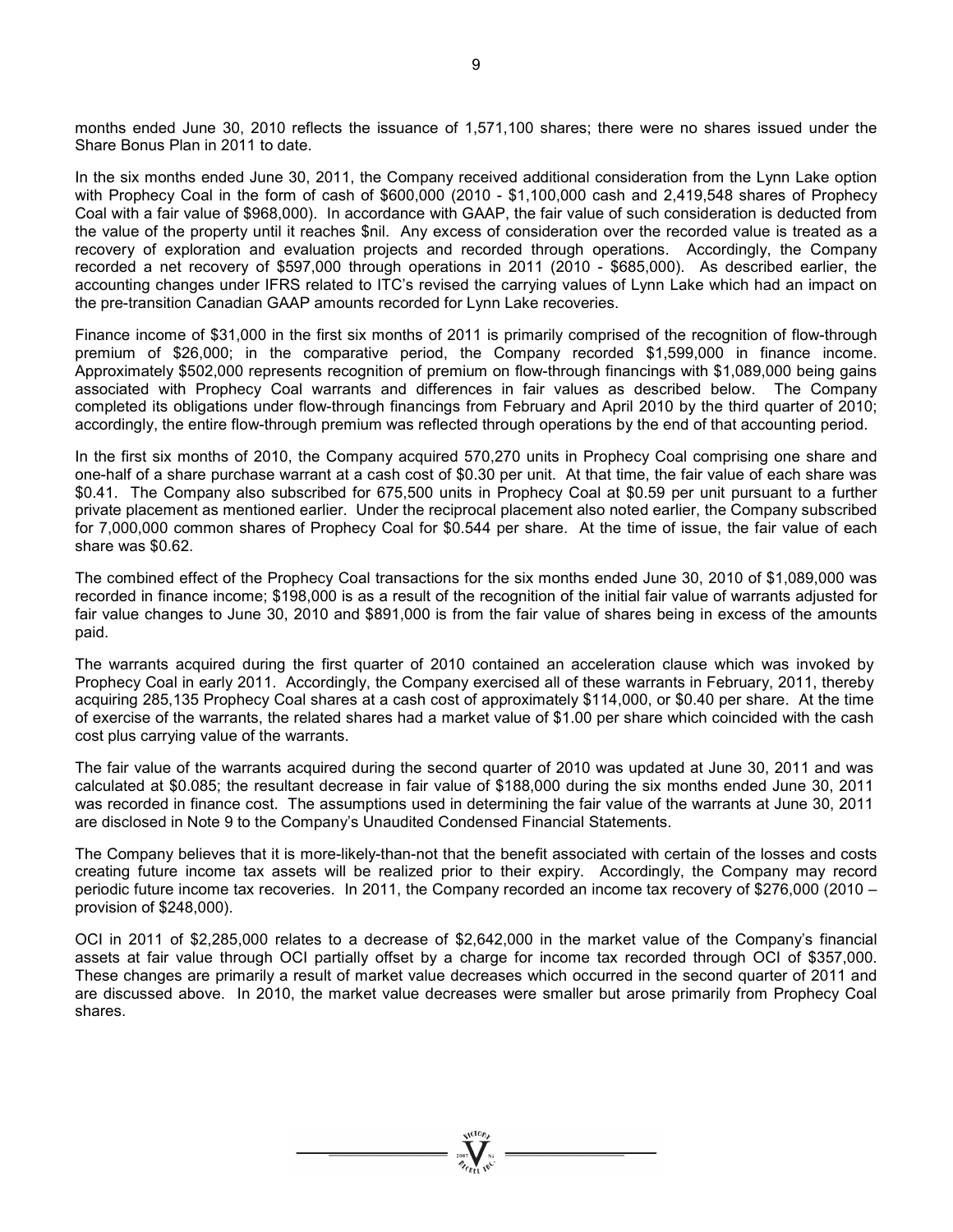#### **SUMMARY OF QUARTERLY RESULTS**

Selected financial information for each of the last ten quarters ended June 30, 2011 is as follows:

#### **The information for 2011 and 2010 is accounted for in accordance with IFRS**

| Fiscal year 2011                            |                 |         |     |                         | 2 <sup>nd</sup> Quarter | 1 <sup>st</sup> Quarter |
|---------------------------------------------|-----------------|---------|-----|-------------------------|-------------------------|-------------------------|
| Net finance costs                           |                 |         |     |                         | \$<br>(62)              | \$<br>(95)              |
| Net (loss) profit                           |                 |         |     |                         | \$<br>(505)<br>(1)      | \$<br>301               |
| Total comprehensive (loss) income           |                 |         |     |                         | \$<br>(2)<br>(2,795)    | \$<br>306               |
| (Loss) income per share - basic and diluted |                 |         |     |                         | \$<br>(0.00)            | \$<br>0.00              |
| Fiscal year 2010                            | $4^{\text{th}}$ | Quarter |     | 3 <sup>rd</sup> Quarter | 2 <sup>nd</sup> Quarter | 1 <sup>st</sup> Quarter |
| Net finance income                          | \$              | 232     | (3) | \$<br>58                | \$<br>(5)<br>1.140      | \$<br>459 (8)           |
| Net income (loss)                           | \$              | 27      |     | \$<br>(299)             | \$<br>(6)<br>859        | \$<br>(333)             |
| Total comprehensive income (loss)           | \$              | 4.619   | (4) | \$<br>(234)             | \$<br>(7)<br>(2,180)    | \$<br>$1,170$ (9)       |
| Income (loss) per share - basic and diluted | \$              | 0.00    |     | \$<br>(0.00)            | \$<br>0.00              | \$<br>(0.00)            |

#### **The information for 2009 is accounted for in accordance with pre-transition Canadian GAAP**

| Fiscal year 2009                            | 4 th<br>Quarter<br>(restated) |        |      |  |      |      | ეrd<br>(10) |        | Quarter |        | n nd<br>Quarter |  | 4 St | Quarter |  |
|---------------------------------------------|-------------------------------|--------|------|--|------|------|-------------|--------|---------|--------|-----------------|--|------|---------|--|
| Revenue and other income                    |                               |        |      |  | 220  | (13) |             | 39     | S       |        |                 |  |      |         |  |
| Net (loss) income                           | \$                            | (524)  | (11) |  | 35   |      |             | (343)  | \$      | (48)   |                 |  |      |         |  |
| Total comprehensive income (loss)           | \$                            | 64     | (12) |  | 145  | (14) | - \$        | (471)  | \$      | 380    |                 |  |      |         |  |
| (Loss) income per share - basic and diluted | \$                            | (0.00) |      |  | 0.00 |      |             | (0.00) | \$      | (0.00) |                 |  |      |         |  |

#### **The information for 2011 and 2010 is accounted for in accordance with IFRS and the notes thereto are as follows:**

(1) Net income for the period includes share-based payments of \$140,000 for options granted and vesting in the period.

(2) Comprehensive loss for the period includes \$2,648,000 OCI related to the decrease in market value of the Company's financial assets at fair value through OCI, offset by income taxes of \$358,000.

(3) Finance income for the period includes a net change in fair value of financial assets through operations of \$231,000.

(4) Comprehensive income for the period includes \$5,189,000 OCI related to the increase in market value of the Company's financial assets at fair value through OCI, offset by income taxes of \$597,000.

(5) Finance income for the period includes a net change in fair value of financial assets through operations of \$807,000 and a flow-through premium recorded through operations of \$331,000.

(6) Net income for the period includes \$685,000 recovery on the Lynn Lake option now with Prophecy Platinum.

(7) Comprehensive loss for the period includes \$3,229,000 decline in market values of the Company's financial assets at fair value through OCI, offset by income tax recoveries of \$209,000.

(8) Finance income for the period includes a net change in the fair value of financial assets through operations of \$282,000 and a flow-through premium recorded through operations of \$171,000.

(9) Comprehensive income for the period includes \$1,712,000 increase in market value of the Company's financial assets at fair value through OCI, offset by income taxes of \$209,000.

#### **The information for 2009 is accounted for in accordance with pre-transition Canadian GAAP and the notes thereto are as follows:**

- (10) Restated to reflect unrecognized deferred tax assets against certain tax pools associated with the acquisition of Independent Nickel Inc. The restatement was reflected in the Company's 2010 Audited Financial Statements.
- (11) Net loss was increased by \$295,000 as a result of the restatement described above.
- (12) Comprehensive income for the period includes an increase in the market value of financial assets at fair value through OCI.
- (13) Revenue for the period includes \$211,000 gain on sale of shares.
- (14) Comprehensive income for the period reflects the partial recovery of the market value of financial assets at fair value through OCI.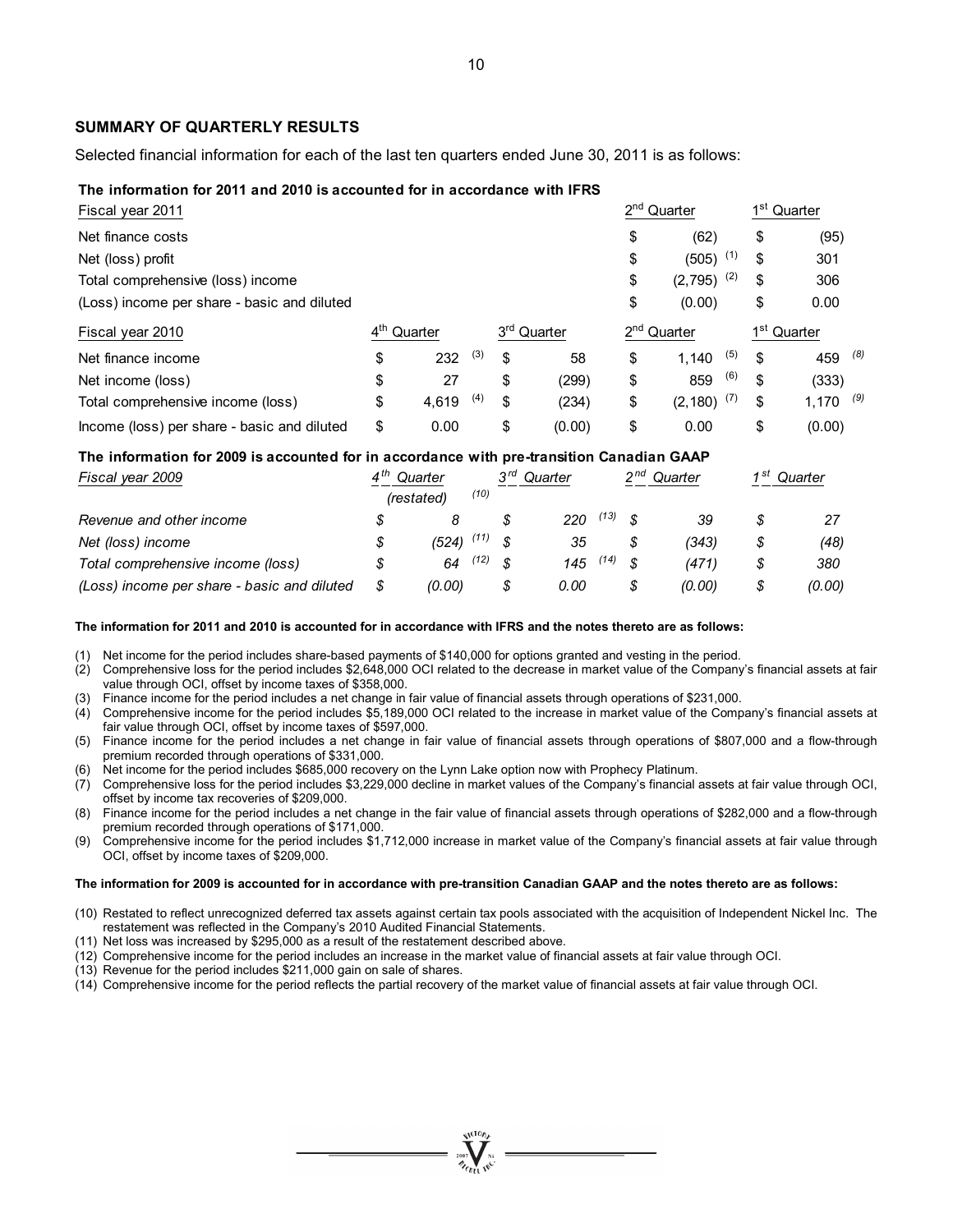### **LIQUIDITY AND CAPITAL RESOURCES**

As at June 30, 2011, the Company had working capital, including cash and cash equivalents and marketable securities, totalling \$4,275,000 (December 31, 2010 - \$10,230,000). Cash equivalents at December 31, 2010 included a guaranteed investment certificate. The Company has a corporate policy of investing its available cash in Canadian government instruments and certificates of deposit or other direct obligations of major Canadian banks, unless otherwise specifically approved by the Board. Marketable securities are available for sale for liquidity purposes, as the Company requires, to provide funds for its operations and exploration and evaluation activities. The Company sold marketable securities during 2011 and continues to do so.

For the six months ended June 30, 2011, the Company used cash from operating activities of \$821,000 (2010 - \$885,000). As the Company is in the exploration stage, there are no revenues to recover expenses and the operating activities represent the corporate and administrative costs incurred mostly to maintain a public company. The Company estimates that such costs in 2011 amounted to \$449,000 (2010 - \$407,000). Many of these costs are incurred in the early part of the year. In 2010, such costs were approximately \$698,000 for the year, calculated on a comparable basis. Consequently, the Company's liquidity is reduced unless and until there are financing activities to provide funds. Note that the costs cited above do not include the costs of financing arrangements which are deducted directly from equity. Costs incurred to advance the Company's projects are capitalized, as summarized below under the discussion of investing activities.

During the six months ended June 30, 2011, net cash used by investing activities was \$778,000, compared with \$8,332,000 in the six months ended June 30, 2010. An aggregate of \$4,063,000 was used to advance exploration and evaluation projects during the six months ended June 30, 2011 (June 30, 2010 - \$4,774,000).

In February, 2011, the Company exercised certain Prophecy Coal warrants for cash of \$114,000 as discussed above thereby reclassifying the amount previously in financial assets through operations to financial assets in OCI. During the six months ended June 30, 2010, the Company acquired additional Prophecy Coal securities for \$4,351,000. Other shares were purchased in the six months ended June 30, 2010 for \$175,000. During the six months ended June 30, 2011, the Company sold Prophecy Coal and Wallbridge shares for aggregate proceeds of \$3,025,000 (June 30, 2010 - \$175,000). Funds of \$600,000 were received with respect to the option agreement with Prophecy Coal for the Lynn Lake property (June 30, 2010 - \$1,100,000).

The Company made deposits of \$226,000 in the six months ended June 30, 2011 on the purchase of transformers and other electrical equipment, as referenced above (June 30, 2010 - \$307,000). The Company has entered an agreement to purchase an aggregate of US\$2,840,000 of such electrical equipment with remaining balances due prior to shipping.

Financing activities in the first six months of 2011 generated net proceeds of \$1,594,000 (June 30, 2010 - \$5,687,000) after cash-settled share issue costs of approximately \$22,000 (June 30, 2010 - \$187,000). This included a private placement financing of 5,000,000 units at a price of \$0.10 per unit generating gross proceeds of \$500,000. Each unit comprises one common share and one-half common share purchase warrant. Each whole warrant entitles the holder to purchase one common share at an exercise price of \$0.14 for a period of 12 months from closing.

Financing activities in 2011 also included the issuance of 8,695,652 flow-through common shares at a price of \$0.115 per unit generating gross proceeds of \$1,000,000. Each unit comprises one common share and one-half of one common share purchase warrant. Each whole warrant entitles the holder to purchase one common share at an exercise price of \$0.15 for a period of 18 months from closing. The Company issued 456,960 finder's warrants that entitle the holder to purchase one finder's unit at an exercise price of \$0.15 for a period of 18 months from issuance. Each finder's unit entitles the holder to purchase one common share and one-half of one finder's unit warrant. Each whole finder's unit warrant entitles the holder to purchase one common share at an exercise price of \$0.15 for a period of 18 months from the issuance of the finder's unit warrant. In addition, 990,069 warrants were exercised in 2011 that were issued pursuant to the rights offering in August 2009 at an exercise price of \$0.12 per share for aggregate consideration of approximately \$118,000.

Financing activities in the first six months of 2010 included the completion of the first and second tranches of a flowthrough financing as well as the reciprocal placement with Prophecy Coal, described above. The first tranche of the flow-through financing closed on February 26, 2010 and generated gross proceeds of \$686,000 through the

 $\sum_{2007}$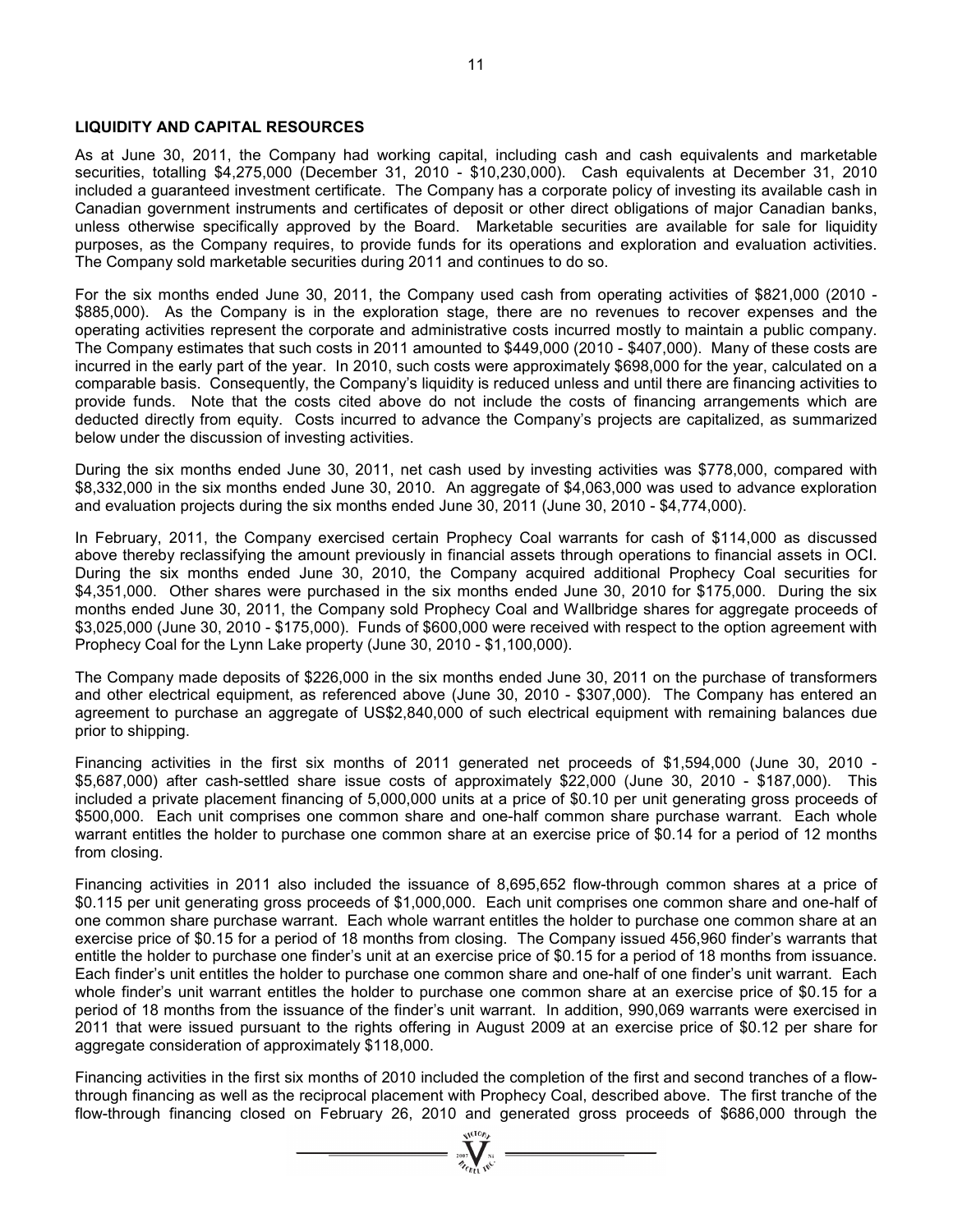issuance of 3,429,139 units of securities at a price of \$0.20 per unit. Cash-settled share issue costs before income taxes were \$69,000. Each unit comprises one common share and one-half of one common share purchase warrant. Each whole warrant entitles the holder to purchase one common share at an exercise price of \$0.26 for a period of 12 months from closing. The second tranche closed on April 9, 2010 and generated gross proceeds of \$1,380,000 through the issuance of 6,570,861 units at \$0.21 per unit, each unit as described above. Share issue costs before income taxes were \$104,000. On completion of the second tranche, the Company issued 250,000 finder's warrants which entitle the holder to purchase one common share at an exercise price of \$0.175 for a period of 12 months from issuance. On May 28, 2010, the Company issued 36,615,385 common shares pursuant to the reciprocal placement with Prophecy Coal. The common shares were issued at a price of \$0.104 per share generating gross proceeds of \$3,808,000 with share issue costs of approximately \$14,000 before income taxes. The reciprocal financing is a way to raise liquid assets with minimal share issue costs; share issue costs are not flow-through eligible so it is important to minimize such costs.

Flow-through financings do not provide the funding necessary to meet corporate expenditures which do not qualify for flow-through eligibility. The significant cost to maintain and comply with regulatory requirements for the Company's public listing cannot be financed with flow-through shares. Proceeds from the Company's warrants are "hard" dollars and can be utilized without restriction.

These activities required cash and cash equivalents of \$5,000 during the six months ended June 30, 2011, compared with cash requirements of \$3,530,000 during the six months ended June 30, 2010.

As at June 30, 2011, the Company had a remaining flow-through commitment outstanding of \$683,000 that is required to be satisfied by December 31, 2012.

As described above, exploration and evaluation companies such as Victory Nickel are heavily reliant upon the equity markets to fund their activities as they have no short-term sources of revenue other than through monetization of assets. Opportunities available to Victory Nickel for financing would normally be through private placements in the equity markets. Despite experiencing some improvements during 2011 and in 2010, today's equity markets continue to make this alternative difficult if not impossible without incurring significant dilution to existing shareholders. For this reason, the Company has recently chosen to liquidate portions of its securities holdings rather than raise financing. However, the results of this are also dependent upon market conditions which are outside the control of the Company. The Company will continue to balance its financing choices as a function of availability and market activity. In July, the Company took advantage of market activity to dispose of marketable securities at opportune pricing, as further described below.

The Company will continue to consider all financing alternatives given appropriate pricing and other market conditions to advance its projects. The optioning of the Lynn Lake property is one way in which a corporate transaction to generate cash can be structured to add value for shareholders while maintaining participation in the upside in the subject property. The Company expects to receive additional amounts of \$1,000,000 by March 1 of each of 2012 and 2013 in accordance with the Lynn Lake option agreement.

As described earlier, Prophecy Coal completed a corporate transaction which transferred the non-coal properties, including the option in Lynn Lake, to Prophecy Platinum. As part of this transaction, Prophecy Coal retained an approximate interest in Prophecy Platinum upon closing of approximately 44% and Prophecy Coal shareholders received shares in Prophecy Platinum. Victory Nickel thereby maintains an interest in the Lynn Lake property through holdings of Prophecy Platinum and indirectly through its holdings in Prophecy Coal which retained a significant interest in Prophecy Platinum.

In July, 2011, Prophecy Platinum made announcements on its Wellgreen property and this sparked significant market activity in its shares as well as those of Prophecy Coal. Victory Nickel took advantage of this activity to dispose of a portion of its holdings of both Prophecy Coal and Prophecy Platinum shares. This generated net proceeds of approximately \$1,800,000.

As at August 4, 2011, the Company owns 5,045,853 shares in Prophecy Coal with a market value as at August 4, 2011 of \$0.62 per share as well as 337,750 Prophecy Coal warrants exercisable at \$0.80. The Prophecy Platinum portfolio consists of 189,703 shares at a market price of \$3.60 per share. The Company also owns 4,074,500 shares of Wallbridge with a market value of \$0.23 per share as well as 350,000 warrants of Wallbridge and 862,415

 $\sum_{2007}$   $\sum_{N}$   $\sum_{N}$   $=$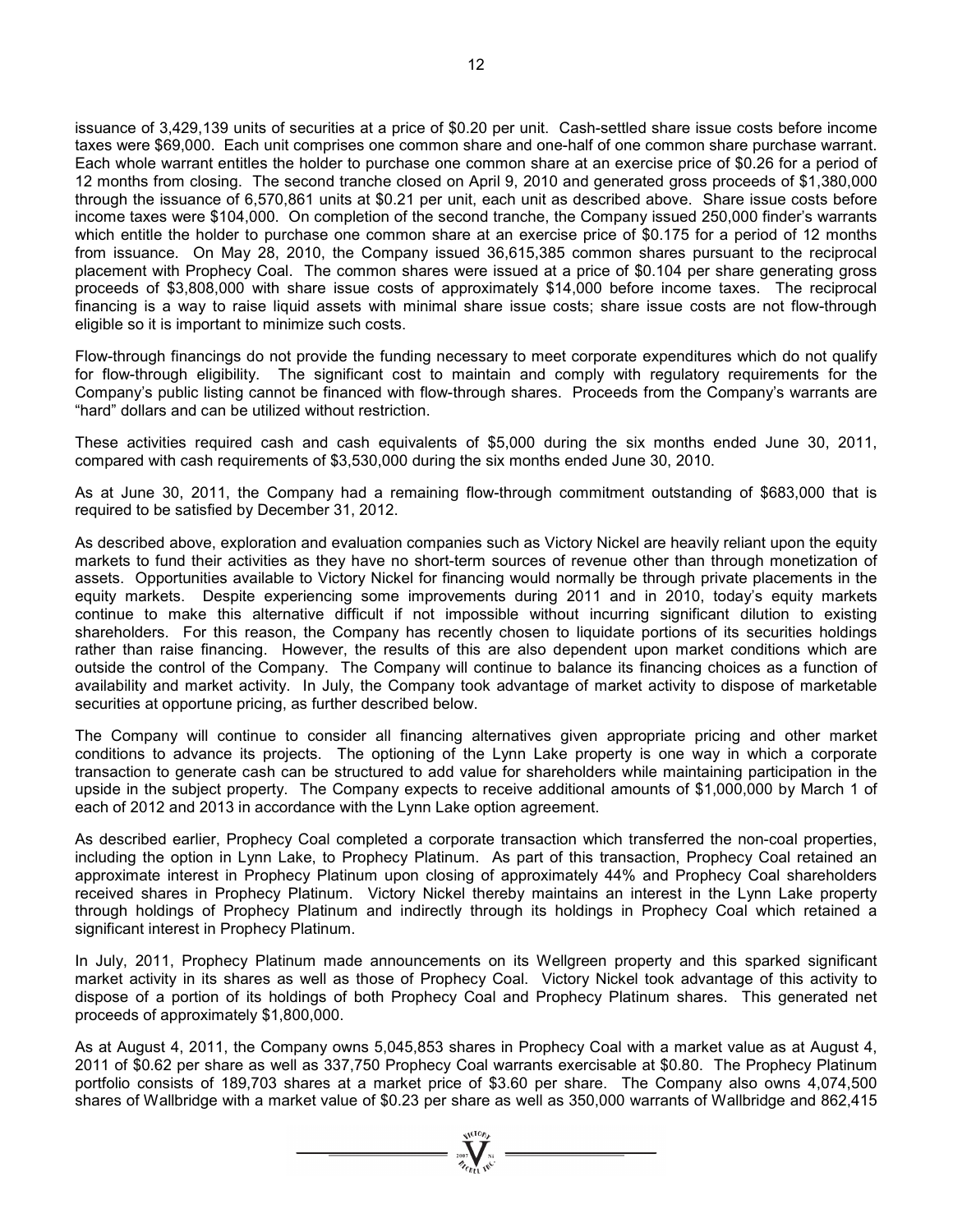special warrants in Miocene Metals Inc., distributed by Wallbridge to its shareholders, which are also available for sale.

As at August 4, 2011, the aggregate market value of the Company's marketable securities held in public company shares is approximately \$4,748,000. The market value of such shares may go up or down.

As at June 30, 2011, the Company had warrants outstanding and options exercisable which could bring in additional cash funds of approximately \$12,200,000. Not all those instruments are presently "in-the-money" however.

Despite recent improvements, the market continues to be volatile and it is uncertain how future financing initiatives will be received, what the future market value of securities will be and how successful liquidity efforts will be in generating cash to finance activities. In particular, the financing required for the Minago project is considerable.

The Company has good title to its projects and will continue to maintain the projects in good standing. Prophecy Platinum has expenditure commitments to meet on the Lynn Lake project as described earlier which mitigates the pressure on the Company to do so and maintains ongoing investment in the property. In the option to Prophecy Coal and its assignment to Prophecy Platinum, Victory Nickel made provisions to ensure that any failure on the part of Prophecy Platinum (or Prophecy Coal should Prophecy Platinum not comply) to meet the contractual commitments would result in the Lynn Lake property reverting to full ownership by Victory Nickel.

The Company's working capital requirements continue to be modest. At June 30, 2011, the major item requiring financing was an HST/GST receivable of \$121,000, which was received in July, 2011. The HST/GST receivable is a function of project activity and averaged approximately \$87,000 in 2010; the average balance in 2011 is likely to be higher due to a full year of HST. Monthly average administrative costs for 2011 are estimated at \$146,000, most of which are incurred to meet statutory requirements. As at June 30, 2011, the Company has a remaining flow-through commitment from the financing in May 2011 of \$683,000 that is required to be fulfilled by December 31, 2012. Also, the Company continues to have amounts owing to fulfil the electrical equipment purchases initiated during 2010.

In addition to current cash resources and expected inflows as described, the Company has non-core liquid assets which can be liquidated to support core activities. However, it will monitor its activities closely and continue to spend wisely until additional financing is available. The Company continues to monitor operating costs.

Results from the 2010 drilling program have been added to the resource and reserve models to determine whether resources and reserves can be upgraded at the Minago project. This exercise resulted in the Company's recent announcement of a 24% increase in the pit-constrained measured and indicated resource. Results from the FS continue to be optimized with respect to capital cost reductions and other enhancements and further potential improvements, including the incorporation of 2011 drill results for additional improvement in resources, are being evaluated on an ongoing basis. Improvements in resources of such a magnitude should improve the probability of successful financing.

The 2011 drill program is discussed further in Exploration and Evaluation Activities below. Note that this has not been included in the resource update at April, 2011.

Development of the Minago mine will require considerable financial resources. Management is monitoring the outcome of financing initiatives being undertaken in the marketplace. The Company is actively putting together a financing strategy which is expected to include several components; the relative proportion of each will be dependent upon the market conditions at the time the strategy is executed. Anticipated components include: offtake agreements for both nickel concentrate and frac sand, plant and equipment leasing for the mine and frac sand processing plant, bank borrowing and/or equity issues (which may include one or more of: rights offering, private placement or a fully-marketed prospectus issue).

### **EXPLORATION AND EVALUATION ACTIVITIES**

For the six months ended June 30, 2011, the Company incurred exploration costs on its nickel properties of \$4,257,000 (June 30, 2010 - \$4,026,000). This includes \$3,498,000 on the Minago project, \$626,000 on the Mel project, \$3,000 on Lynn Lake (before \$600,000 option payment received from Prophecy Coal) and \$130,000 at the Lac Rocher project (June 30, 2010 - \$3,802,000; \$162,000; \$27,000 (before \$1,100,000 option payment received from Prophecy Coal and fair value of Prophecy Coal shares of \$968,000) and \$35,000, respectively). The 2011

 $\sum_{2007}$   $\sum_{N}$   $\sum_{N}$   $=$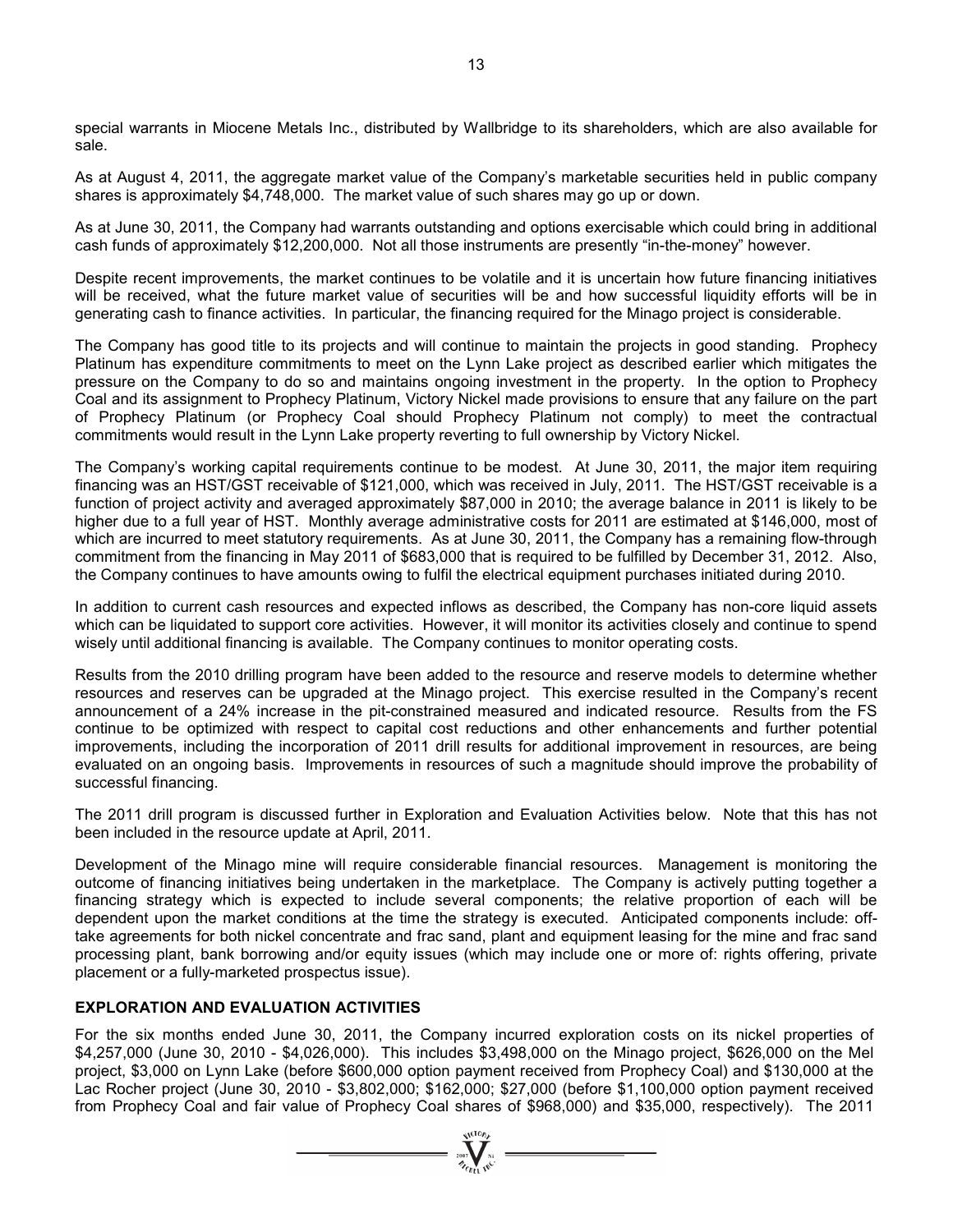expenditures are shown before the effect of transfer of \$597,000 through operations (2010 - \$685,000) with respect to the Lynn Lake option receipts in excess of carrying value.

Paul Jones, Vice-President, Exploration, is a "qualified person" as defined under NI-43-101, and he has supervised and approved the preparation of the information relating to the material mineral projects of the Company described herein.

### **Minago Project**

The Company's 100%-owned Minago project is located on the Thompson Nickel Belt in Manitoba, and is one of Canada's largest undeveloped sulphide nickel deposits. Minago has been shown to be capable of producing a nickel concentrate grading from 22.3% up to 35.0%, making it reportedly the world's highest grade nickel concentrate. In addition to metal by-products such as copper, cobalt, gold, platinum, palladium, silver and rhodium, a layer of silica sand averaging approximately nine metres thick overlies the nickel mineralization within the open pit. Approximately 84% of the sand is marketable as "frac sand", which is used to improve well recoveries in the oil and gas industry. The frac sand forms part of the overburden that must be removed prior to mining the nickel ore. According to the FS, production of frac sand could begin 20 months after the start of mine development.

A winter work program was conducted at Minago in 2011. The program consisted of diamond drilling, 20 drill holes comprising 8,793m, and ground and borehole electromagnetic geophysics. The program was designed to evaluate parts of the project that have seen little work to date as well as build upon the existing data-set of the Nose Deposit nickel mineralization.

A total of 15 holes were collared to intersect the "North Limb", a domain of nickel-bearing ultramafic rock extending at least 1.5km north from the Main Zone, or Nose Deposit, at Minago (where all of the currently-defined resource is located). The purpose of this drilling was to evaluate the nickel mineralization along the North Limb in order to begin to define the possible scale of the nickel endowment there. Work conducted to date by the Company on the North Limb has demonstrated significant continuous intervals or nickel bearing rock and good continuity between holes on adjacent cross-sections. The host rock, sulphide mineralization and grades are very similar to those observed in the Main Zone. All total nickel analytical results have now been released for the 2011 North Limb drilling.

A single deep hole was collared on the Nose Deposit to evaluate the depth extension of the ultramafic host rock and nickel mineralization. The hole was drilled to a total length of 1,527m and intersected approximately 160m of ultramafic rock near the bottom of the hole – confirming the extension of the host rock to depths several hundred metres below that previously tested. Results of a downhole geophysical survey conducted on this hole are expected shortly.

A single drill hole was collared in the western part of the property in order to test the thickness of the Winnipeg Formation sand horizon. As anticipated, the hole successfully intersected the Winnipeg Formation sandstone layer (frac sand horizon) immediately above the unconformity with the Thompson Nickel Belt rocks.

The analytical data and geological interpretations obtained from the 2010 drilling program have been incorporated into an updated geological model and resource estimate. The updated resource incorporates a 24% increase in the NI 43-101-compliant measured and indicated, pit-constrained, sulphide nickel resource used in the Minago FS. The FS is posted at www.sedar.com. Note that all resources are contained in the Nose Deposit and the update below does not include the results of the 2011 drilling program.

|                  | April 2011 Pit-Constrained Resource <sup>1</sup> |       |               | March 2010 In-Pit Resource <sup>2</sup> |       |            | Increase (Decrease) in<br><b>Contained Metal</b> |        |
|------------------|--------------------------------------------------|-------|---------------|-----------------------------------------|-------|------------|--------------------------------------------------|--------|
|                  | Tonnes                                           | Grade | Ni Content    | Tonnes                                  | Grade | Ni Content | <b>Ni Content</b>                                | Change |
| Category         | <b>Millions</b>                                  | %     | <b>MLbNiS</b> | <b>Millions</b>                         | %     | M Lb NiS   | <b>MLbNiS</b>                                    | %      |
| <b>Measured</b>  | 8.2                                              | 0.473 | 85.0          | 6.6                                     | 0.488 | 71.4       | 13.7                                             | 19.2   |
| <b>Indicated</b> | 22.8                                             | 0.432 | 217.2         | 19.1                                    | 0.410 | 172.6      | 44.6                                             | 25.9   |
| M&I              | 31.0                                             | 0.443 | 302.2         | 25.7                                    | 0.430 | 243.9      | 58.3                                             | 23.9   |
| <b>Inferred</b>  | 0.2                                              | 0.380 | 1.4           | 1.4                                     | 0.402 | 12.2       | (10.8)                                           | (88.4) |

1 Lerch-Grossman pit optimization shell

<sup>2</sup> Whittle pit optimization shell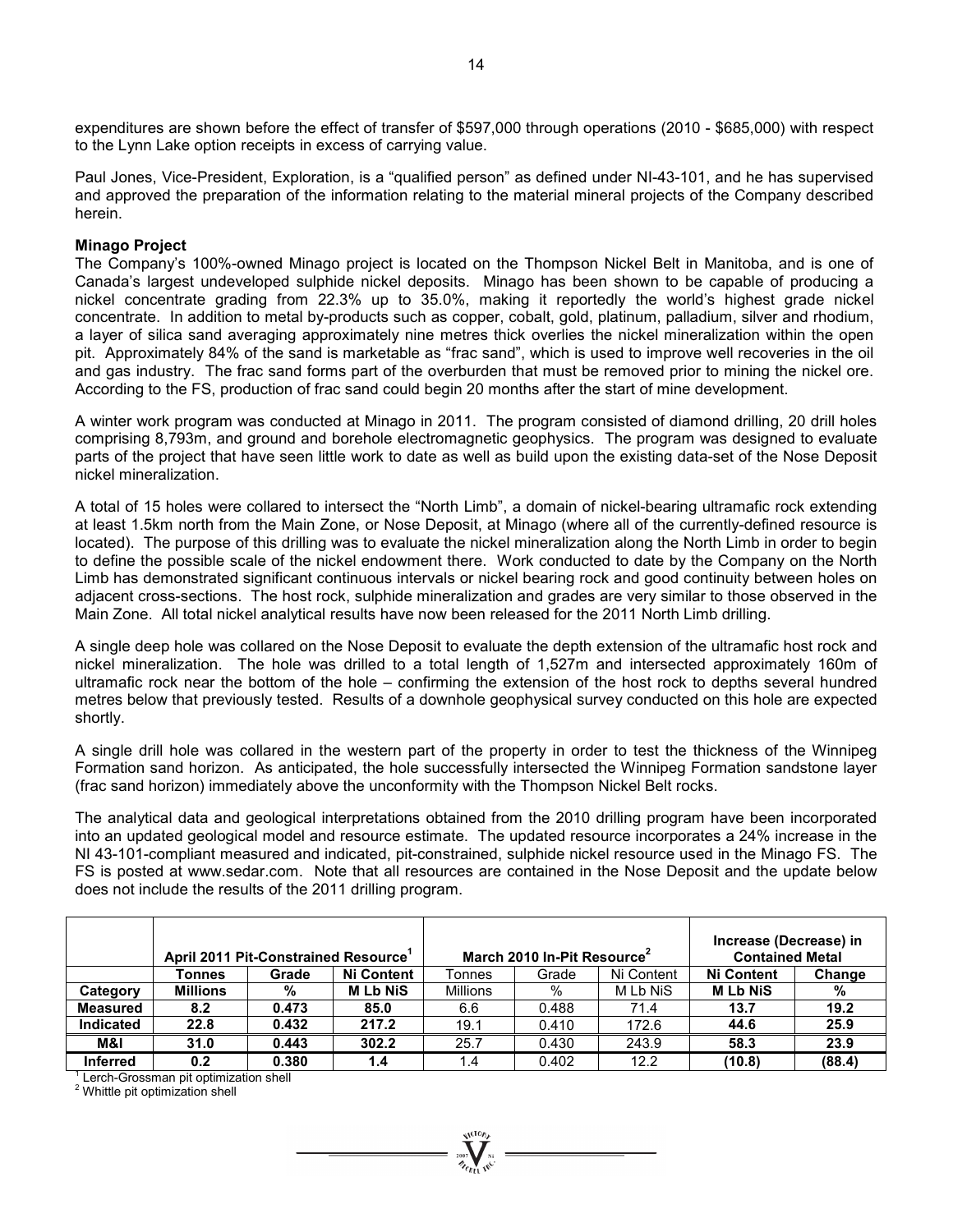### *Frac Sand*

An indicated resource of 15 million tonnes of sand has been estimated to occur within the current Minago pit shell. The frac sand component of this resource is a significant contributor to the positive economics at Minago. As part of the FS, Outotec produced a feasibility-level design for a frac sand plant complete with capital and operating costs to produce 1,140,000 tonnes of frac sand annually. Considerable potential exists to expand the resource beyond the limits of the current pit.

### **Mel Project**

The Mel project is located on the Thompson Nickel Belt, just north of Thompson, Manitoba. It is a large property, approximately 25km east-west by about 6km north-south, and remains underexplored.

Mel has an indicated resource of 4.3 million tonnes grading 0.88% nickel (approximately 83 million pounds in-situ nickel) and an additional inferred resource of one million tonnes grading 0.84% nickel (approximately 19 million pounds in-situ nickel) and offers significant exploration upside as well as near-term production potential.

The Company had earned a 100% ownership of Mel subject to a 51% Vale back-in. The Mel project has been idle for some time, awaiting a decision by Vale as to whether it would exercise its back-in right. During the third quarter of 2010, the Company announced that Vale had determined that it would not exercise its back-in right. Title to the property dispositions is currently being transferred to the Company. All documentation to accomplish this has been completed. Accordingly, the Company is in a position to determine future programs at Mel in its sole discretion.

Ten drill holes, totalling 3,459m, comprised the 2011 winter work program on the Mel Property, the first managed by the Company.

Two drill holes, totalling 739m, were collared to test a UTEM geophysical anomaly approximately 700m north of the Mel deposit that is associated with prospective nickel results obtained from semi-massive sulphide mineralization returning 1.24% Ni over 2.41m intersected in an earlier drill hole. Although the holes intersected the target stratigraphy, no sulphide mineralization was encountered. Eight drill holes, totalling 2,720m, were collared to test the down-dip extension of the Mel resource shell. These holes tested between 185m and 300m vertically and all holes intersected nickel mineralization of grade and width comparable to that obtained in holes that comprise the existing resource.

Under the terms of the option agreement, Vale must mill ore from the Mel project at cash costs plus 5% subject to capacity availability and metallurgy – this is unaffected by Vale's decision. Furthermore, in accordance with the terms of the agreement with Vale, they now are entitled to a 10% royalty on "distributable earnings" as defined in the agreement. Distributable earnings is defined as net revenue less operating expenses, before federal and provincial income taxes, after provincial mining taxes and less aggregate pre-production capital but before depreciation.

### **Lac Rocher**

Lac Rocher is located in northwestern Québec and has measured (0.29 million tonnes grading 1.23% Ni) and indicated (0.51 million tonnes grading 1.05% Ni) resources of 0.80 million tonnes grading 1.12% nickel, at a 0.5% nickel cutoff, for approximately 20 million pounds of in-situ nickel located between surface and 125 vertical metres. Additional inferred resources total 0.44 million tonnes grading 0.65% Ni. Mineralization remains open to the southwest. The breakeven price of nickel per lb in the PEA was US\$9.74 with copper at US\$3.65.

The Lac Rocher property is subject to a discovery incentive plan (the "DIP") to reward certain individuals involved in the discovery of Lac Rocher with a 2% net smelter royalty ("NSR") for mines that were discovered on certain properties prior to the expiry of the DIP. The NSR is payable only on revenues earned after recovery of all development costs for any mine on the property. The terms of the DIP provide the Company with a right of first refusal on any proposed disposition of the NSR. In addition, the DIP contains put/call provisions under which the Company may be required to purchase, or may exercise an option to purchase, the NSR at the value of its discounted cash flows, as defined therein. The Lac Rocher property is the only property subject to the DIP. As the Lac Rocher property is not yet in production, no royalties are currently payable.

A road connecting the end of the existing logging road to the site of the proposed Lac Rocher portal was completed in August 2009. The road allows year-round ground access to the site. In December 2009, diamond drilling was conducted to provide geotechnical data deemed necessary for portal and ramp development which was planned to

 $\sum_{2007}$  WCIOR<sub>E</sub>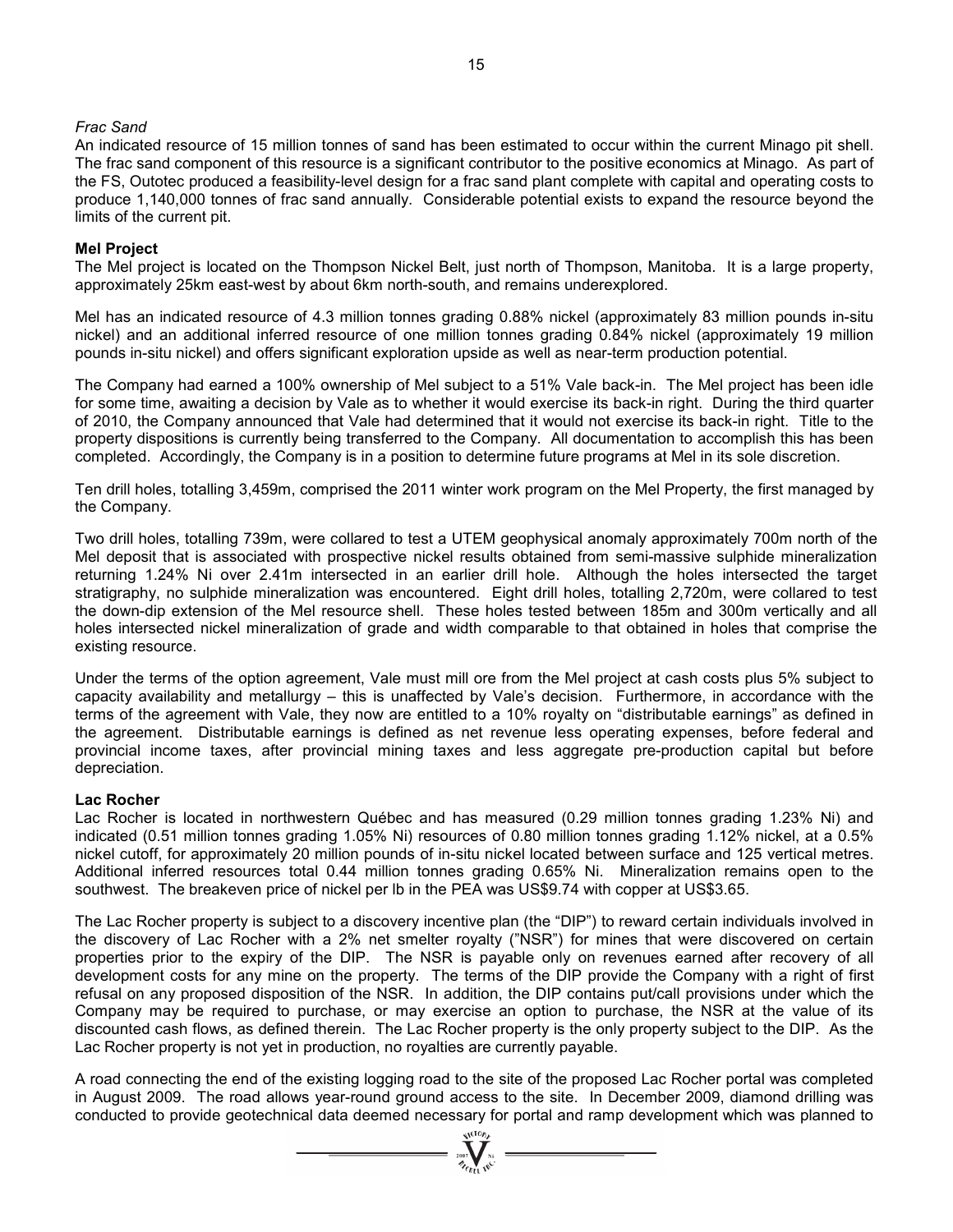start in the second quarter of 2011. An InfiniTem ground electromagnetic survey was conducted over a portion of the property to test for deeper extensions to the nickel mineralization. At the same time, evaluation of the availability of borrow material was also conducted in the local region. No work was conducted on the site during the year to date, 2011.

### **Lynn Lake**

The Lynn Lake property is located in the historic mining town of Lynn Lake in northern Manitoba, about 320km by road northwest of the Thompson mining camp. Lynn Lake is the former Sherritt producing mine site known as the Lynn Lake A Mine and Farley Mine. The mines were first operated by Sherritt-Gordon from 1953 to 1976. During their 23 years of operation, the mine produced over 20 million tonnes of nickel-copper ore at a grade of 1.02% nickel and 0.54% copper, making Lynn Lake the third largest nickel producer in North America. The mines closed in 1977 due to a period of stagnant growth in the nickel market, not because the ore was mined out.

From an updated resource estimate released in February 2010 by Prophecy Coal, Lynn Lake has 22.9 million tons of measured and indicated resources grading 0.57% nickel or 263 million pounds of in-situ nickel as well as 8.1 million tons inferred resources grading 0.51% nickel which contains an additional 81.6 million pounds of in-situ nickel. In addition, it announced the resource contained measured and indicated resources grading 0.30% copper or 136 million pounds of in-situ copper plus inferred resources grading 0.28% copper or 45.6 million pounds of in-situ copper.

As discussed earlier and described in Note 6 to the 2010 Audited Financial Statements, the Company has optioned Lynn Lake to Prophecy Coal with subsequent assignment to Prophecy Platinum. Failure on the part of Prophecy Platinum to meet any of the terms (or Prophecy Coal's rectification of Prophecy Platinum's deficiencies) will result in cancellation of the option on the property and it will revert to the Company. Among other things, the option includes a commitment to make \$3,000,000 in expenditures on the property. By optioning Lynn Lake, the Company has ensured that the property will have expenditures made upon it whilst the Company maintains an upside in the property through its ownership interest in Prophecy Platinum and Prophecy Coal shares.

### **IMPAIRMENT ANALYSIS UPDATE**

While the metals markets and other general economic factors have improved over the prior year, the Company performed a detailed impairment analysis, which considered factors pertinent to IFRS such as the reversals of prior writedowns, on each of its exploration and evaluation projects as at December 31, 2010. The Company does not believe that there have been any material changes to date which would adversely affect this analysis or would cause the Company to initiate another recoverability assessment. Furthermore there has been no change in management's plans for the projects which would cause a reassessment.

Management concluded that no impairment existed in each of its projects effective June 30, 2011 and that costs incurred to date are recoverable. The Company will continue to monitor developments as they occur in the metals markets and the economy and will update its impairment analysis to take account of any such changes, as appropriate.

### **CRITICAL ACCOUNTING ESTIMATES**

Critical accounting estimates used in the preparation of the financial statements include determining the carrying value of investments and exploration and evaluation projects, assessing the impairment of long-lived assets, determining deferred income taxes and the valuation of share-based payments. These estimates involve considerable judgement and are, or could be, affected by significant factors that are out of the Company's control.

For a complete list of the significant accounting policies as well as information concerning the use of estimates and measurement uncertainty, reference should be made to Notes 2 and 3 to the Company's First Quarterly Financial Statements of 2011 as updated by Notes 2 and 3 in the Unaudited Condensed Financial Statements. The reader may also choose to review Notes 2 and 3 to the Company's 2010 Audited Financial Statements. However, the reader is cautioned that the 2010 Audited Financial Statements were prepared under pre-transition Canadian GAAP and are no longer directly comparable to the present basis of accounting under IFRS. Note 23 to the First Quarterly Financial Statements and Note 21 to the Unaudited Condensed Financial Statements do provide the reader with information, analyses and reconciliations of historic information from pre-transition Canadian GAAP to IFRS. The Company's financial statements have been prepared using the going concern assumption; reference should be

 $\sum_{2007}$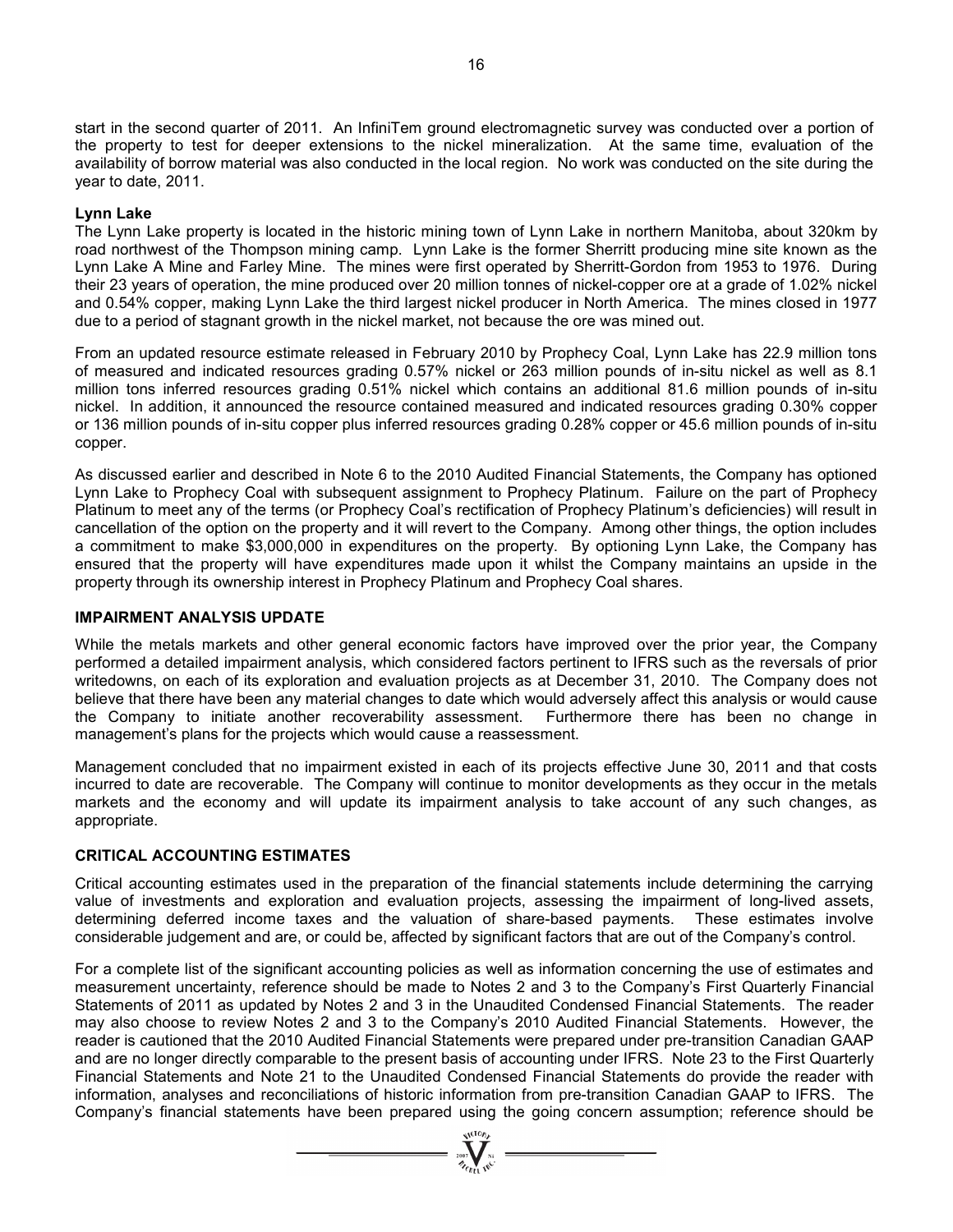made to Note 1 to the Company's 2010 Audited Financial Statements as well as Note 1 to the Company's Unaudited Condensed Financial Statements.

The recorded value of the Company's exploration and evaluation projects is based on historic costs that are expected to be recovered in the future. The Company's recoverability evaluation is based on market conditions for minerals, underlying mineral resources associated with the properties and future costs that may be required for ultimate realization through mining operations or by sale. The Company is in an industry that is exposed to a number of risks and there is always the potential for a material adjustment to the value assigned to these assets. Such risks also extend to the evaluation of fair values of net assets upon acquisition.

The fair value of the stock options and warrants is calculated using an option-pricing model that takes into account the exercise price, expected life of the option/warrant, expected volatility of the underlying shares, expected dividend yield, and the risk-free interest rate for the term of the option/warrant.

#### **NEW ACCOUNTING POLICIES**

IFRS issued by the International Accounting Standards Board ("IASB") have been adopted in the Company's Unaudited Condensed Financial Statements. Note 3 to the Company's First Quarterly Financial Statements of 2011 includes the accounting policies that have been applied in preparing the financial statements as at and for the three and six months ended June 30, 2011 and 2010. The comparative information presented in the financial statements as at December 31, 2010 and as at and for the three and six months ended June 30, 2010 were also compiled using IFRS. Note 23 to the First Quarterly Financial Statements of 2011 and Note 21 to the Unaudited Condensed Financial Statements detail the adjustments made and the reconciliations between pre-transition Canadian GAAP and IFRS for the relevant periods.

### **SUMMARY OF IFRS IMPLEMENTATION**

#### **Overview**

As discussed above and in the Company's previous MD&As, the Company implemented a project plan to guide its transition to IFRS. The project plan is essentially complete. However, the Company will continue to monitor the publications of the Mining Industry Task Force and how practice develops with respect to some of the more industryspecific matters such as accounting for flow-through financings.

Note 21 to the Unaudited Condensed Financial Statements include detailed reconciliations of the effects of IFRS on the Company's previously-published financial statements issued under pre-transition Canadian GAAP as at and for the three and six months ended June 30, 2010. The reader is encouraged to refer to that information for a full description of matters summarized below. Furthermore, the Company has identified the more significant adjustments to IFRS throughout this MD&A in places where it was considered helpful.

The Company's guiding principle during the transition was to manage the number of changes and to minimize the effect of implementation of IFRS unless there was a compelling reason for change. Where pre-transition Canadian GAAP was consistent with IFRS, the Company generally made no change to its accounting policies. Certainly, the volume of disclosure has increased. At present, the Company has taken a more conservative approach to disclosure but it expects to streamline future disclosures as part of its post-implementation review and ongoing monitoring of industry practice.

The following sections summarize the effects of IFRS as at and for the three and six months ended June 30, 2010. Information on IFRS 1 Elections and information impacting previously disclosed accounting periods are included in the MD&A for the three months ended March 31, 2010 and are not repeated here.

#### **Summary of Significant Accounting Policy Differences and/or Choices under IFRS**  *Impairment of exploration and evaluation projects*

Under IFRS, impairment provisions must be reversed where there is evidence supporting the recoverable value. The Company was created under a plan of arrangement which was a business combination under common control. Under IFRS, the transaction was accounted for using continuity of interest accounting whereby the historic impairments that occurred to the properties have been treated as if they occurred under the Company's ownership. Accordingly, the values of the Mel and Lac Rocher projects as at June 30, 2010 have been increased by \$3,906,000

 $\sum_{2007}$   $\sum_{\gamma_i \in \mathcal{N}}$   $\sum_{\gamma_i \in \mathcal{N}}$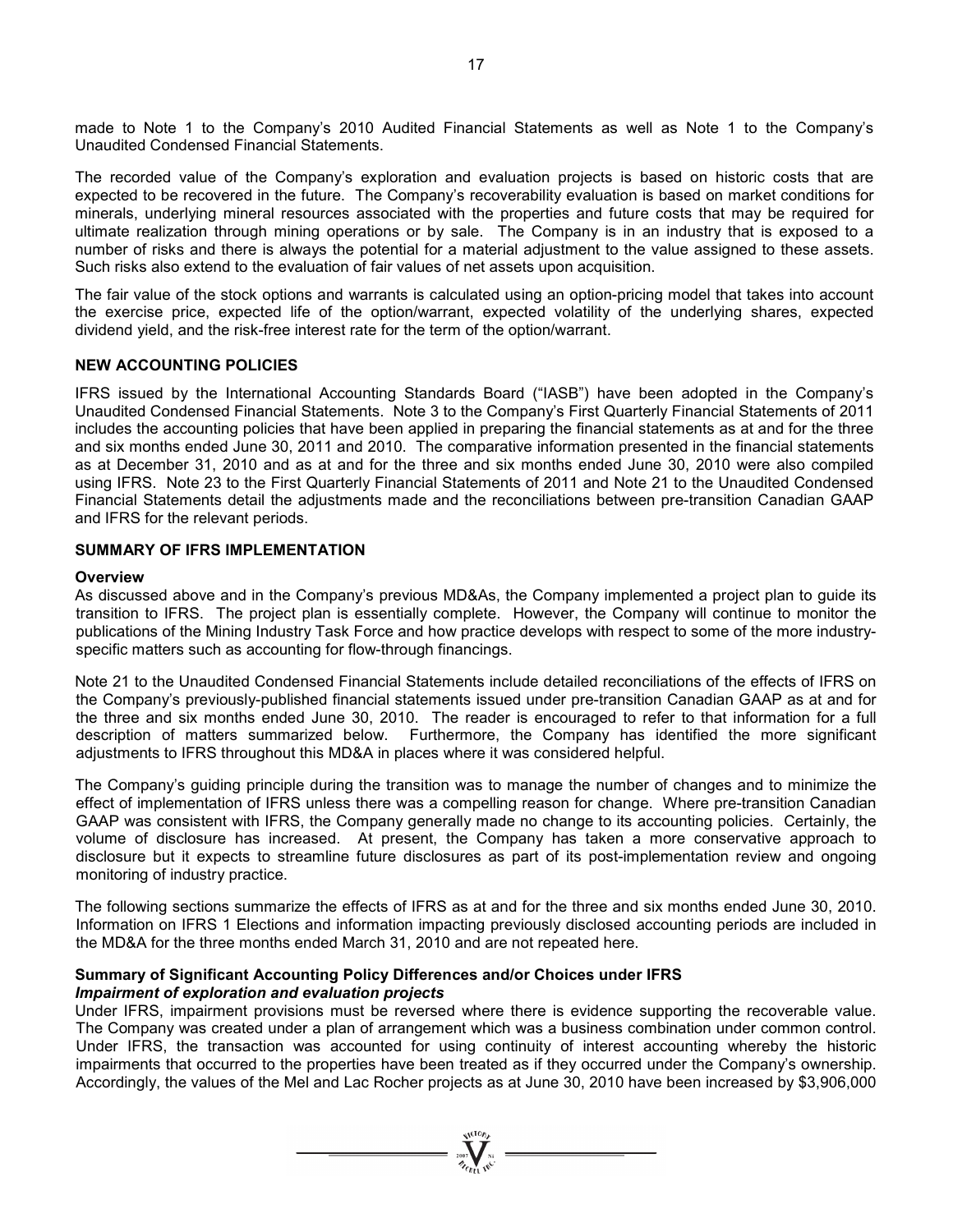and \$2,428,000 respectively. The tax effect of this was to increase deferred tax liabilities by \$1,710,000. The net effect on deficit was a decrease of \$4,624,000.

#### *Accounting for ITCs*

Under IFRS, the Company does not credit the value of the exploration and evaluation project, but credits the income tax recovery in the statement of operations. This had consequential effects on the recovery on the Lynn Lake project through option receipts in excess of carrying values being reduced. Furthermore, the adjustment to exploration and evaluation projects created timing differences which were also tax-effected. The net effect on deficit was a decrease of \$667,000 as at June 30, 2010.

#### *Flow-through share financing*

In accordance with interpretations of IFRS, the Company's selected accounting treatment requires recognition of the tax effects of renunciation upon incurring expenditures related to the flow-through shares, as well as an identification of the premium associated with the tax benefits passed on to the subscribers of the flow-through shares and amortization thereof to operations upon incurring expenditures related to the flow-through shares. The Company has chosen to record the flow-through premium as an element of finance income.

The accounting treatment has impacts upon trade and other payables, share capital, contributed surplus, deficit, tax expense and deferred tax liability as well as finance income. Since there is no applicable exemption, the Company made a best-efforts attempt to calculate the historic impact of renunciation and premium recognition; given that historic differences would represent a reclassification between share capital and deficit upon transition, the Company considers that any differences are not material. The following table summarizes the effects on the balance sheet of flow-through accounting.

|                                        | <b>June 30,</b> |
|----------------------------------------|-----------------|
| <b>Balance Sheet</b>                   | 2010            |
| Net change in trade and other payables | \$<br>129       |
| Increase in deferred tax liability     | 453             |
| Decrease in contributed surplus        | (76)            |
| Increase in share capital - net        | 1.016           |
| Increase in deficit - net              | (1, 522)        |
|                                        |                 |

#### *Finance income and finance costs*

Under IFRS there are several reclassifications required to report the components of finance income and finance costs. The Company has chosen to record the premium on flow-through as a component of finance income. The components are reported in Note 16 to the Unaudited Condensed Financial Statements.

### *Deferred tax liability*

The combined effects of the IFRS accounting changes with respect to impairment reversals, flow-through financing and ITCs were to increase the deferred tax liabilities by \$2,408,000 as at June 30, 2010.

### *Deficit*

The combined effects of the matters discussed above on deficit are as follows:

|                                                                    |   | <b>June 30,</b> |
|--------------------------------------------------------------------|---|-----------------|
| <b>Balance Sheet</b>                                               |   | 2010            |
| Effect of exploration and evaluation projects impairment reversals | S | 4,624           |
| Effect of accounting for ITCs                                      |   | 667             |
| Effect of flow-through financing                                   |   | (1,522)         |
| Effect of implementation of IFRS 9                                 |   | (124)           |
|                                                                    | S | 3.645           |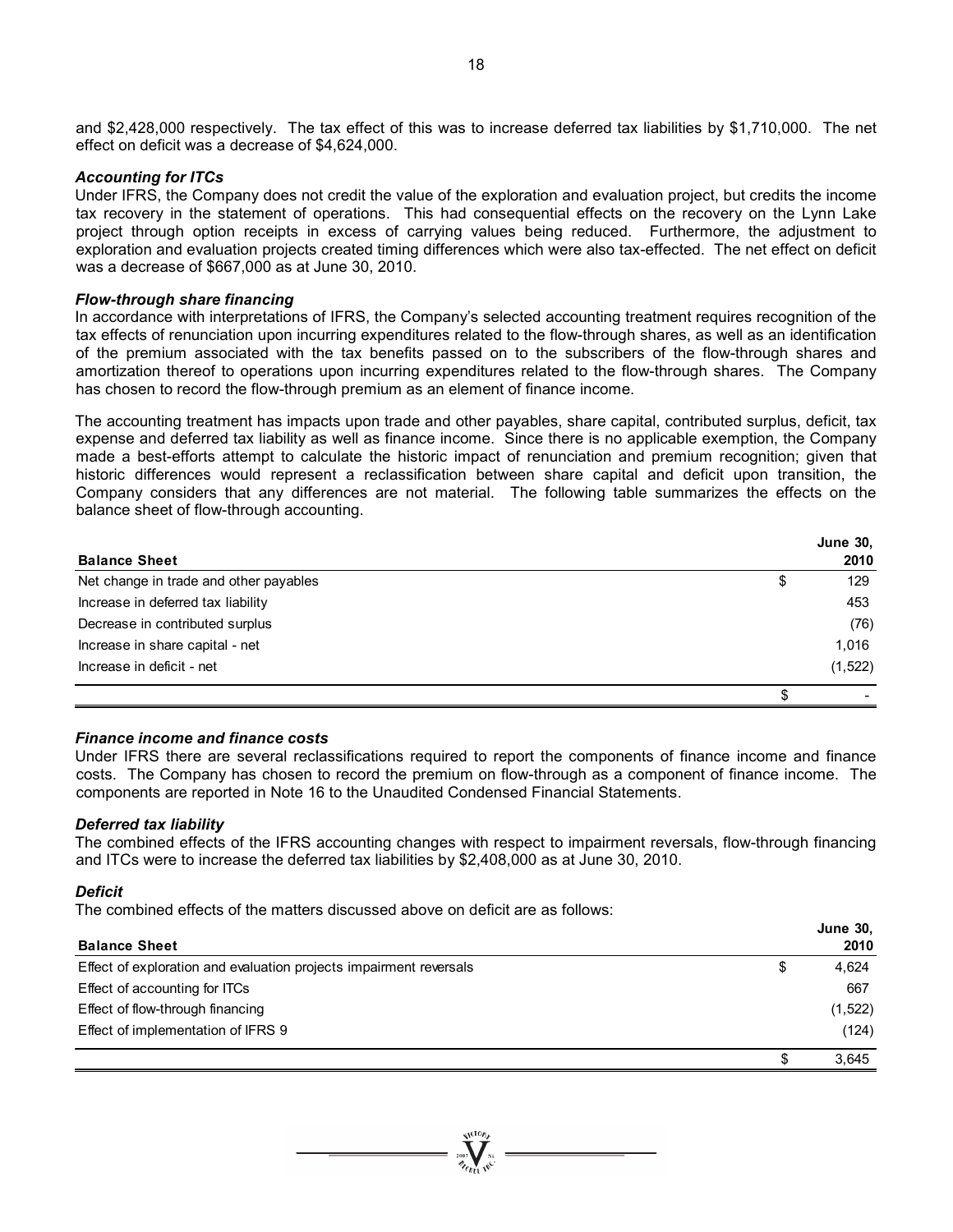#### **Involvement by Advisers**

The Company engaged its auditors, BDO Canada LLP, to conduct a special consultation with respect to its IFRS transition project. While the consultation was neither an audit nor a review, as such terms are formally defined and therefore cannot and should not be relied upon, it was undertaken to assist the Company in ensuring that its IFRS adjustments were complete and appropriate and that its Unaudited Condensed Financial Statements, in particular Note 21 thereto, contain materially complete and appropriate disclosures. The IFRS consultation is complete.

### **FUTURE ACCOUNTING CHANGES**

#### **New Standards and Interpretations Not Yet Adopted**

The IASB and International Financial Reporting Interpretations Committee ("IFRIC") have issued the following new and revised standard and interpretations which are applicable to the Company but which are not yet effective for the year ended December 31, 2011 and have not been applied in preparing these financial statements.

#### *IFRS 13 – Fair Value Measurement*

Effective for annual periods beginning on or after January 1, 2013, with early adoption permitted, IFRS 13 provides a definition of fair value, a single framework for measuring fair value and disclosure requirements about fair value measurements.

This standard, amendments and interpretations has not been early adopted by the Company. Furthermore, the Company is currently assessing the impact that the application of this standard or amendments may have on the financial statements of the Company.

### **CORPORATE GOVERNANCE**

The Company's Board of Directors is responsible for ensuring that management fulfils its responsibilities for financial reporting and internal control and exercises this responsibility principally through the Audit Committee. The Audit Committee, which is comprised of directors, none of whom are employees or officers of the Company, meets with management to review the unaudited condensed financial statements to satisfy itself that management is properly discharging its responsibilities to the directors who approve the unaudited condensed financial statements. The Board of Directors has also appointed compensation and corporate governance and nominating committees composed of non-executive directors.

#### **Design of Disclosure Controls and Procedures**

The Company's Chief Executive Officer and Chief Financial Officer, (collectively, the "Certifying Officers"), are responsible for designing a system of disclosure controls and procedures, or causing them to be designed under their supervision, to provide reasonable assurance that information required to be disclosed in reports filed with or submitted to, securities regulatory authorities is recorded, processed, summarized and reported within the time periods specified under Canadian securities laws and that material information relating to the Company is made known to them with respect to financial and operational conditions to allow timely decisions regarding required disclosure. For the fiscal quarter ended June 30, 2011, the Certifying Officers have concluded that the design of the Company's disclosure controls and procedures were effective as at June 30, 2011. Such controls are facilitated by the small size of the Company's senior management team and their access to material information.

There were no changes to the Company's disclosure controls and procedures that occurred during the quarter ended June 30, 2011 that materially affected, or are reasonably likely to affect, the Company's disclosure controls and procedures.

#### **Design of Internal Controls over Financial Reporting**

The Company's Certifying Officers are responsible for designing a system of internal controls over financial reporting, or causing them to be designed under their supervision, to provide reasonable assurance regarding the reliability of financial reporting and preparation of financial statements for external purposes in accordance with IFRS. The Company used the COSO control framework. For the fiscal quarter ended June 30, 2011, the Certifying Officers have concluded that the design of the Company's internal controls over financial reporting and procedures were effective as at June 30, 2011.

 $\sum_{2007}$  Wellon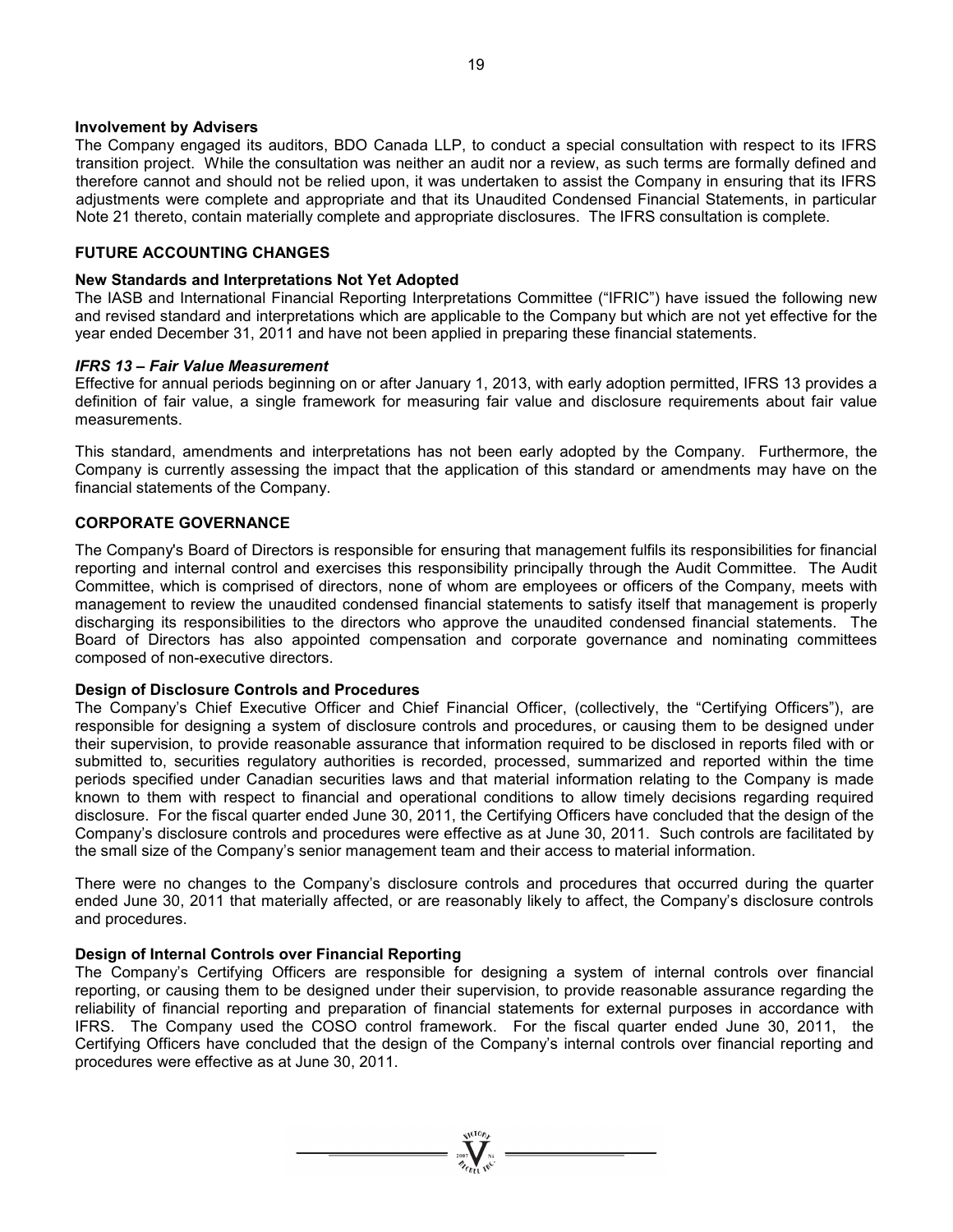The management of the Company was required to apply its judgement in evaluating the cost-benefit relationship of possible controls and procedures. The result of the inherent limitations in all control systems means no evaluation of controls can provide absolute assurance that all control issues and instances of fraud, if any, have been detected.

There were no changes to the Company's internal controls over financial reporting that occurred during the quarter ended June 30, 2011 that materially affected, or are reasonably likely to affect, the Company's internal controls over financial reporting.

### **TRANSACTIONS WITH RELATED PARTIES AND MANAGEMENT AGREEMENT**

Included in trade and other payables as at June 30, 2011 are amounts due to officers and directors of the Company in the amount of \$46,000 (December 31, 2010 - \$34,000). These amounts relate primarily to directors' fees payable and expense reimbursements.

The Company shares management, administrative assistance and facilities with Nuinsco pursuant to a management agreement. The costs payable by the Company under the arrangement are recorded at the exchange amount which is equal to the cost to Nuinsco of such services plus 10 per cent. The management agreement commenced February 1, 2007 and is terminable by Nuinsco upon 90 days notice and by the Company upon 180 days notice. Costs charged to the Company in the three and six months ended June 30, 2011 amounted to \$215,000 and \$412,000 (2010 - \$167,000 and \$337,000), respectively, and have been included in general and administrative expenses. In addition, project-related costs aggregating \$18,000 and \$34,000 have been charged to the Company by Nuinsco during the three and six months ended June 30, 2011 (2010 - \$7,000 and \$25,000), respectively, and are included in exploration and evaluation costs on the balance sheet. The Company charged Nuinsco \$7,000 and \$14,000 for the three and six months ended June 30, 2011, respectively, for project-related costs incurred by it on behalf of Nuinsco (2010 - \$9,000 and \$14,000).

Amounts due to Nuinsco are unsecured, non-interest bearing and due on demand. Amounts due to or from Nuinsco are settled on a regular basis.

### **OUTSTANDING SHARE DATA**

As at August 4, 2011, the Company had 395,011,249 common shares issued and outstanding. In addition, there were 29,160,486 stock options and 35,720,411 warrants outstanding, which if exercised and issued would bring the fully diluted issued common shares to a total of 459,892,146 and would generate cash of approximately \$12,354,000.

At the Company's Annual and Special Meeting on June 29, 2011, the requisite number of shareholders approved the principle of a stock consolidation. At this time, management has no plans to consolidate the Company's shares.

On July 4, 2011, the Board of Directors approved the grant of 1,900,000 options at an exercise price of \$0.10. All options were granted to directors of the Company and vested immediately upon grant.

### **RISKS AND UNCERTAINTIES**

The exploration and evaluation of natural resources are speculative activities that involve a high degree of financial risk. The risk factors which should be taken into account in assessing Victory Nickel's activities and an investment in its securities include, but are not necessarily limited to, those set out in detail in the Company's 2010 MD&A. A summary is provided below.

The relative significance of each risk described below will vary as a function of several factors including, but not limited to, the state of the economy, the stage of Victory Nickel's projects, the availability of financing on acceptable terms and other matters.

Any one or more of these risks could have a material adverse effect on the value of any investment in Victory Nickel and the business, financial condition, operating results or prospects of Victory Nickel and should be taken into account in assessing Victory Nickel's activities.

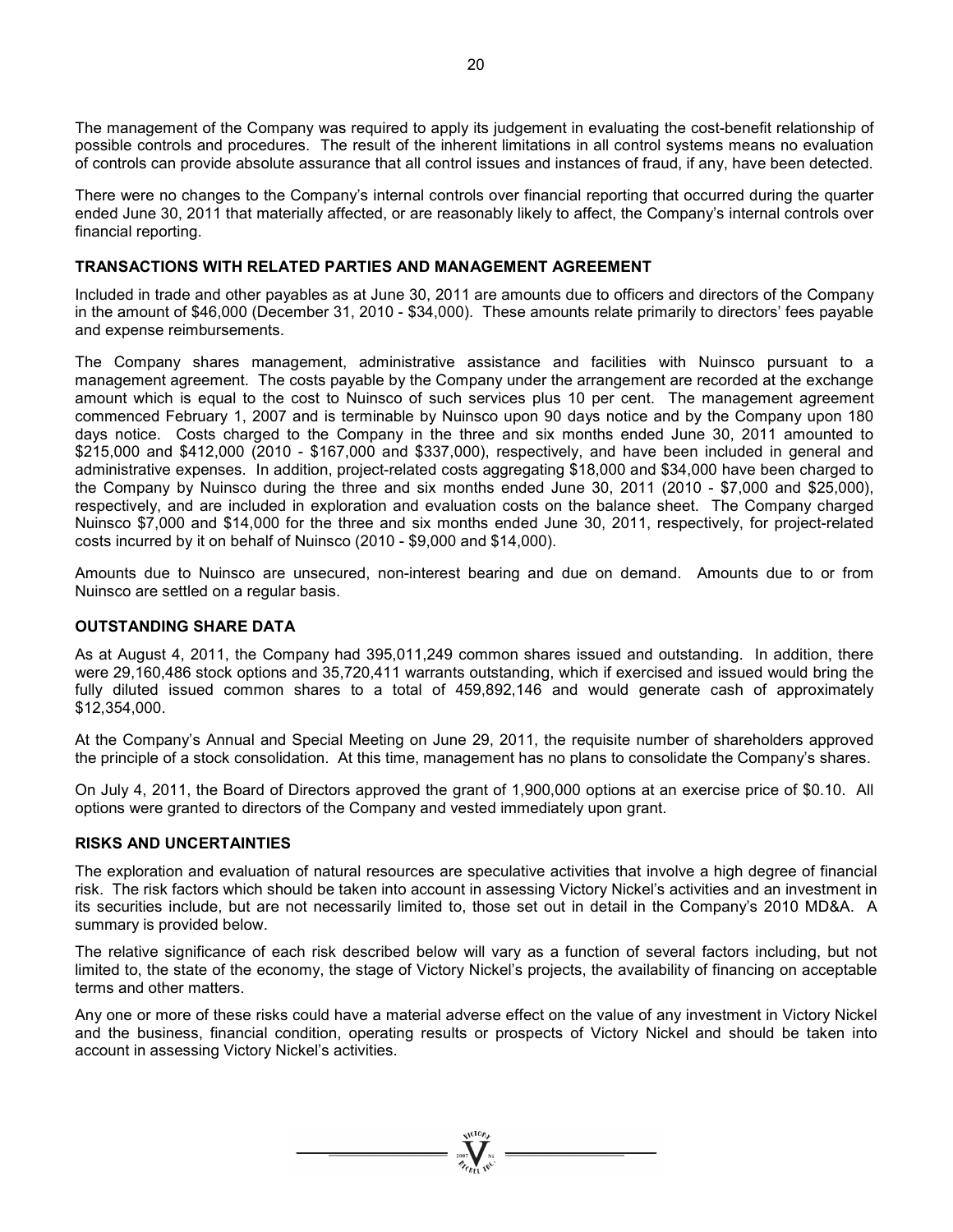### **Industry Risks**

### *Speculative Nature of Mineral Exploration*

Mineral exploration is highly speculative in nature, involves many risks and frequently is non-productive. There is no assurance that Victory Nickel's exploration efforts will be successful. No assurance can be given that Victory Nickel's exploration programs will result in the establishment or expansion of resources or reserves.

### *Evaluation Projects*

In general, development projects have no operating history upon which to base estimates of future cash operating costs. For development projects such as the mineral resource properties owned by Victory Nickel, estimates of proven and probable reserves are, to a large extent, based upon the interpretation of geological data obtained from drill holes and other sampling techniques and feasibility studies. The costs estimated under the FS for Minago differed from the PEA and may differ again upon actual development.

### *Competition*

The mineral exploration business is highly competitive in all of its phases. Victory Nickel competes with numerous other companies and individuals, including competitors with greater financial, technical and other resources than Victory Nickel, in the search for and acquisition of exploration and development rights on attractive mineral properties.

### **Operational Risks**

### *Limited History of Operations*

Victory Nickel has no history of earnings and limited financial resources. Victory Nickel currently has no operating mines and its ultimate success will depend on the ability of active mining operations to generate cash flow in the future, as well as its ability to access capital markets for its development requirements.

### *Development Targets, Permitting and Operational Delays*

There can be no assurance that Victory Nickel will be able to complete the planned development of its projects on time or on budget due to, among other things, delays in receiving required consents, permits and registrations, the delivery and installation of plant and equipment and cost overruns, or that the current personnel, systems, procedures and controls will be adequate to support Victory Nickel's operations.

### *Resources, Reserves and Production*

The figures for mineral resources and mineral reserves are estimates and no assurance can be given that the anticipated level of recovery and/or grades of mineral reserves or mineral resources will be realized.

### *Title Risks*

Victory Nickel's ability to hold various mineral rights require licences, permits and authorizations and, in some cases, renewals of existing licences, permits and authorizations from various governmental and quasi-governmental authorities. However, Victory Nickel's ability to obtain, sustain or renew such licences, permits and authorizations on acceptable terms is subject to changes in regulations and policies and to the discretion of the applicable governmental and quasi-governmental bodies.

### *Insurance Risk*

Victory Nickel faces all of the hazards and risks normally incidental to the exploration and development of base metals, any of which could result in damage to life or property, environmental damage and possible legal liability for any or all such damage caused. Not all such risks are insurable.

### **Financial and Investment Risks**

### *Substantial Capital Requirements*

Victory Nickel will have to make substantial capital expenditures for the development of and to achieve production from its projects. There can be no assurance that any debt or equity financing or cash generated by operations will be available or sufficient to meet these requirements or for other corporate purposes or, if debt or equity financing is available, that it will be on terms acceptable to Victory Nickel. Moreover, future activities may require Victory Nickel to alter its capitalization significantly. The inability of Victory Nickel to access sufficient capital for its operations could have a material adverse effect on its financial condition, results of operations or prospects. Flow-through financing cannot be used to fund the Company's corporate costs.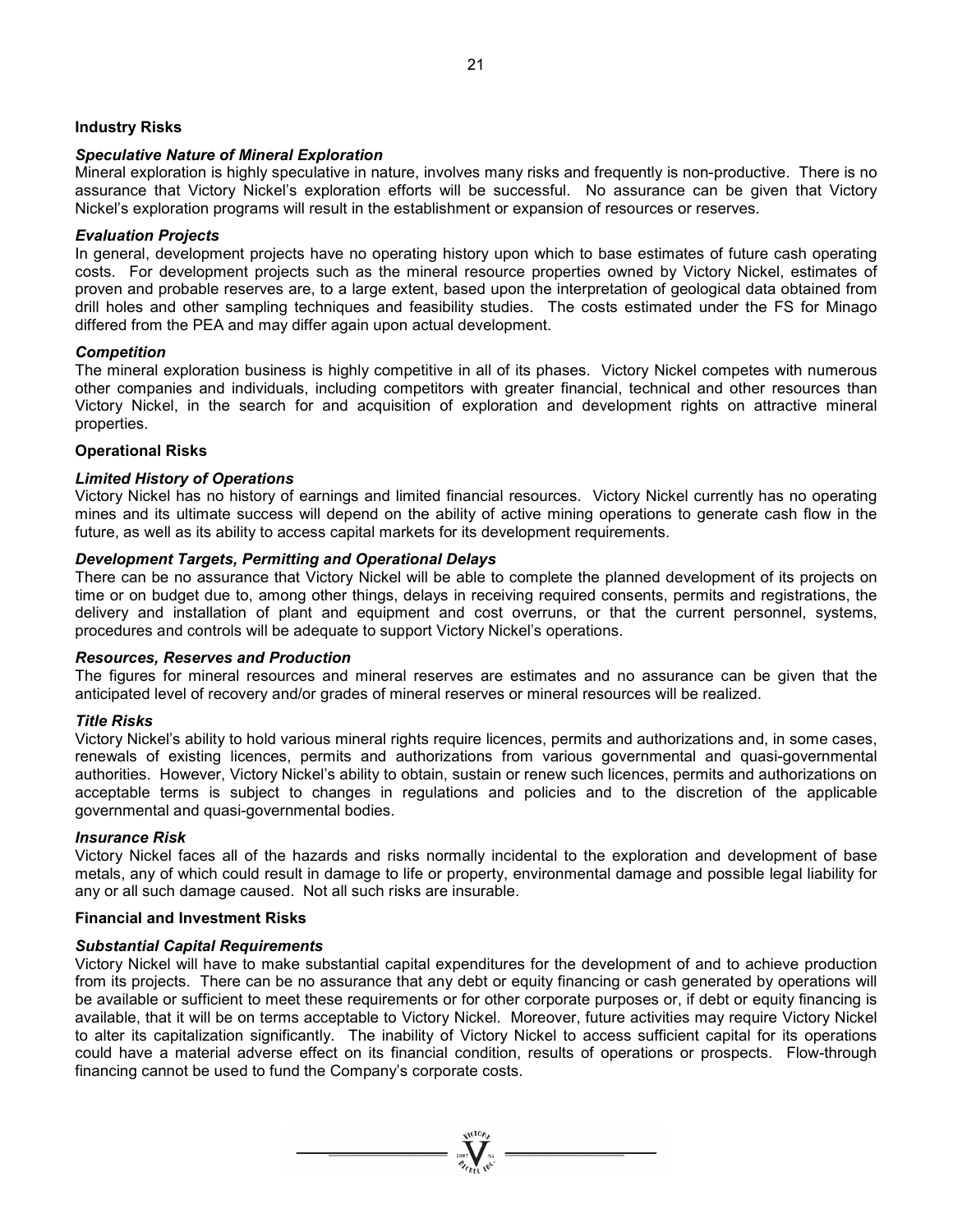### *Market Perception*

Market perception of junior exploration, development and mining companies may shift such that these companies are viewed less favourably. This factor could impact the value of investors' holdings and Victory Nickel's ability to raise further funds by issue of additional securities or debt.

### *Metal Prices*

There is no assurance that, even if commercial quantities of mineral resources are developed, a profitable market will exist for the sale of such product. Nickel and by-product prices fluctuate on a daily basis and are affected by numerous factors beyond Victory Nickel's control – including factors which are influenced by worldwide circumstances. These factors are of significant importance for the FS and decisions related thereto.

#### *Areas of Investment Risk*

The common shares of Victory Nickel are listed on the TSX. The share prices of publicly traded companies can be volatile as the price of shares is dependent upon a number of factors, some of which are general or market or sector specific and others that are specific to Victory Nickel.

The market for shares in small public companies is less liquid than for large public companies. Investors should be aware that the value of the Company's common shares may be volatile and may go down as well as up and investors may therefore not recover their original investment.

The market price of the Company's common shares may not reflect the underlying value of Victory Nickel's net assets. The price at which investors may dispose of their securities may be influenced by a number of factors, some of which may pertain to Victory Nickel and others of which are extraneous. On any disposal of their common shares, investors may realize less than the original amount invested.

### **Regulatory Risks**

#### *Government Regulation*

Existing and possible future environmental and social impact legislation, regulations and actions, including the regulation of air and water quality, mining reclamation, solid and hazardous waste handling and disposal, the promotion of occupational health and safety, the protection of wildlife and ecological systems and the protection of the societies and communities of indigenous peoples, could cause significant expense, capital expenditures, restrictions and delays in activities, the extent of which cannot be predicted and which may well be beyond Victory Nickel's capacity to fund.

### *Economic, Political, Judicial, Administrative, Taxation or Other Regulatory Factors*

Victory Nickel may be adversely affected by changes in economic, political, judicial, administrative, taxation or other regulatory factors in the areas in which Victory Nickel does or will operate and holds its interests, as well as unforeseen matters.

#### **Other Risks**

### *Environmental and Health Risks*

The Company has no significant exposure to environmental or health risks, although this will change as the Company's projects approach production (a normal characteristic of mineral industry projects). Lynn Lake, acquired pursuant to the takeover bid for Independent and subject to option by Prophecy Platinum, is a former operating mine, however indemnifications exist from the Manitoba Government with respect to any pre-existing environmental concerns at that property.

#### *Key Personnel*

Victory Nickel relies on a limited number of key consultants and there is no assurance that Victory Nickel will be able to retain such key consultants or other senior management. The loss of one or more of such key consultants or members of senior management, if not replaced, could have a material adverse effect on Victory Nickel's business, financial condition and prospects. Directors and management have previously accepted deferrals of remuneration in order to assist the Company through the economic turmoil; however, this potentially adds to the risk of losing experienced personnel.

#### *Conflicts of Interest*

Certain of the Company's directors and officers are also directors and officers of other natural resource companies. Consequently, there exists the possibility for such directors and officers to be in a position of conflict.

 $\sum_{2007}$   $\sum_{\gamma_i \in \mathcal{N}}$   $\sum_{\gamma_i \in \mathcal{N}}$